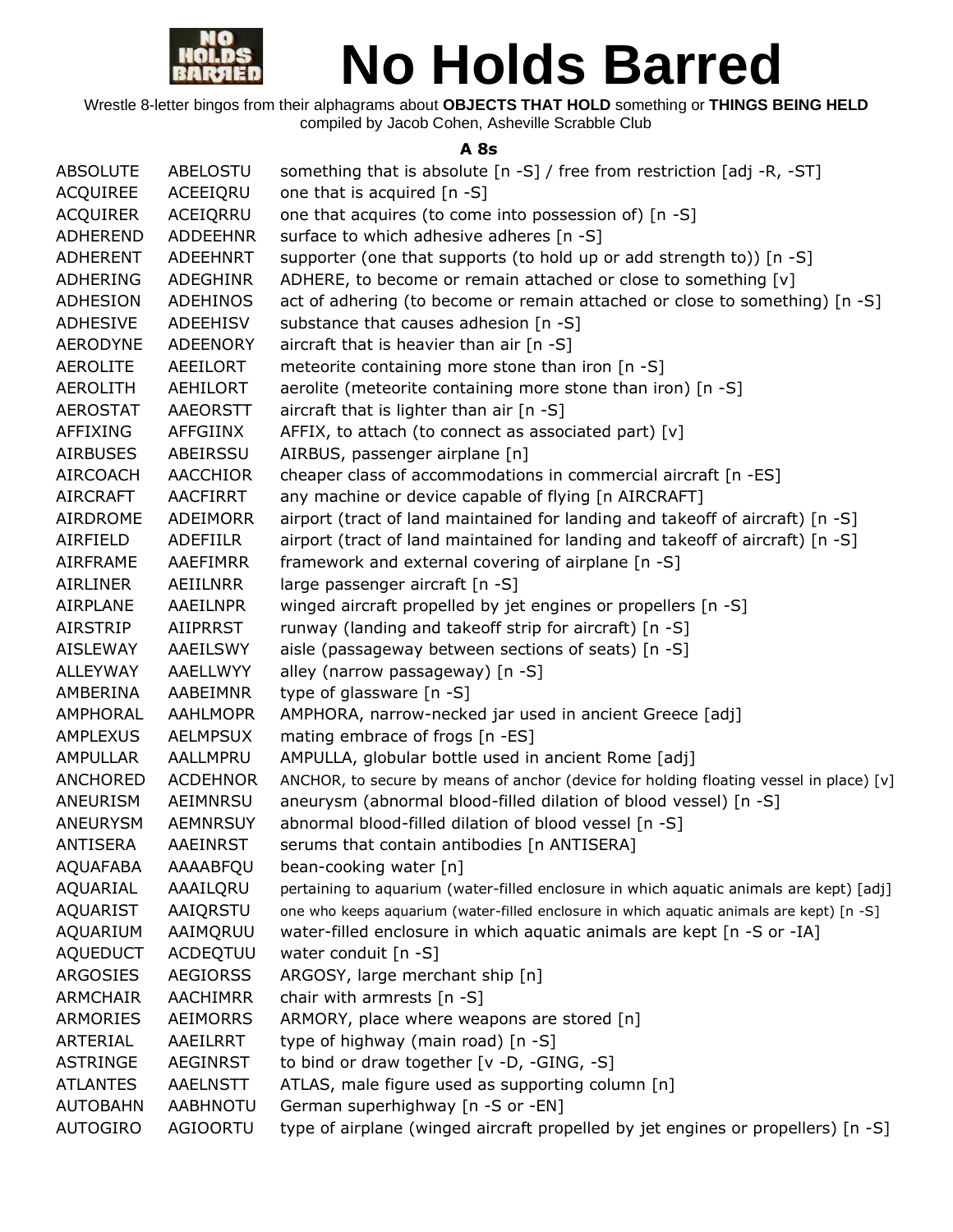

| <b>AUTOGYRO</b> | <b>AGOORTUY</b> | autogiro (type of airplane (winged aircraft propelled by jet engines or propellers)) [n -S] |
|-----------------|-----------------|---------------------------------------------------------------------------------------------|
| <b>AUTOLYSE</b> | <b>AELOSTUY</b> | to autolyze (to break down tissue by action of self-contained enzymes) [v -D, -SING, -S]    |
| <b>AUTOLYZE</b> | <b>AELOTUYZ</b> | to break down tissue by action of self-contained enzymes [v -D, -ZING, -S]                  |
|                 |                 | <b>B</b> 8s                                                                                 |
| <b>BACKBONE</b> | ABBCEKNO        | spine (vertebral column) [n -S]                                                             |
| <b>BACKFILL</b> | <b>ABCFIKLL</b> | to refill (to fill again) [v -ED, -ING, -S]                                                 |
| <b>BACKPACK</b> | <b>AABCCKKP</b> | to hike with pack on one's back [v -ED, -ING, -S]                                           |
| <b>BACKREST</b> | <b>ABCEKRST</b> | back support [n -S]                                                                         |
| <b>BACKSEAT</b> | <b>AABCEKST</b> | rear seat [n -S]                                                                            |
| <b>BACKSTAY</b> | <b>AABCKSTY</b> | support for mast [n -S]                                                                     |
| <b>BACKSTOP</b> | <b>ABCKOPST</b> | to bolster (to support (to hold up or add strength to)) [v -ED, -ING, -S]                   |
| <b>BACKWRAP</b> | <b>AABCKPRW</b> | wraparound garment that fastens in back [n -S]                                              |
| <b>BAIDARKA</b> | AAABDIKR        | bidarka (Inuit canoe) [n -S]                                                                |
| <b>BAILSMAN</b> | <b>AABILMNS</b> | one who provides security for another [n -MEN]                                              |
| <b>BAKEWARE</b> | AABEEKRW        | dishes used for baking [n -S]                                                               |
| <b>BALLONET</b> | ABELLNOT        | small balloon [n -S]                                                                        |
| <b>BALSAMIC</b> | <b>AABCILMS</b> | containing balsam [adj]                                                                     |
| <b>BALUSTER</b> | ABELRSTU        | railing support [n -S]                                                                      |
| <b>BANISTER</b> | ABEINRST        | handrail (railing used for support) [n -S]                                                  |
| <b>BARBWIRE</b> | ABBEIRRW        | barbed wire [n -S]                                                                          |
| <b>BAREBOAT</b> | AABBEORT        | pleasure boat rented without personnel [n -S]                                               |
| <b>BAREHAND</b> | <b>AABDEHNR</b> | to catch with bare hand [v -ED, -ING, -S]                                                   |
| <b>BAROUCHE</b> | ABCEHORU        | type of carriage (wheeled, horse-drawn vehicle) [n -S]                                      |
| <b>BARRABLE</b> | AABBELRR        | capable of being barred [adj]                                                               |
| <b>BARRETTE</b> | ABEERRTT        | hair clip [n -S]                                                                            |
| <b>BARRIQUE</b> | ABEIQRRU        | wine barrel [n -S]                                                                          |
| <b>BARSTOOL</b> | <b>ABLOORST</b> | stool in barroom [n -S]                                                                     |
| <b>BASALTES</b> | AABELSST        | unglazed stoneware [n BASALTES]                                                             |
| <b>BASEPATH</b> | AABEHPST        | baserunner's path between bases [n -S]                                                      |
| <b>BASICITY</b> | <b>ABCIISTY</b> | state of being alkaline (containing alkali (type of chemical compound)) [n -TIES]           |
| <b>BASINFUL</b> | ABFILNSU        | as much as basin can hold [n -S]                                                            |
| <b>BASKETRY</b> | <b>ABEKRSTY</b> | basket weaving [n -RIES]                                                                    |
| <b>BASSINET</b> | <b>ABEINSST</b> | basket used as baby's crib [n -S]                                                           |
| <b>BATTENED</b> | ABDEENTT        | BATTEN, to fasten with strips of wood [v]                                                   |
| <b>BATTENER</b> | ABEENRTT        | one that battens (to fasten with strips of wood) [n -S]                                     |
| <b>BEDBOARD</b> | ABBDDEOR        | board placed between mattress and bedspring [n -S]                                          |
| <b>BEDCHAIR</b> | ABCDEHIR        | chair near bed $[n -S]$                                                                     |
| <b>BEDDABLE</b> | ABBDDEEL        | suitable for taking to bed [adj]                                                            |
| <b>BEDFRAME</b> | <b>ABDEEFMR</b> | frame of bed $[n - S]$                                                                      |
| <b>BEDMAKER</b> | ABDEEKMR        | one that makes beds [n -S]                                                                  |
| <b>BEDPLATE</b> | ABDEELPT        | frame support [n -S]                                                                        |
| <b>BEDSHEET</b> | <b>BDEEEHST</b> | sheet for bed [n -S]                                                                        |
| <b>BEDSKIRT</b> | <b>BDEIKRST</b> | drapery attached to bedframe [n -S]                                                         |
| <b>BEDSTAND</b> | <b>ABDDENST</b> | table next to bed [n -S]                                                                    |
| <b>BEDSTEAD</b> | <b>ABDDEEST</b> | support for bed [n -S]                                                                      |
| <b>BELAYING</b> | ABEGILNY        | BELAY, to fasten rope [v]                                                                   |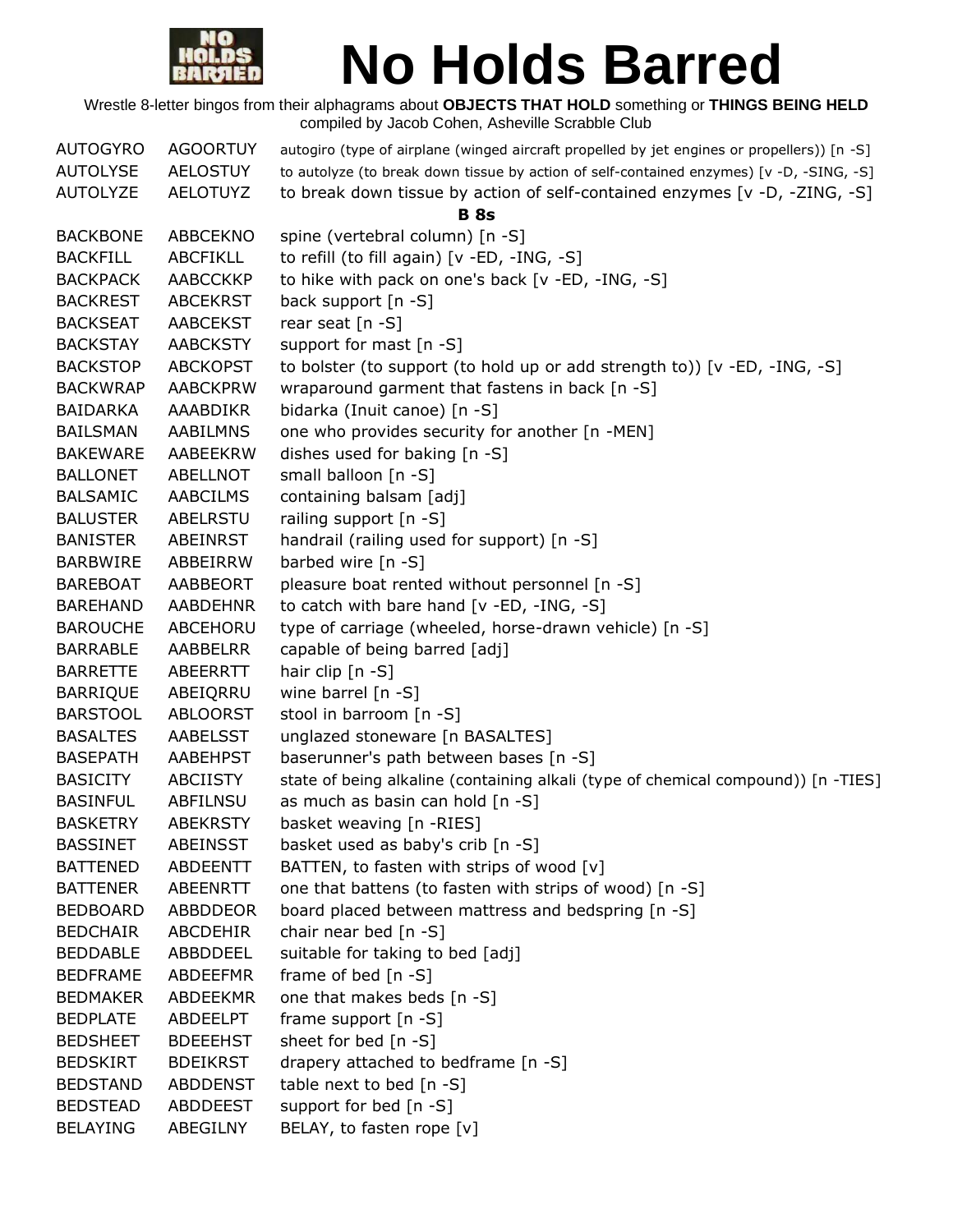

| <b>BELLYFUL</b> | <b>BEFLLLUY</b> | excessive amount [n -S]                                                        |
|-----------------|-----------------|--------------------------------------------------------------------------------|
| <b>BELTLESS</b> | <b>BEELLSST</b> | having no belt [adj]                                                           |
| <b>BELTLINE</b> | <b>BEEILLNT</b> | waistline $[n -S]$                                                             |
| <b>BEMUZZLE</b> | <b>BEELMUZZ</b> | to muzzle [v -D, -LING, -S]                                                    |
| <b>BENTWOOD</b> | <b>BDENOOTW</b> | wood bent for use in furniture [n -S]                                          |
| <b>BERTHING</b> | <b>BEGHINRT</b> | BERTH, to provide mooring [v]                                                  |
| <b>BESLAVED</b> | ABDEELSV        | filled with slaves [adj]                                                       |
| <b>BHEESTIE</b> | <b>BEEEHIST</b> | bheesty (water carrier) [n -S]                                                 |
| <b>BICYCLER</b> | <b>BCCEILRY</b> | one that bicycles (to ride bicycle (two-wheeled vehicle)) [n -S]               |
| <b>BIDARKEE</b> | <b>ABDEEIKR</b> | bidarka (Inuit canoe) [n -S]                                                   |
| <b>BIGHTING</b> | <b>BGGHIINT</b> | BIGHT, to fasten with loop of rope [v]                                         |
| <b>BILANDER</b> | ABDEILNR        | small ship [n -S]                                                              |
| <b>BILLFOLD</b> | <b>BDFILLLO</b> | wallet (flat folding case) [n -S]                                              |
| <b>BILLYCAN</b> | <b>ABCILLNY</b> | pot for heating water [n -S]                                                   |
| <b>BINDABLE</b> | ABBDEILN        | BIND, to tie or secure [adj]                                                   |
| <b>BINDWEED</b> | <b>BDDEEINW</b> | twining plant [n -S]                                                           |
| <b>BINNACLE</b> | <b>ABCEILNN</b> | compass stand [n -S]                                                           |
| <b>BIRDBATH</b> | ABBDHIRT        | bath for birds $[n -S]$                                                        |
| <b>BIRDCAGE</b> | ABCDEGIR        | cage for birds [n -S]                                                          |
| <b>BIRDFARM</b> | ABDFIMRR        | aircraft carrier [n -S]                                                        |
| <b>BLACKTOP</b> | <b>ABCKLOPT</b> | to pave with asphalt [v -PPED, -PPING, -S]                                     |
| <b>BLADDERY</b> | ABDDELRY        | BLADDER, saclike receptacle [adj]                                              |
| <b>BLANKEST</b> | <b>ABEKLNST</b> | BLANK, empty (containing nothing (absence of all quantity or magnitude)) [adj] |
| <b>BLIMPISH</b> | <b>BHIILMPS</b> | BLIMP, nonrigid aircraft [adj]                                                 |
| <b>BOATABLE</b> | AABBELOT        | BOAT, to travel by boat (watercraft) [adj]                                     |
| <b>BOATLIFT</b> | ABFILOTT        | to transport by boats $[v - ED, -ING, -S]$                                     |
| <b>BOATLIKE</b> | ABEIKLOT        | resembling boat [adj]                                                          |
| <b>BOATLOAD</b> | AABDLOOT        | amount that boat holds $[n -S]$                                                |
| <b>BOATPORT</b> | <b>ABOOPRTT</b> | enclosure for boats [n -S]                                                     |
| <b>BOATYARD</b> | <b>AABDORTY</b> | marina (docking area for small boats) [n -S]                                   |
| <b>BOLTHEAD</b> | ABDEHLOT        | matrass (long-necked glass vessel) [n -S]                                      |
| <b>BOLTHOLE</b> | <b>BEHLLOOT</b> | place or way of escape [n -S]                                                  |
| <b>BOLTLESS</b> | <b>BELLOSST</b> | having no bolt (type of metal fastener) [adj]                                  |
| <b>BOLTROPE</b> | <b>BELOOPRT</b> | rope sewn to sail [n -S]                                                       |
| <b>BONDABLE</b> | ABBDELNO        | BOND, to join together [adj]                                                   |
| <b>BONDLESS</b> | <b>BDELNOSS</b> | having no bond [adj]                                                           |
| <b>BONDMAID</b> | ABDDIMNO        | female slave [n -S]                                                            |
| <b>BONDSMAN</b> | <b>ABDMNNOS</b> | bondman (male slave) [n -MEN]                                                  |
| <b>BONEYARD</b> | ABDENORY        | junkyard (place where junk is stored) [n -S]                                   |
| <b>BONIFACE</b> | ABCEFINO        | innkeeper $[n -S]$                                                             |
| <b>BOOKCASE</b> | <b>ABCEKOOS</b> | case which holds books (literary volumes) [n -S]                               |
| <b>BOOKRACK</b> | <b>ABCKKOOR</b> | support for open book [n -S]                                                   |
| <b>BOOKREST</b> | <b>BEKOORST</b> | bookrack (support for open book) [n -S]                                        |
| <b>BOOKSHOP</b> | <b>BHKOOOPS</b> | store where books are sold [n -S]                                              |
| <b>BOOSTING</b> | <b>BGINOOST</b> | BOOST, to support (to hold up or add strength to) [v]                          |
| <b>BOOTLACE</b> | ABCELOOT        | shoelace (lace for fastening shoe) [n -S]                                      |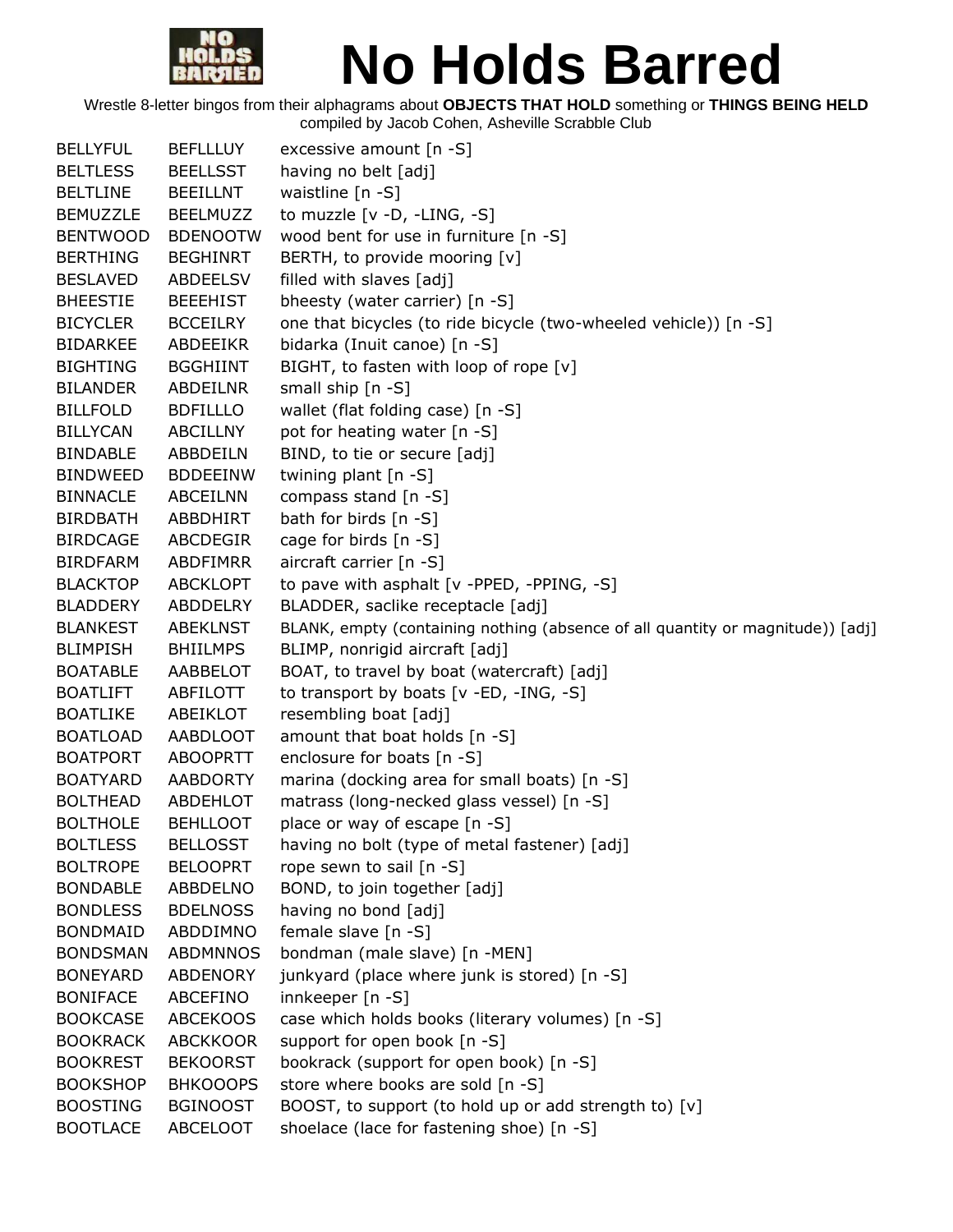

| <b>BOTTLING</b> | <b>BGILNOTT</b> | bottled beverage [n -S] / BOTTLE, to put into bottle (rigid container) [v]                         |
|-----------------|-----------------|----------------------------------------------------------------------------------------------------|
| <b>BOUGHPOT</b> | <b>BGHOOPTU</b> | large vase (rounded, decorative container) [n -S]                                                  |
| <b>BOUNDING</b> | <b>BDGINNOU</b> | BOUND, BIND, to tie or secure [v]                                                                  |
| <b>BOXBOARD</b> | ABBDOORX        | stiff paperboard [n -S]                                                                            |
| <b>BOXINESS</b> | <b>BEINOSSX</b> | state of being boxy (resembling box) [n -ES]                                                       |
| <b>BRACKISH</b> | <b>ABCHIKRS</b> | salty (tasting of or containing salt) [adj]                                                        |
| <b>BRADDING</b> | ABDDGINR        | BRAD, to fasten with thin nails $[v]$                                                              |
| <b>BRAKEAGE</b> | AABEEGKR        | act of braking (to slow down or stop) [n -S]                                                       |
| <b>BRAKEMAN</b> | AABEKMNR        | trainman (railroad employee) [n -MEN]                                                              |
| <b>BRANNIER</b> | ABEINNRR        | BRANNY, containing bran [adj]                                                                      |
| <b>BREADBOX</b> | ABBDEORX        | container for bread [n -ES]                                                                        |
| <b>BRIDGING</b> | <b>BDGGIINR</b> | BRIDGE, to connect (to join together) [v]                                                          |
| <b>BRIDLING</b> | <b>BDGIILNR</b> | BRIDLE, to control with restraint $[v]$                                                            |
| <b>BRIMMING</b> | <b>BGIIMMNR</b> | BRIM, to fill to top [v]                                                                           |
| <b>BRINIEST</b> | <b>BEIINRST</b> | BRINY, salty (tasting of or containing salt) [adj]                                                 |
| <b>BRITZSKA</b> | ABIKRSTZ        | britska (open carriage) [n -S]                                                                     |
| <b>BROADWAY</b> | <b>AABDORWY</b> | large main road [n -S]                                                                             |
| <b>BROUGHAM</b> | ABGHMORU        | type of carriage (wheeled, horse-drawn vehicle) [n -S]                                             |
| <b>BUBBLING</b> | <b>BBBGILNU</b> | BUBBLE, to form bubbles (bodies of gas contained within liquid) [v]                                |
| <b>BUMPERED</b> | <b>BDEEMPRU</b> | BUMPER, to fill to brim [v]                                                                        |
| <b>BUNDLING</b> | <b>BDGILNNU</b> | BUNDLE, to fasten group of objects together [v]                                                    |
| <b>BUNGHOLE</b> | <b>BEGHLNOU</b> | hole in keg or barrel [n -S]                                                                       |
| <b>BUNKERED</b> | <b>BDEEKNRU</b> | BUNKER, to store in large bin [v]                                                                  |
| <b>BUNKMATE</b> | ABEKMNTU        | person with whom sleeping quarters are shared [n -S]                                               |
| <b>BUNTLINE</b> | <b>BEILNNTU</b> | rope used to haul up sail [n -S]                                                                   |
| <b>BURDENED</b> | <b>BDDEENRU</b> | BURDEN, to load heavily [v]                                                                        |
| <b>BURDENER</b> | <b>BDEENRRU</b> | one that burdens (to load heavily) [n -S]                                                          |
| <b>BURROWED</b> | <b>BDEORRUW</b> | BURROW, to dig hole or tunnel in ground [v]                                                        |
| <b>BURROWER</b> | <b>BEORRRUW</b> | one that burrows (to dig hole or tunnel in ground) [n -S]                                          |
| <b>BUTTONED</b> | <b>BDENOTTU</b> | BUTTON, to fasten with button (small disk) [v]                                                     |
| <b>BUTTONER</b> | <b>BENORTTU</b> | one that buttons (to fasten with button (small disk)) [n -S]                                       |
| <b>BUTTRESS</b> | <b>BERSSTTU</b> | to prop up [v -ED, -ING, -ES]                                                                      |
| <b>BYSTREET</b> | <b>BEERSTTY</b> | side street [n -S]                                                                                 |
|                 |                 | C8s                                                                                                |
| <b>CABESTRO</b> | ABCEORST        | lasso $[n - S]$                                                                                    |
| <b>CABLEWAY</b> | <b>AABCELWY</b> | suspended cable (heavy rope) [n -S]                                                                |
| <b>CABRESTA</b> | <b>AABCERST</b> | cabestro (lasso) [n -S]                                                                            |
| <b>CABRESTO</b> | <b>ABCEORST</b> | cabestro (lasso) [n -S]w                                                                           |
| CABRIOLE        | ABCEILOR        | curved furniture leg [n -S]                                                                        |
| <b>CABSTAND</b> | <b>AABCDNST</b> | place where cabs await hire [n -S]                                                                 |
| <b>CACHEPOT</b> | <b>ACCEHOPT</b> | ornamental container for flowerpot [n -S]                                                          |
| <b>CADDYING</b> | ACDDGINY        | CADDIE, to serve as golfer's assistant [v] / CADDY, to caddie (to serve as golfer's assistant) [v] |
| CAGELIKE        | ACEEGIKL        | resembling cage (enclosure) [adj]                                                                  |
| CAGELING        | <b>ACEGGILN</b> | caged bird $[n -S]$                                                                                |
| <b>CALABASH</b> | <b>AAABCHLS</b> | gourd (hard-shelled fruit) [n -ES]                                                                 |
| <b>CALASHES</b> | <b>AACEHLSS</b> | CALASH, light carriage [n]                                                                         |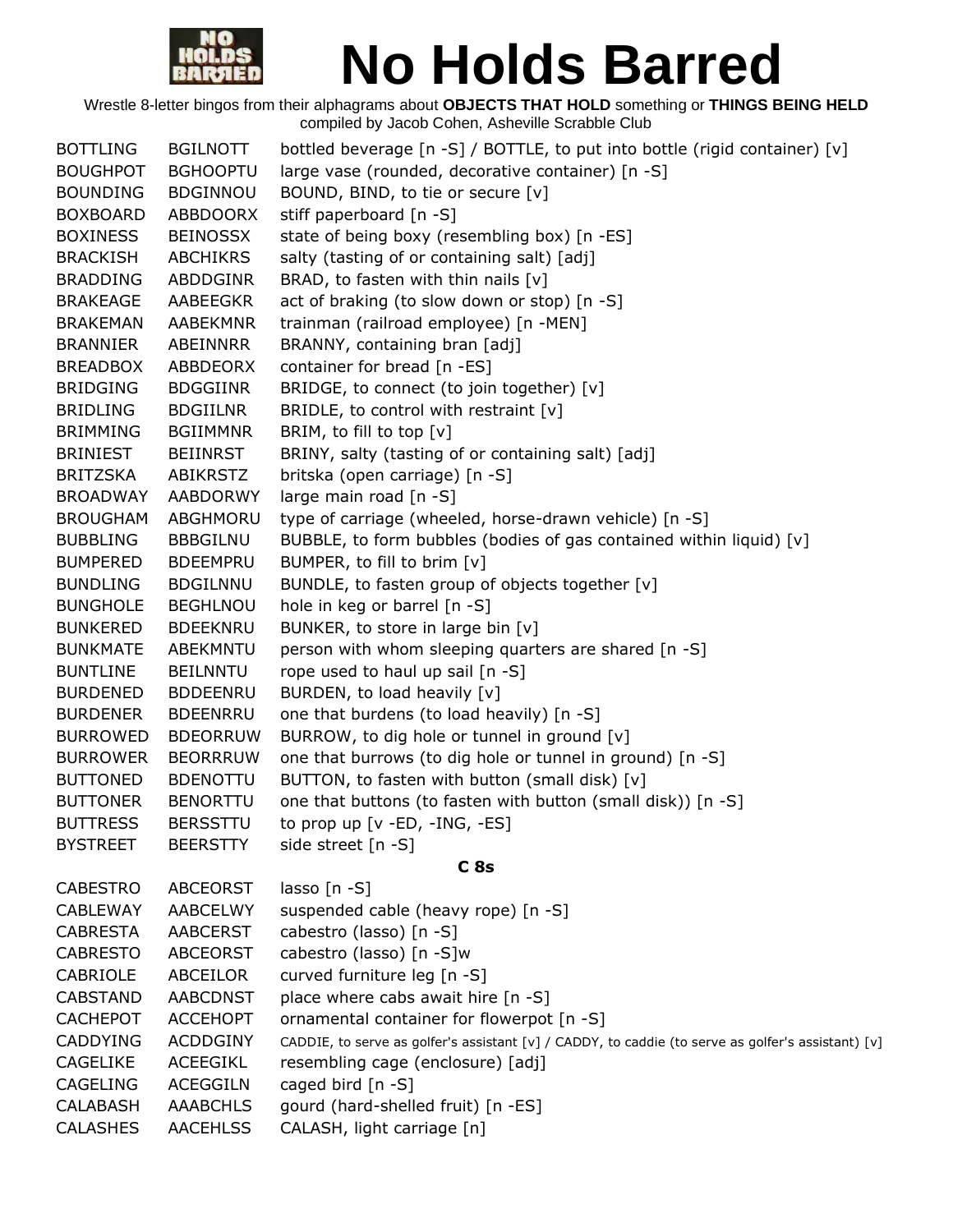

Wrestle 8-letter bingos from their alphagrams about **OBJECTS THAT HOLD** something or **THINGS BEING HELD** compiled by Jacob Cohen, Asheville Scrabble Club

CALATHOS AACHLOST fruit basket [n -HI] CALATHUS AACHLSTU calathos (fruit basket) [n -HI] CALCIFIC ACCCFIIL containing salts of calcium [adj] CALCRETE ACCEELRT type of concrete made with calcium carbonate [n -S] CALYCULI ACCILLUY small, cup-shaped structures [n CALYCULI] CAMPUSED ACDEMPSU CAMPUS, to restrict student to school grounds [v] CAMPUSES ACEMPSSU CAMPUS, to restrict student to school grounds [v] CANALLER AACELLNR freight boat [n -S] CANEPHOR ACEHNOPR Greek maiden bearing basket on her head [n -S] CANISTER ACEINRST small, metal box [n -S] CANNELON ACELNNNO stuffed roll [n -S] CANNULAR AACLNNRU CANNULA, tube inserted into bodily cavity [adj] CANOEING ACEGINNO action or sport of paddling canoe [n -S] / CANOE, to paddle canoe (light, slender boat) [v] CANOEIST ACEINOST one who canoes [n -S] CANTHARI AACHINRT two-handled drinking cup [n CANTHARI] CANULATE AACELNTU to insert canula into [v -D, -TING, -S] CAPACITY AACCIPTY ability to receive or contain [n -TIES] CAPSIDAL AACDILPS CAPSID, outer shell of virus particle [adj] CAPSOMER ACEMOPRS protein forming capsid [n -S] CAPSULAR AACLPRSU enclosed and compact [adj] CAPTURER ACEPRRTU one that captures (to take by force or cunning) [n -S] CARAPACE AAACCEPR hard, protective outer covering [n -S] CARBOYED ABCDEORY CARBOY, large bottle [adj] CARCERAL AACCELRR pertaining to prison [adj] CARDCASE AACCDERS case for holding cards [n -S] CAROCHES ACCEHORS CAROCH, caroche (stately carriage) [n] CARRIAGE AACEGIRR wheeled, horse-drawn vehicle [n -S] CARRIOLE ACEILORR cariole (small, open carriage) [n -S] CARRYALL AACLLRRY light covered carriage [n -S] CARRYCOT ACCORRTY baby's portable cot [n -S] CARRYING ACGINRRY CARRY, to convey from one place to another  $[v]$ CARRYOUT ACORRTUY take-out order of food [n -S] CARTABLE AABCELRT CART, to convey in cart (two-wheeled vehicle) [adj] CARTLOAD AACDLORT as much as cart can hold [n -S] CARTONED ACDENORT CARTON, to pack in cardboard box [v] CARYATIC AACCIRTY resembling caryatid (sculptured female figure used as column) [adj] CARYATID AACDIRTY sculptured female figure used as column [n -S or -ES] CASEWORM ACEMORSW insect larva [n -S] CASKETED ACDEEKST CASKET, to place in casket (burial case) [v] CASSETTE ACEESSTT small case containing audiotape or videotape [n -S] CATACOMB AABCCMOT underground cemetery [n -S] CATCHALL AACCHLLT container for odds and ends [n -S] CATCHFLY ACCFHLTY insect-catching plant [n -LIES] CATCHING ACCGIHNT CATCH, to capture after pursuit [v] CATHEDRA AACDEHRT bishop's throne [n -S, -E] CAULDRON ACDLNORU caldron (large kettle or boiler) [n -S]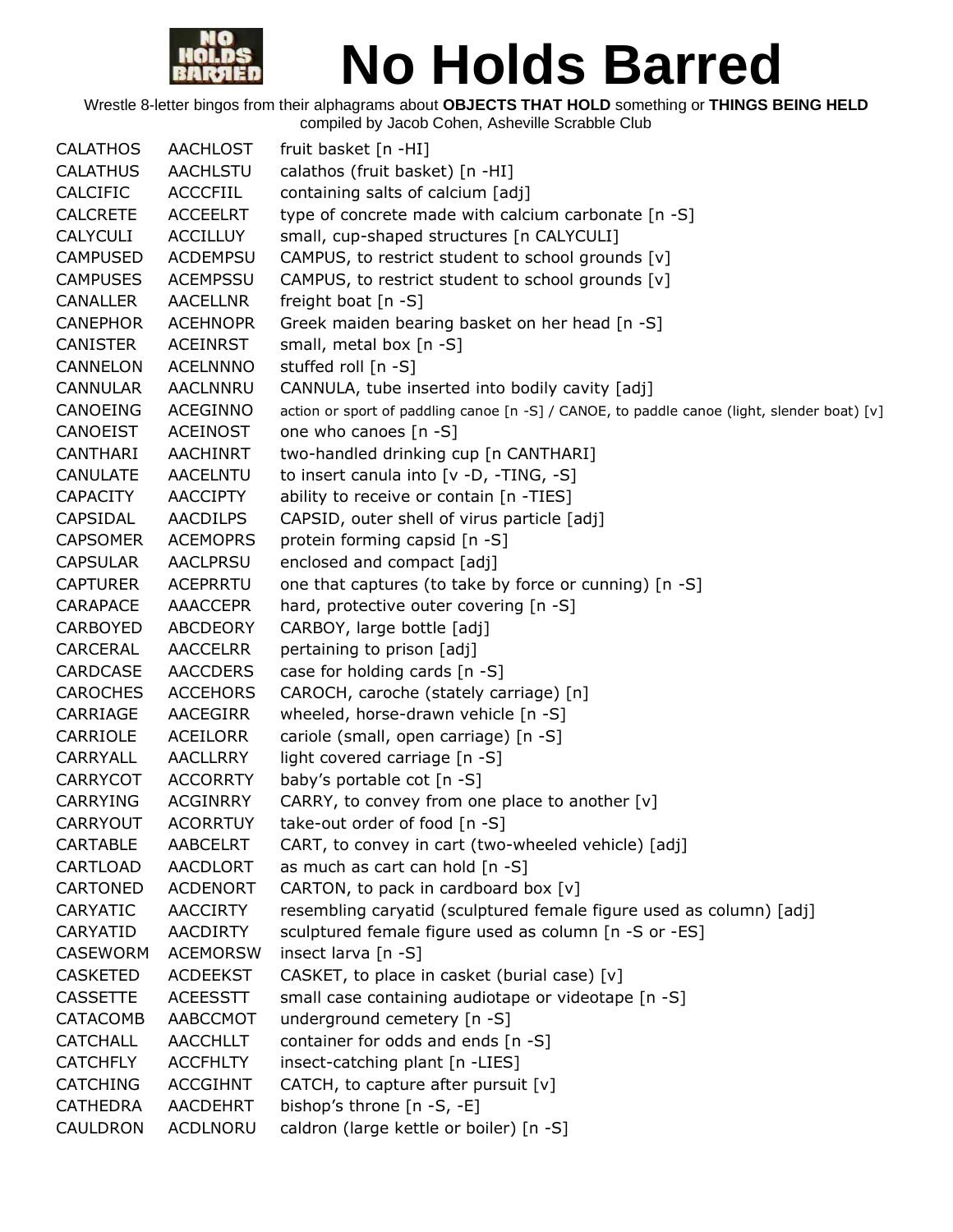

| <b>CAULKING</b> | <b>ACGIKLNU</b> | CAULK, to make seams of ship watertight [v] / material used to caulk [n -S]                           |
|-----------------|-----------------|-------------------------------------------------------------------------------------------------------|
| <b>CAUSEWAY</b> | <b>AACESUWY</b> | to build causeway (raised roadway) over [v -ED, -ING, -S]                                             |
| <b>CEINTURE</b> | <b>CEEINRTU</b> | belt for waist [n -S]                                                                                 |
| <b>CELLARED</b> | <b>ACDEELLR</b> | CELLAR, to store in underground room [v]                                                              |
| <b>CELLARET</b> | <b>ACEELLRT</b> | cabinet for wine bottles [n -S]                                                                       |
| <b>CELLMATE</b> | <b>ACEELLMT</b> | one or two or more prisoners sharing cell [n -S]                                                      |
| <b>CEMENTED</b> | <b>CDEEEMNT</b> | CEMENT, to bind firmly [v]                                                                            |
| <b>CEMENTER</b> | <b>CEEEMNRT</b> | one that cements (to bind firmly) [n -S]                                                              |
| <b>CENOTAPH</b> | <b>ACEHNOPT</b> | empty tomb $[n - S]$                                                                                  |
| <b>CHAINING</b> | <b>ACGHIINN</b> | CHAIN, to bind with chain (series of connected rings) [v]                                             |
| <b>CHEEKFUL</b> | <b>CEEFHKLU</b> | amount held in one's cheek [n -S]                                                                     |
| <b>CHESTFUL</b> | <b>CEFHLSTU</b> | as much as chest or box can hold [n -S]                                                               |
| <b>CHINCHED</b> | <b>CCDEHHIN</b> | CHINCH, to chinse (to fill seams in boat or cabin) [v]                                                |
| <b>CHINCHES</b> | <b>CCEHHINS</b> | CHINCH, to chinse (to fill seams in boat or cabin) [v]                                                |
| <b>CHINKING</b> | <b>CGHIIKNN</b> | CHINK, to fill cracks or fissures in [v]                                                              |
| <b>CHINNING</b> | <b>CGHIINNN</b> | CHIN, to hold with chin) lower part of face) [v]                                                      |
| <b>CHINSING</b> | <b>CGHIINNS</b> | CHINSE, to fill seams in boat or cabin [v]                                                            |
| <b>CHOCKING</b> | <b>CCGHIKNO</b> | CHOCK, to secure with wedge of wood or metal [v]                                                      |
| <b>CIBORIUM</b> | <b>BCIIMORU</b> | vessel for holding holy bread [n -IA]                                                                 |
| <b>CINCHING</b> | <b>CCGHIINN</b> | CINCH, to girth (to encircle (to form circle around)) [v]                                             |
| <b>CINCTURE</b> | <b>CCEINRTU</b> | to gird or encircle [v -D, -RING, -S]                                                                 |
| <b>CINERARY</b> | <b>ACEINRRY</b> | used for cremated ashes [n -RIES]                                                                     |
| <b>CISTERNA</b> | <b>ACEINRST</b> | fluid-containing sac $[n -E]$                                                                         |
| <b>CLAGGING</b> | <b>ACGGGILN</b> | CLAG, to clog (to block up or obstruct) [v]                                                           |
| <b>CLAMPING</b> | <b>ACGILMNP</b> | CLAMP, to fasten with clamp (securing device) [v]                                                     |
| <b>CLARENCE</b> | <b>ACCEELNR</b> | closed carriage [n -S]                                                                                |
| <b>CLASPING</b> | <b>ACGILNPS</b> | CLASP, to embrace tightly [v]                                                                         |
| <b>CLAYWARE</b> | <b>AACELRWY</b> | pottery (ware molded from clay and hardened by heat) [n -S]                                           |
| <b>CLEARWAY</b> | <b>AACELRWY</b> | road on which stopping is not permitted [n -S]                                                        |
| <b>CLEATING</b> | <b>ACEGILNT</b> | CLEAT, to strengthen with strip of wood or iron [v]                                                   |
| <b>CLEEKING</b> | <b>CEEGIKLN</b> | CLEEK, to clutch (to grasp and hold tightly) [v]                                                      |
| CLEIDOIC        | CCDEIILO        | enclosed in shell [adj]                                                                               |
| <b>CLENCHED</b> | <b>CCDEEHLN</b> | CLENCH, to grasp firmly [v]                                                                           |
| <b>CLENCHER</b> | <b>CCEEHLNR</b> | one that clenches (to grasp firmly) [n -S]                                                            |
| <b>CLENCHES</b> | <b>CCEEHLNS</b> | CLENCH, to grasp firmly [v]                                                                           |
| <b>CLEVISES</b> | <b>CEEILSSV</b> | CLEVIS, metal fastening device [n]                                                                    |
| <b>CLINGIER</b> | <b>CEGIILNR</b> | CLINGY, adhesive [adj]                                                                                |
| <b>CLINGING</b> | CGGIILNN        | CLING, to adhere closely [v]                                                                          |
| <b>CLOGGIER</b> | <b>CEGGILOR</b> | CLOGGY, clogging or able to clog [adj]                                                                |
| <b>CLOGGILY</b> | <b>CGGILLOY</b> | CLOGGY, clogging or able to clog [adv]                                                                |
| <b>CLOGGING</b> | CGGGILNO        | act of dancing while wearing shoes with thick wooden soles [n -S] / CLOG, to block up or obstruct [v] |
| <b>CLOTTING</b> | <b>CGILNOTT</b> | CLOT, to form into clot (thick mass) [v]                                                              |
| <b>CLUTCHED</b> | <b>CCDEHLTU</b> | CLUTCH, to grasp and hold tightly [v]                                                                 |
| <b>COAGULUM</b> | ACGLMOUU        | clot [n -LA, -S]                                                                                      |
| <b>COALHOLE</b> | <b>ACEHLLOO</b> | compartment for storing coal [n -S]                                                                   |
| <b>COALIEST</b> | <b>ACEILOST</b> | COALY, containing coal [adj]                                                                          |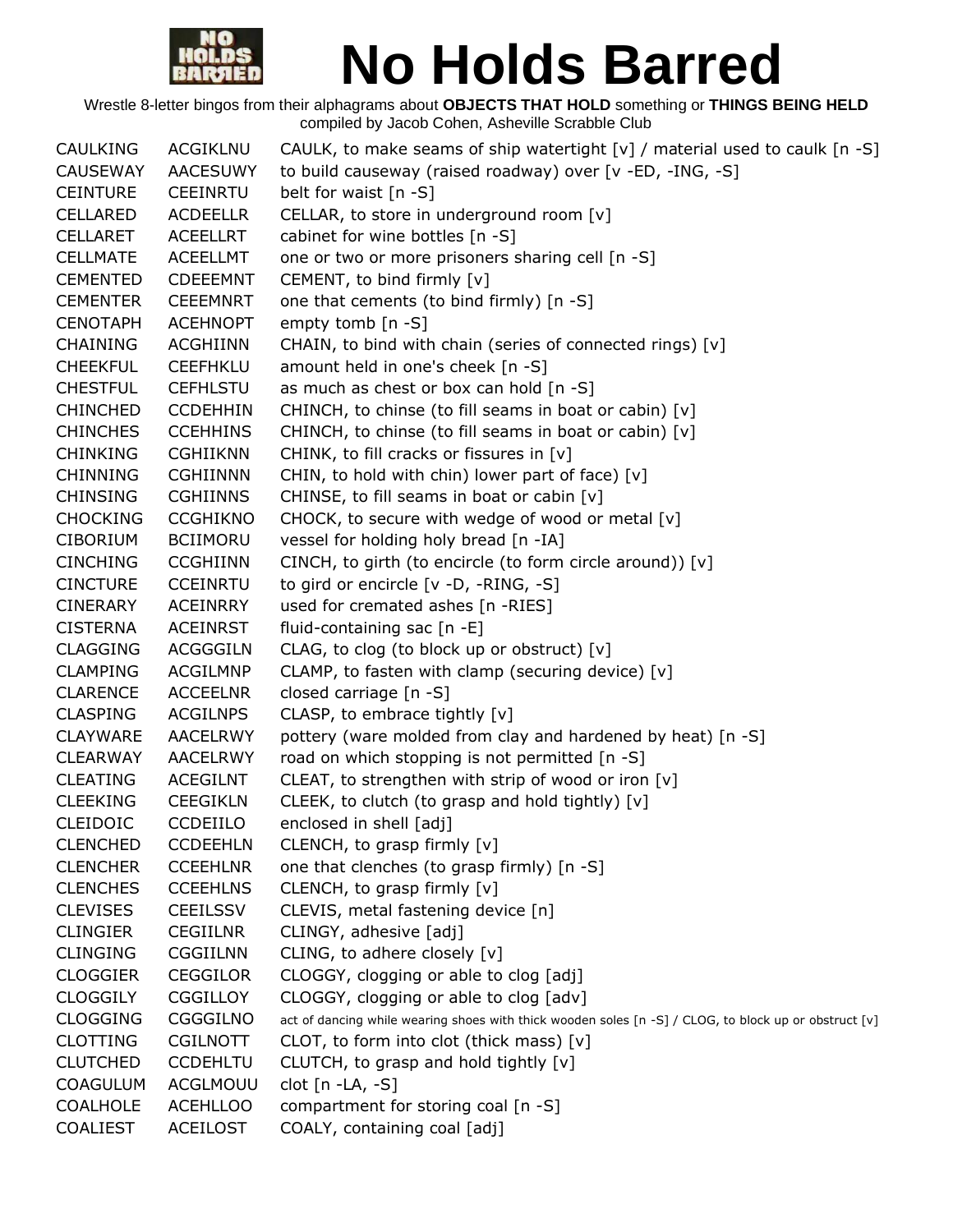

| <b>COALSHED</b> | <b>ACDEHLOS</b> | shed for storing coal [n -S]                                        |
|-----------------|-----------------|---------------------------------------------------------------------|
| COALYARD        | AACDLORY        | yard for storing coal [n -S]                                        |
| <b>COAPTING</b> | <b>ACGINOPT</b> | COAPT, to fit together and make fast [v]                            |
| <b>COATRACK</b> | <b>AACCKORT</b> | rack or stand for coats [n -S]                                      |
| <b>COATROOM</b> | <b>ACMOOORT</b> | room for storing coats [n -S]                                       |
| <b>COCKBOAT</b> | <b>ABCCKOOT</b> | small boat [n -S]                                                   |
| COCOONED        | <b>CCDENOOO</b> | COCOON, to wrap or envelop tightly [v]                              |
| <b>COFFERED</b> | <b>CDEEFFOR</b> | COFFER, to put in strongbox [v]                                     |
| <b>COFFINED</b> | <b>CDEFFINO</b> | COFFIN, to put in coffin (burial case) [v]                          |
| <b>COFFLING</b> | <b>CFFGILNO</b> | COFFLE, to chain slaves together [v]                                |
| <b>COHERENT</b> | <b>CEEHNORT</b> | sticking together [adj]                                             |
| <b>COHERING</b> | <b>CEGHINOR</b> | COHERE, to stick together [v]                                       |
| <b>COHESION</b> | <b>CEHINOOS</b> | act or state of cohering (to stick together) [n -S]                 |
| <b>COHESIVE</b> | <b>CEEHIOSV</b> | COHESION (act or state of cohering (to stick together) [adj]        |
| <b>COHOLDER</b> | <b>CDEHLOOR</b> | athlete who holds record with another [n -S]                        |
| <b>COIGNING</b> | CGGIINNO        | COIGN, to quoin (to secure with type of wedge) [v] / COIGNE, to [v] |
| <b>COLLARED</b> | <b>ACDELLOR</b> | COLLAR, to provide with collar (something worn around neck) [v]     |
| <b>COLLARET</b> | <b>ACELLORT</b> | small collar $[n -S]$                                               |
| COLUMNAL        | ACLLMNOU        | COLUMN, vertical cylindrical support [adj]                          |
| <b>COLUMNAR</b> | ACLMNORU        | COLUMN, vertical cylindrical support [adj]                          |
| <b>COLUMNED</b> | CDELMNOU        | COLUMN, vertical cylindrical support [adj]                          |
| <b>COMPRISE</b> | <b>CEIMOPRS</b> | to include or contain [v -D, -SING, -S]                             |
| <b>COMPRIZE</b> | <b>CEIMOPRZ</b> | to comprise (to include or contain) [v -D, -ZING, -S]               |
| <b>CONFINER</b> | <b>CEFINNOR</b> | one that confines (to shut within enclosure) [n -S]                 |
| <b>CONVEYED</b> | <b>CDEENOVY</b> | CONVEY, to transport [v]                                            |
| <b>CONVEYER</b> | <b>CEENORVY</b> | one that conveys (to transport) [n -S]                              |
| <b>CONVEYOR</b> | <b>CENOORVY</b> | conveyer (one that conveys (to transport)) [n -S]                   |
| <b>COOKWARE</b> | <b>ACEKOORW</b> | utensils used in cooking [n -S]                                     |
| <b>COOPERED</b> | <b>CDEEOOPR</b> | COOPER, to make or mend barrels [v]                                 |
| <b>CORBELED</b> | <b>BCDEELOR</b> | CORBEL, to provide wall with bracket [v]                            |
| <b>CORDELLE</b> | <b>CDEELLOR</b> |                                                                     |
| <b>CORDLIKE</b> | <b>CDEIKLOR</b> | to tow boat with cordelle (towrope) [v -LLED, -LLING, -S]           |
| CORDONED        | <b>CDDENOOR</b> | resembling cord (thin rope) [adj]                                   |
|                 |                 | CORDON, to form barrier around [v]                                  |
| <b>CORDUROY</b> | <b>CDOORRUY</b> | to build type of road [v -ED, -ING, -S]                             |
| <b>CORKIEST</b> | <b>CEIKORST</b> | CORKY, corklike (resembling cork (porous tree bark)) [adj]          |
| <b>CORKLIKE</b> | <b>CEIKKLOR</b> | resembling cork (porous tree bark) [adj]                            |
| <b>CORKWOOD</b> | <b>CDKOOORW</b> | small tree [n -S]                                                   |
| <b>CORNCRIB</b> | <b>BCCINORR</b> | building in which corn is stored [n -S]                             |
| <b>CORNICHE</b> | <b>CCEHINOR</b> | road built along cliff [n -S]                                       |
| <b>CORSETED</b> | <b>CDEEORST</b> | CORSET, to fit with corset (supporting undergarment) [v]            |
| <b>CORSETRY</b> | <b>CEORRSTY</b> | work of making corsets (supporting undergarment) [-RIES]            |
| <b>CORVETTE</b> | <b>CEEORTTV</b> | small, swift warship [n -S]                                         |
| <b>COTTERED</b> | <b>CDEEORTT</b> | COTTER, pin or wedge used for fastening parts together [adj]        |
| <b>COVENANT</b> | <b>ACENNOTV</b> | to enter into binding agreement [v -ED, -ING, -S]                   |
| <b>CRAALING</b> | <b>AACGILNR</b> | CRAAL, to kraal (to pen in type of enclosure) [v]                   |
| <b>CRAMMING</b> | <b>ACGIMMNR</b> | CRAM, to fill or pack tightly [v]                                   |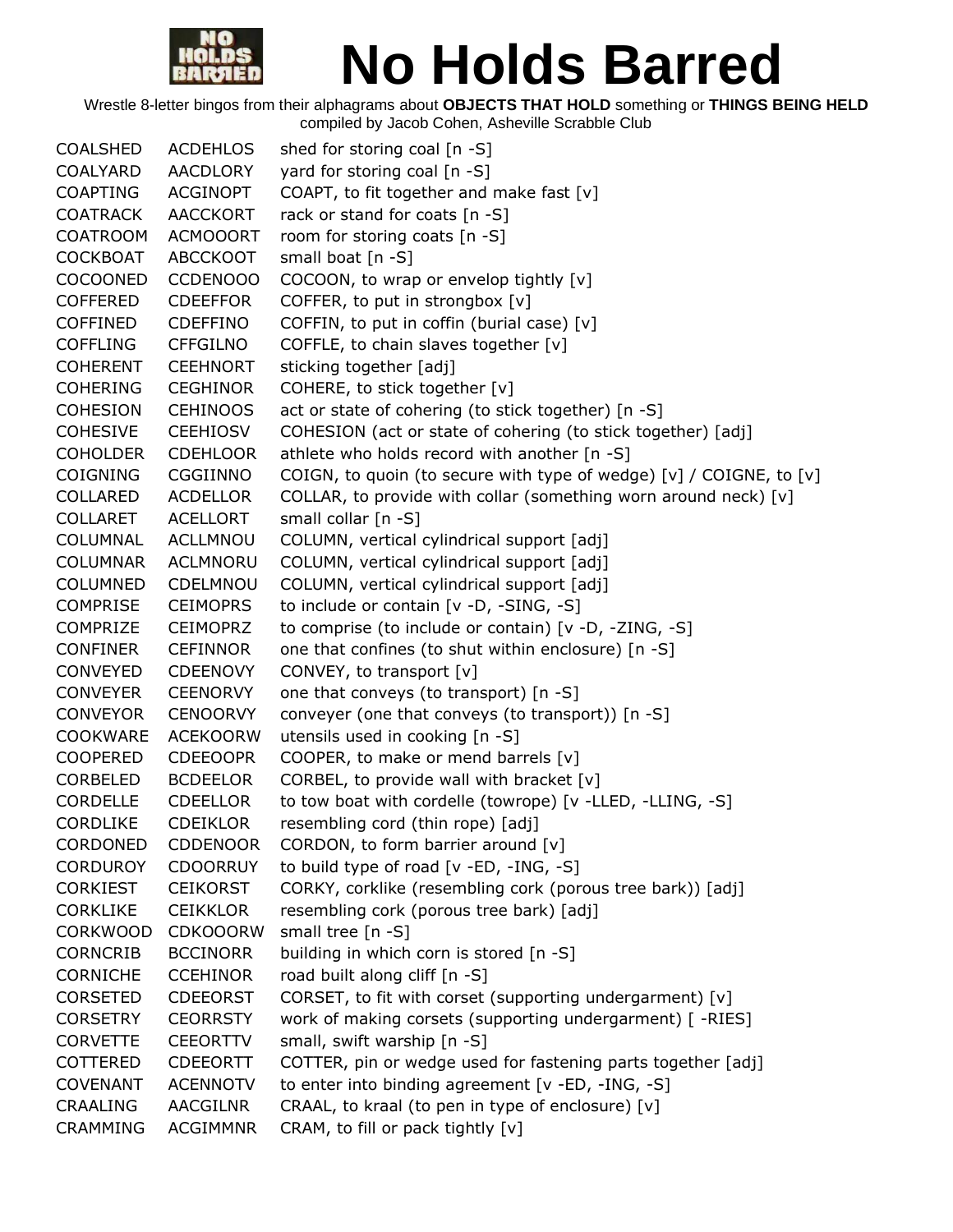

| <b>CRAMPING</b> | <b>ACGIMNPR</b> | CRAMP, to restrain or confine $[v]$                                     |
|-----------------|-----------------|-------------------------------------------------------------------------|
| CRANIATE        | AACEINRT        | one that has skull [n -S]                                               |
| <b>CRATCHES</b> | <b>ACCEHRST</b> | CRATCH, manger (trough or box from which horses or cattle eat) [n]      |
| <b>CRATEFUL</b> | <b>ACEFLRTU</b> | as much as crate can hold [n -S]                                        |
| <b>CRAWLWAY</b> | <b>AACLRWWY</b> | small, low tunnel [n -S]                                                |
| <b>CREDENZA</b> | <b>ACDEENRZ</b> | piece of furniture [n -S]                                               |
| <b>CREELING</b> | <b>CEEGILNR</b> | CREEL, to put fish in creel (fish basket) [v]                           |
| <b>CRIBBING</b> | <b>BBCGIINR</b> | supporting framework [n -S] / CRIB, to confine closely [v]              |
| <b>CRIBWORK</b> | <b>BCIKORRW</b> | framework of logs [n -S]                                                |
| <b>CROCKERY</b> | <b>CCEKORRY</b> | pottery (ware molded from clay and hardened by heat) [n -RIES]          |
| <b>CROCKPOT</b> | <b>CCKOOPRT</b> | electric cooking pot [n -S]                                             |
| <b>CROSSARM</b> | <b>ACMORRSS</b> | horizontal bar [n -S]                                                   |
| <b>CROSSBAR</b> | <b>ABCORRSS</b> | to fasten with crossarms [v -RRED, -RRING, -S]                          |
| <b>CROSSTIE</b> | <b>CEIORSST</b> | traverse beam [n -S]                                                    |
| <b>CROSSWAY</b> | <b>ACORSSWY</b> | road that crosses another road [n -S]                                   |
| <b>CROTCHET</b> | <b>CCEHORTT</b> | small hook [n -S]                                                       |
| <b>CRUCIBLE</b> | <b>BCCEILRU</b> | heat-resistant vessel [n -S]                                            |
| <b>CRUCIFER</b> | <b>CCEFIRRU</b> | one who carries cross [n -S]                                            |
| <b>CRUTCHED</b> | <b>CCDEHRTU</b> | CRUTCH, to prop up or support [v]                                       |
| <b>CRUTCHES</b> | <b>CCEHRSTU</b> | CRUTCH, to prop up or support [v]                                       |
| <b>CRYOBANK</b> | <b>ABCKNORY</b> | place for storing human tissue at very low temperatures [n -S]          |
| <b>CUBICULA</b> | ABCCILUU        | burial chambers [n]                                                     |
| <b>CUFFLINK</b> | <b>CFFIKLNU</b> | fastening for shirt cuff [n -S]                                         |
| <b>CULLISES</b> | CEILLSSU        | CULLIS, gutter in roof [n]                                              |
| <b>CUMBERED</b> | <b>BCDEEMRU</b> | CUMBER, to hinder (to impede (to obstruct progress of)) [v]             |
| <b>CUMBERER</b> | <b>BCEEMRRU</b> | one that cumbers (to hinder (to impede (to obstruct progress of) [n -S] |
| <b>CUPBOARD</b> | ABCDOPRU        | cabinet (piece of furniture with shelves and drawers) [n -S]            |
| <b>CUPELING</b> | CEGILNPU        | CUPEL, to refine gold or silver in cuplike vessel [v]                   |
| <b>CUPELLED</b> | <b>CDEELLPU</b> | CUPEL, to refine gold or silver in cuplike vessel [v]                   |
| <b>CUPELLER</b> | <b>CEELLPRU</b> | one that cupels (to refine gold or silver in cuplike vessel) [n -S]     |
| <b>CUPPIEST</b> | <b>CEIPPSTU</b> | CUPPY, cuplike [adj]                                                    |
| <b>CUPREOUS</b> | <b>CEOPRSUU</b> | containing copper [adj]                                                 |
| <b>CURBABLE</b> | ABBCELRU        | CURB, to restrain (to hold back from action) [adj]                      |
| <b>CURRICLE</b> | <b>CCEILRRU</b> | light carriage $[n -S]$                                                 |
| <b>CUSPIDOR</b> | <b>CDIOPRSU</b> | spittoon (receptacle for saliva) [n -S]                                 |
| <b>CYCLECAR</b> | <b>ACCCELRY</b> | type of motor vehicle [n -S]                                            |
| <b>CYCLEWAY</b> | <b>ACCELWYY</b> | bikeway (route for bikes) [n -S]                                        |
| <b>CYLINDER</b> | <b>CDEILNRY</b> | to furnish with cylinder (chamber in engine) [v -ED, -ING, -S]          |
| <b>CYTIDINE</b> | <b>CDEIINTY</b> | compound containing cytosine [n -S]                                     |
|                 |                 | <b>D</b> 8s                                                             |
| DAHABEAH        | AAABDEHH        | large passenger boat [n -S]                                             |
| DAHABIAH        | AAABDHHI        | dahabeah (large passenger boat) [n -S]                                  |
| DAHABIEH        | AABDEHHI        | dahabeah (large passenger boat) [n -S]                                  |
| <b>DAHABIYA</b> | AAABDHIY        | dahabeah (large passenger boat) [n -S]                                  |
| <b>DEADBOLT</b> | ABDDELOT        | lock for door [n -S]                                                    |
| <b>DEADFALL</b> | <b>AADDEFLL</b> | type of animal trap [n -S]                                              |
|                 |                 |                                                                         |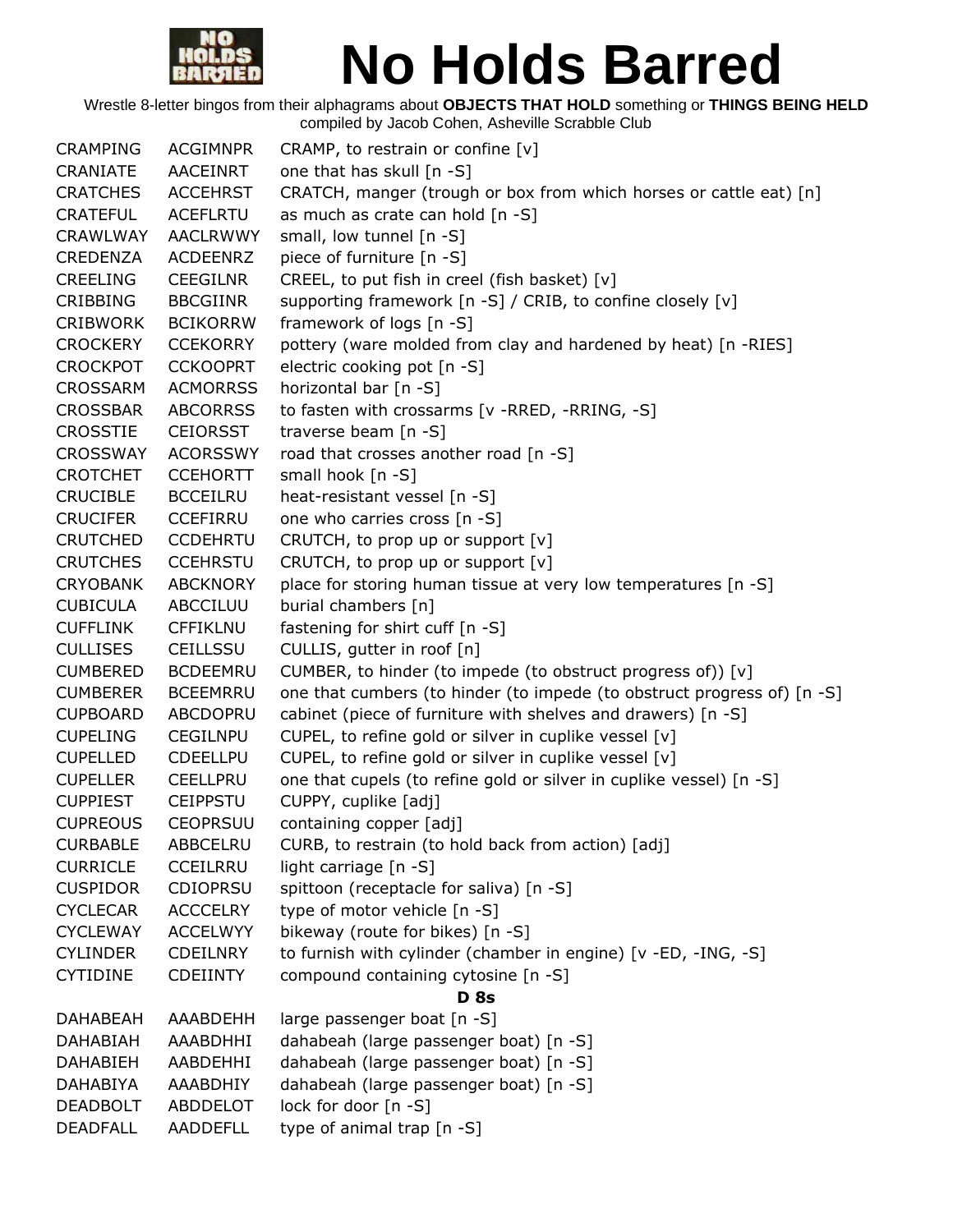

| <b>DEADHEAD</b> | AADDDEEH        | to travel without freight [v -ED, -ING, -S]                 |
|-----------------|-----------------|-------------------------------------------------------------|
| DEADLIFT        | <b>ADDEFILT</b> | to execute type of lift in weight lifting [v -ED, -ING, -S] |
| <b>DEATHBED</b> | <b>ABDDEEHT</b> | bed on which person dies [n -S]                             |
| <b>DECANTED</b> | <b>ACDDEENT</b> | DECANT, to pour from one container into another [v]         |
| <b>DECANTER</b> | <b>ACDEENRT</b> | decorative bottle [n -S]                                    |
| <b>DEFORCER</b> | <b>CDEEFORR</b> | one that deforces (to withhold by force) [n -S]             |
| <b>DEMIJOHN</b> | <b>DEHIJMNO</b> | narrow-necked jug [n -S]                                    |
| <b>DEMONIAC</b> | ACDEIMNO        | one regarded as possessed by demon [n -S]                   |
| DERAILED        | ADDEEILR        | DERAIL, to run off rails of track [v]                       |
| <b>DETACHED</b> | <b>ACDDEEHT</b> | DETACH, to unfasten and separate [v]                        |
| <b>DETACHER</b> | <b>ACDEEHRT</b> | one that detaches (to unfasten and separate) [n -S]         |
| <b>DETACHES</b> | <b>ACDEEHST</b> | DETACH, to unfasten and separate [v]                        |
| DETAINED        | <b>ADDEEINT</b> | DETAIN, to hold in custody [v]                              |
| <b>DETAINEE</b> | ADEEEINT        | one who is detained [n -S]                                  |
| <b>DETAINER</b> | ADEEINRT        | unlawful withholding of another's property [n -S]           |
| <b>DETANGLE</b> | <b>ADEEGLNT</b> | to remove knots from [v -D, -LING, -S]                      |
| <b>DETERRED</b> | <b>DDEEERRT</b> | DETER, to stop from proceeding [v]                          |
| <b>DETERRER</b> | <b>DEEERRRT</b> | one that deters (to stop from proceeding) [n -S]            |
| <b>DEXTRINE</b> | <b>DEEINRTX</b> | dextrin (substance used as adhesive) [n -S]                 |
| <b>DHOOLIES</b> | <b>DEHILOOS</b> | DHOOLY, doolee (stretcher for sick or wounded) [n]          |
| <b>DIESTOCK</b> | <b>CDEIKOST</b> | frame for holding dies [n -S]                               |
| <b>DINGHIES</b> | <b>DEGHIINS</b> | DINGHY, small boat [n]                                      |
| <b>DISBOUND</b> | <b>BDDINOSU</b> | not having binding [adj]                                    |
| <b>DISHLIKE</b> | <b>DEHIIKLS</b> | resembling dish [adj]                                       |
| <b>DISHWARE</b> | ADEHIRSW        | tableware used in serving food [n -S]                       |
| <b>DISTRAIN</b> | ADIINRST        | to seize and hold property as security [v -ED, -ING, -S]    |
| <b>DOCKLAND</b> | <b>ACDDKLNO</b> | part of port occupied by docks (wharf) [n -S]               |
| <b>DOCKSIDE</b> | <b>CDDEIKOS</b> | area adjacent to dock [n -S]                                |
| <b>DOCKYARD</b> | <b>ACDDKORY</b> | shipyard [n -S]                                             |
| <b>DOLLYING</b> | DGILLNOY        | DOLLY, to move on wheeled platform [v]                      |
| DOORNAIL        | ADILNOOR        | large-headed nail [n -S]                                    |
| <b>DOORSTOP</b> | <b>DOOOPRST</b> | object used for holding door open [n -S]                    |
| <b>DOVECOTE</b> | <b>CDEEOOTV</b> | roost for domesticated pigeons [n -S]                       |
| <b>DOWELING</b> | <b>DEGILNOW</b> | DOWEL, to fasten with wooden pins [v]                       |
| <b>DOWELLED</b> | <b>DDEELLOW</b> | DOWEL, to fasten with wooden pins [v]                       |
| <b>DOWNHAUL</b> | <b>ADHLNOUW</b> | rope for hauling down sails [n -S]                          |
| <b>DRAWBORE</b> | ABDEORRW        | hole for drawing mortise and tenon [n -S]                   |
| <b>DRIFTPIN</b> | <b>DFIINPRT</b> | metal rod for securing timbers [n -S]                       |
| <b>DRIVEWAY</b> | ADEIRVWY        | private road providing access to building [n -S]            |
| <b>DROSKIES</b> | <b>DEIKORSS</b> | DROSKY, droshky (open carriage) [n]                         |
| <b>DUMPCART</b> | <b>ACDMPRTU</b> | type of cart $[n - S]$                                      |
| <b>DUSTCART</b> | <b>ACDRSTTU</b> | garbage truck [n -S]                                        |
|                 |                 | E <sub>8s</sub>                                             |
| <b>ECONOBOX</b> | <b>BCENOOOX</b> | small economical car [n -ES]                                |
| <b>EGGSHELL</b> | <b>EEGGHLLS</b> | hard exterior of bird's eggs [n -S]                         |
| <b>ELEVATED</b> | <b>ADEEELTV</b> | railway that operates on raised structure [n -S]            |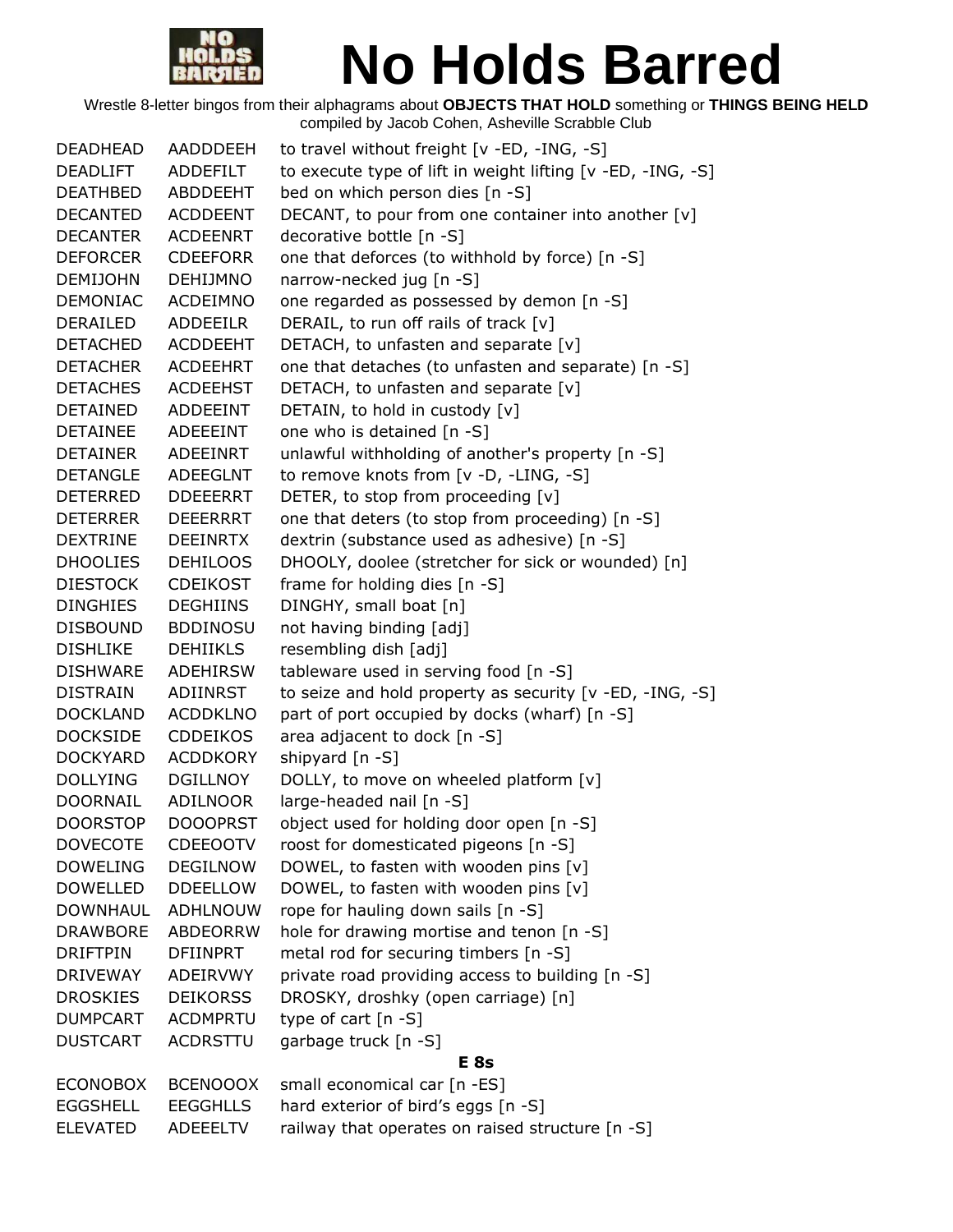

| <b>ELEVATOR</b> | <b>AEELORTV</b> | one that elevates (to raise (to move to higher position)) [n -S]                              |
|-----------------|-----------------|-----------------------------------------------------------------------------------------------|
| <b>EMBANKED</b> | ABDEEKMN        | EMBANK, to confine or protect with raised structure [v]                                       |
| <b>EMBARRED</b> | ABDEEMRR        | EMBAR, to imprison (to confine (to shut within enclosure)) [v]                                |
| <b>EMBAYING</b> | ABEGIMNY        | EMBAY, to enclose in bay $[v]$                                                                |
| <b>EMBEDDED</b> | <b>BDDDEEEM</b> | EMBED, to fix firmly into surrounding mass $[v]$                                              |
| <b>EMBRACER</b> | <b>ABCEEMRR</b> | one that embraces (to hug) [n -S]                                                             |
| <b>EMPTIEST</b> | <b>EEIMPSTT</b> | EMPTY, containing nothing (absence of all quantity or magnitude) [adj]                        |
| <b>EMPTYING</b> | EEGIMNT         | EMPTY, containing nothing [v]                                                                 |
| <b>ENCAGING</b> | <b>ACEGGINN</b> | ENCAGE, to confine in cage $[v]$                                                              |
| <b>ENCASING</b> | <b>ACEGINNS</b> | ENCASE, to enclose in case $[v]$                                                              |
| <b>ENCLOSER</b> | <b>CEELNORS</b> | one that encloses                                                                             |
| <b>ENCYSTED</b> | <b>CDEENSTY</b> | ENCYST, to enclose in cyst [v]                                                                |
| <b>ENDOCAST</b> | <b>ACDENOST</b> | cast of cranial cavity [n -S]                                                                 |
| <b>ENDPAPER</b> | <b>ADEENPPR</b> | sheet of paper used in bookbinding [n -S]                                                     |
| <b>ENFETTER</b> | <b>EEEFNRTT</b> | to enchain (to bind with chains) [v -ED, -ING, -S]                                            |
| <b>ENGIRDED</b> | <b>DDEEGINR</b> | ENGIRD, to gird (to surround (to extend completely around)) [v]                               |
| <b>ENGIRDLE</b> | <b>DEEGILNR</b> | to engird (to gird (to surround (to extend completely around))) [v -D, -LING, -S]             |
| <b>ENLACING</b> | <b>ACEGILNN</b> | ENLACE, to bind with laces $[v]$                                                              |
| <b>ENMESHED</b> | <b>DEEEHMNS</b> | ENMESH, to ensnare or entangle in net $[v]$                                                   |
| <b>ENMESHES</b> | <b>EEEHMNSS</b> | ENMESH, to ensnare or entangle in net $[v]$                                                   |
| <b>ENROOTED</b> | <b>DEENOORT</b> | ENROOT, to implant (to set securely) [v]                                                      |
| <b>ENSCONCE</b> | <b>CCEENNOS</b> | to settle securely or comfortably [v -D, -CING, -S]                                           |
| <b>ENSHEATH</b> | <b>AEEHHNST</b> | to enclose in sheath [v -ED, -ING, -ES]                                                       |
| <b>ENSHRINE</b> | <b>EEHINNRS</b> | to place in shrine (receptacle for sacred relics) [v -D, -NING, -S]                           |
| <b>ENSILAGE</b> | <b>AEEGILNS</b> | to ensile (to store in silo) [v -D, -GING, -S]                                                |
| <b>ENSILING</b> | <b>EGIILNNS</b> | ENSILE, to store in silo [v]                                                                  |
| <b>ENSNARER</b> | <b>AEENNRRS</b> | one that ensnares (to trap (to catch in trap)) [n -S]                                         |
| <b>ENSPHERE</b> | <b>EEEHNPRS</b> | to enclose in sphere $[v -D, -RING, -S]$                                                      |
| <b>ENSWATHE</b> | <b>AEEHNSTW</b> | to wrap in bandages $[v -D, -HING, -S]$                                                       |
| <b>ENTOILED</b> | <b>DEEILNOT</b> | ENTOIL, to entrap (to trap (to catch in trap (device for capturing and holding animals))) [v] |
| <b>ENTOMBED</b> | <b>BDEEMNOT</b> | ENTOMB, to place in tomb $[v]$                                                                |
| <b>ENTREPOT</b> | <b>EENOPRTT</b> | warehouse $[n -S]$                                                                            |
| <b>ENTRYWAY</b> | <b>AENRTWYY</b> | passage serving as entrance [n -S]                                                            |
| <b>ENVELOPE</b> | <b>EEELNOPV</b> | paper container [n -S]                                                                        |
| <b>ENWOMBED</b> | <b>BDDEENOW</b> | ENWOMB, to enclose as if in womb $[v]$                                                        |
| <b>EPOXYING</b> | EGIINOPXY       | EPOXY, to glue with epoxy (type of resin) [v]                                                 |
| <b>EQUIPAGE</b> | AEEGIPQU        | carriage (wheeled, horse-drawn vehicle) [n -S]                                                |
| <b>ESCAPING</b> | <b>ACEGINPS</b> | ESCAPE, to get away $[v]$                                                                     |
| <b>ESTOPPEL</b> | <b>EELOPPST</b> | legal restraint preventing person from contradicting his own previous statement [n -S]        |
| EYELETED        | <b>DEEEELTY</b> | EYELET, to make small hole in (as for holding fastening button) [v]                           |
|                 |                 | <b>F</b> 8s                                                                                   |
| <b>FACEPALM</b> | <b>AACEFLMP</b> | to put one's palm on one's face to express disbelief or despair [v -ED, -ING, -S]             |
| <b>FAGGOTED</b> | <b>ADEFGGOT</b> | FAGGOT, to fagot (to bind together into bundle) [v]                                           |
| <b>FAGOTING</b> | AFGGINOT        | FAGOT, to bind together into bundle [v]                                                       |
| <b>FAIRLEAD</b> | AADEFILR        | device used to hold ship's rigging in place [n -S]                                            |
| <b>FALTBOAT</b> | AABFLOTT        | collapsible boat resembling kayak [n -S]                                                      |
|                 |                 |                                                                                               |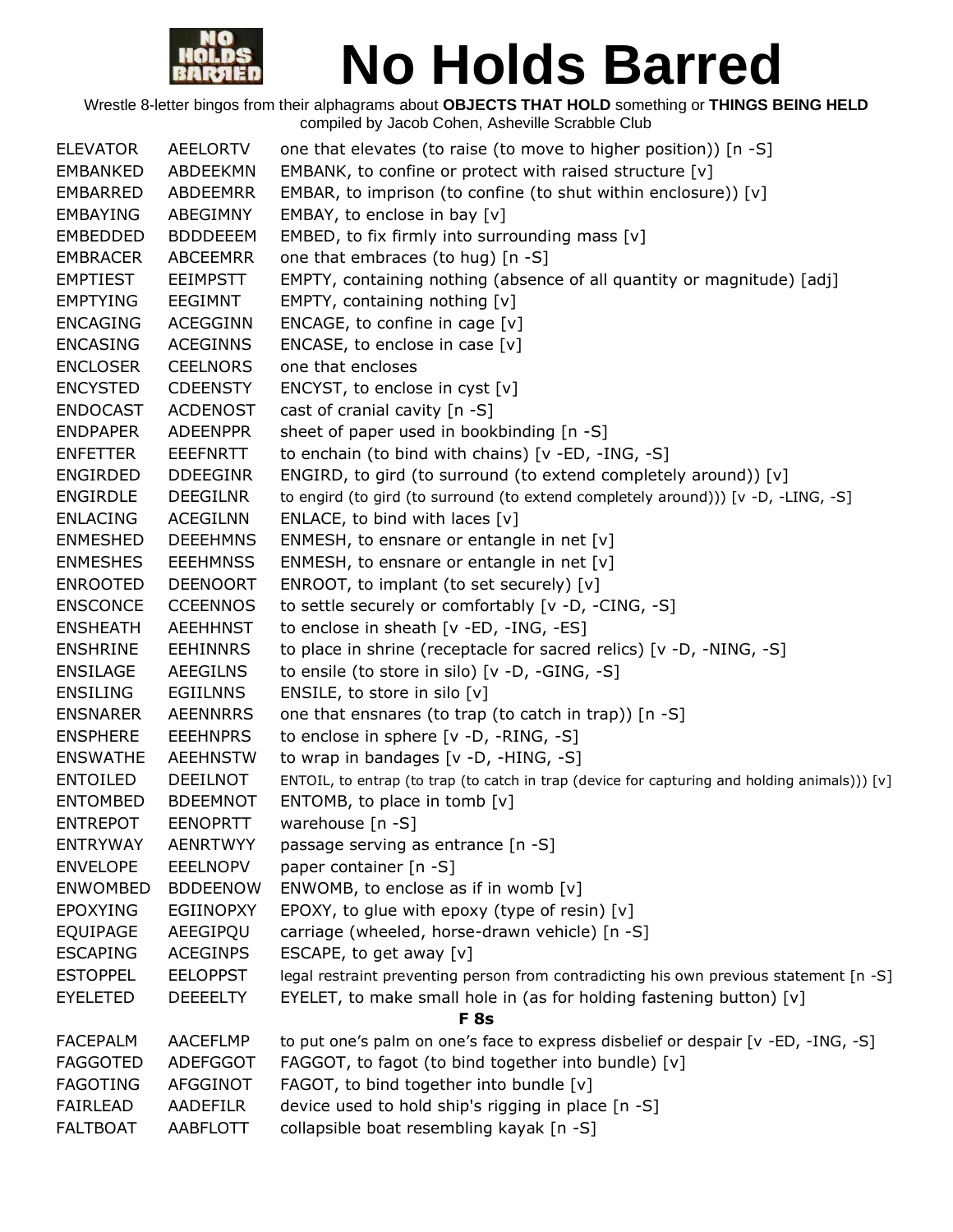

| <b>FAROLITO</b> | AFILOORT        | candle in paper bag weighted with sand [n -S]                                                          |
|-----------------|-----------------|--------------------------------------------------------------------------------------------------------|
| <b>FASCICLE</b> | <b>ACCEFILS</b> | small bundle [n -S]                                                                                    |
| <b>FASTBACK</b> | <b>AABCFKST</b> | type of automobile roof [n -S]                                                                         |
| <b>FASTENED</b> | <b>ADEEFNST</b> | FASTEN, to secure (to make firm or tight) [v]                                                          |
| <b>FASTENER</b> | <b>AEEFNRST</b> | one that fastens (to secure (to make firm or tight)) [n -S]                                            |
| <b>FAUTEUIL</b> | AEFILTUU        | armchair (chair with armrests) [n -S]                                                                  |
| <b>FERETORY</b> | <b>EEFORRTY</b> | receptacle in which sacred relics are kept [n -RIES]                                                   |
| <b>FERREOUS</b> | <b>EEFORRSU</b> | containing iron [adj]                                                                                  |
| <b>FERRIAGE</b> | <b>AEEFGIRR</b> | transportation by ferry [n -S]                                                                         |
| <b>FERRITIN</b> | EFIINRRT        | protein that contains iron [n -S]                                                                      |
| <b>FERRYING</b> | <b>EFGINRRY</b> | FERRY, to transport by ferry (type of boat) [v]                                                        |
| <b>FETTERED</b> | <b>DEEEFRTT</b> | FETTER, to shackle (to confine with metal fastenings placed around wrists or ankles) [v]               |
| <b>FETTERER</b> | <b>EEEFRRTT</b> | one that fetters (to shackle (to confine with metal fastenings placed around wrists or ankles)) [n -S] |
| <b>FIASCOES</b> | <b>ACEFIOSS</b> | FIASCO, wine bottle [n]                                                                                |
| <b>FIBERIZE</b> | <b>BEEFIIRZ</b> | to break into fibers (thread or threadlike object of structure) [v -D, -ZING, -S]                      |
| <b>FIBRANNE</b> | ABEFINNR        | fabric made of spun rayon yarn [n -S]                                                                  |
| <b>FIBRILLA</b> | <b>ABFIILLR</b> | fibril (small fiber) [n -S]                                                                            |
| <b>FIGULINE</b> | EFGIILNU        | piece of pottery [n -S]                                                                                |
| <b>FILAMENT</b> | AEFILMNT        | very thin thread or threadlike structure [n -S]                                                        |
| <b>FILLABLE</b> | <b>ABEFILLL</b> | FILL, to put as much as can be held into [adj]                                                         |
| <b>FIREHOSE</b> | <b>EEFHIORS</b> | hose used by firefighters [-S]                                                                         |
| <b>FIREPLUG</b> | EFGILPRU        | hydrant [n -S]                                                                                         |
| <b>FIREROOM</b> | <b>EFIMOORR</b> | room containing ship's boilers [n -S]                                                                  |
| <b>FIRMWARE</b> | <b>AEFIMRRW</b> | computer programs permanently stored on microchip [n -S]                                               |
| <b>FISHBOAT</b> | ABFHIOST        | watercraft used for fishing [n -S]                                                                     |
| <b>FISHBOWL</b> | <b>BFHILOSW</b> | bowl in which live fish are kept [n -S]                                                                |
| <b>FISHPOND</b> | <b>DFHIPOPS</b> | pond abounding in edible fish [n -S]                                                                   |
| <b>FIXITIES</b> | <b>EFIIISTX</b> | FIXITY, stability (quality of being stable (resistant to sudden change or position or condition)) [n]  |
| <b>FLAGPOLE</b> | <b>AEFGLLOP</b> | pole on which flag is displayed [n -S]                                                                 |
| <b>FLATBOAT</b> | AABFLOTT        | flat-bottomed boat [n -S]                                                                              |
| <b>FLATPACK</b> | <b>AACFKLPT</b> | package for integrated circuit [n -S]                                                                  |
| <b>FLESHPOT</b> | <b>EFHLOPST</b> | pot for cooking meat [n -S]                                                                            |
| <b>FLOODING</b> | <b>DFGILNOO</b> | filling with fluid to excess [n -S]                                                                    |
| <b>FOLDBOAT</b> | <b>ABDFLOOT</b> | faltboat (collapsible boat resembling kayak) [n -S]                                                    |
| <b>FOOTHOLD</b> | <b>DFHLOOOT</b> | secure support for feet [n -S]                                                                         |
| <b>FOOTPATH</b> | <b>AFHOOPTT</b> | path for pedestrians [n -S]                                                                            |
| <b>FOOTREST</b> | <b>EFOORSTT</b> | support for feet [n -S]                                                                                |
| <b>FOOTROPE</b> | <b>EFOOOPRT</b> | rope used in sailing [n -S]                                                                            |
| <b>FOOTWELL</b> | <b>EFLLOOTW</b> | space for feet in motor vehicle [n -S]                                                                 |
| <b>FORELOCK</b> | <b>CEFKLOOR</b> | to fasten with linchpin [v -ED, -ING, -S]                                                              |
| <b>FOREPEAK</b> | <b>AEEFKOPR</b> | forward part of ship's hold [n -S]                                                                     |
| <b>FORESTAY</b> | <b>AEFORSTY</b> | wire or rope used to support foremast [n -S]                                                           |
| <b>FORKEDLY</b> | <b>DEFKLORY</b> | FORK, to work with fork (pronged implement) [adv]                                                      |
| <b>FORKIEST</b> | <b>EFIKORST</b> | FORKY, resembling fork [adj]                                                                           |
| <b>FORKLIFT</b> | <b>FFIKLORT</b> | to raise or transport by means of forklift (machine with projecting prongs) [v -ED, -ING, -S]          |
| <b>FORKLIKE</b> | <b>EFIKKLOR</b> | resembling fork [adj]                                                                                  |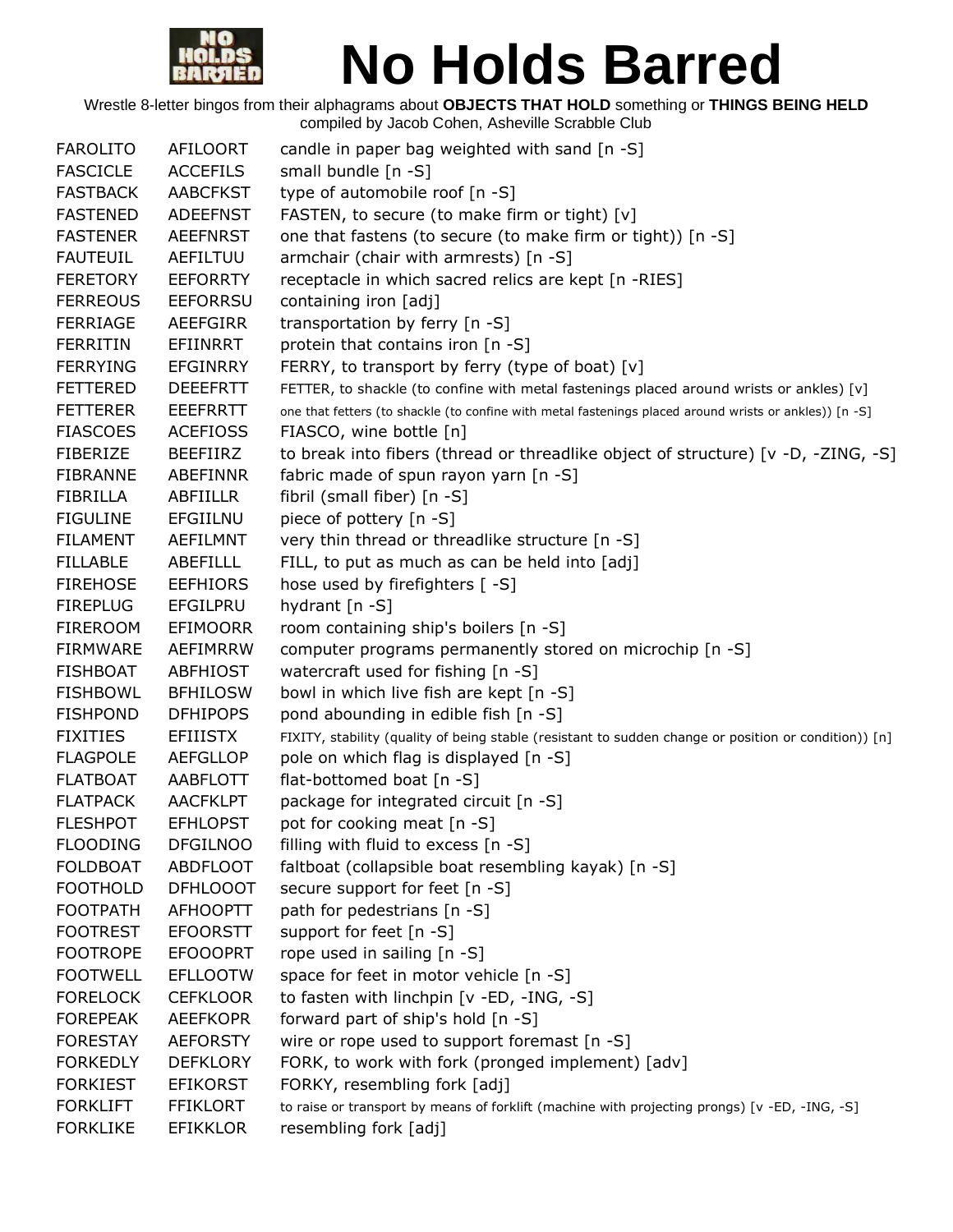

| <b>FORKSFUL</b> | <b>FFKLORSU</b> | FORKFUL, as much as fork will hold [n]                                        |
|-----------------|-----------------|-------------------------------------------------------------------------------|
| <b>FORMWORK</b> | <b>FKMOORRW</b> | set of forms to hold concrete until it sets [n -S]                            |
| <b>FRAPPING</b> | <b>AFGINPPR</b> | FRAP, to bind firmly [v]                                                      |
| <b>FREENESS</b> | <b>EEEFNRSS</b> | freedom (state of being free (not subject to restriction or control)) [n -ES] |
| <b>FREERIDE</b> | <b>DEEEFIRR</b> | type of snowboard [n -S]                                                      |
| <b>FROGGING</b> | <b>FGGGINOR</b> | type of ornamental coat fastener [n -S]                                       |
| <b>FULLNESS</b> | <b>EFLLNSSU</b> | state of being full (filled completely) [n -ES]                               |
| <b>FUMATORY</b> | AFMORTUY        | fumigation chamber [n -RIES]                                                  |
| <b>FUMBLING</b> | <b>BFGILMNU</b> | FUMBLE, to handle clumsily [v]                                                |
| <b>FUSELAGE</b> | <b>AEEFGLSU</b> | body of airplane [n -S]                                                       |
|                 |                 | G <sub>8s</sub>                                                               |
| <b>GAGEABLE</b> | AABEEGGL        | GAGE, to pledge as security [adj]                                             |
| <b>GALLEASS</b> | <b>AAEGLLSS</b> | large war galley [n -ES]                                                      |
| <b>GALLETED</b> | ADEEGLLT        | GALLET, to fill in mortar joints with stone chips [v]                         |
| <b>GALLIASS</b> | <b>AAGILLSS</b> | galleass (large war galley) [n -ES]                                           |
| <b>GALLIPOT</b> | <b>AGILLOPT</b> | small earthen jar [n -S]                                                      |
| <b>GANTLINE</b> | <b>AEGILNNT</b> | rope on ship [n -S]                                                           |
| <b>GANTRIES</b> | AEGINRST        | GANTRY, structure for supporting railroad signals [n]                         |
| <b>GARNERED</b> | <b>ADEEGNRR</b> | GARNER, to gather and store [v]                                               |
| <b>GARTERED</b> | ADEEGRRT        | GARTER, to fasten with elastic band [v]                                       |
| <b>GASKETED</b> | ADEEGKST        | GASKET, packing for making something fluid-tight [adj]                        |
| <b>GASSIEST</b> | <b>AEGISSST</b> | GASSY, containing gas [adj]                                                   |
| <b>GASTIGHT</b> | AGGHISTT        | not allowing gas to escape or enter [adj]                                     |
| <b>GATELESS</b> | <b>AEEGLSST</b> | lacking gate (movable barrier) [adj]                                          |
| <b>GATELIKE</b> | AEEGIKLT        | resembling gate (movable barrier) [adj]                                       |
| <b>GATEPOST</b> | <b>AEGOPSTT</b> | post from which gate (movable barrier) is hung [n -S]                         |
| <b>GEARCASE</b> | AACEEGRS        | casing for gears (toothed machine parts) [n -S]                               |
| <b>GEOPROBE</b> | <b>BEEGOOPR</b> | spacecraft for exploring space near earth [n -S]                              |
| <b>GERMANIC</b> | <b>ACEGIMNR</b> | containing germanium (metallic element) [adj]                                 |
| <b>GHARRIES</b> | AEGHIRRS        | GHARRY, carriage used in India [n]                                            |
| <b>GHETTOED</b> | <b>DEEGHOTT</b> | GHETTO, to isolate in slum [v]                                                |
| <b>GHETTOES</b> | <b>EEGHOSTT</b> | GHETTO, to isolate in slum [v]                                                |
| <b>GILLYING</b> | <b>GGIILLNY</b> | GILLY, to transport on type of wagon [v]                                      |
| <b>GIMBALED</b> | ABDEGILM        | GIMBAL, to support on set of rings [v]                                        |
| <b>GLASSFUL</b> | AFGLLSSU        | as much as drinking glass will hold [n -S]                                    |
| <b>GLASSING</b> | <b>AGGILNSS</b> | GLASS, to encase in glass (transparent substance) [v]                         |
| <b>GLOVEBOX</b> | <b>BEGLOOVX</b> | small compartment in dashboard of vehicle [n -ES]                             |
| <b>GLUELIKE</b> | <b>EEGIKLLU</b> | resembling glue (adhesive substance) [adj]                                    |
| <b>GLUINESS</b> | <b>EGILNSSU</b> | state of being gluey (resembling glue (adhesive substance)) [n -ES]           |
| <b>GLUTTING</b> | <b>GGILNTTU</b> | GLUT, to feed or fill to excess [v]                                           |
| <b>GOMBROON</b> | <b>BGMNOOOR</b> | kind of Persian pottery [n -S]                                                |
| <b>GOURDFUL</b> | <b>DFGLORUU</b> | as much as hollowed gourd can hold [n -S]                                     |
| <b>GRABBIER</b> | ABBEGIRR        | GRABBY, tending to grab (to grasp suddenly)                                   |
| <b>GRABBING</b> | ABBGGINR        | GRAB, to grasp suddenly [v]                                                   |
| <b>GRASPING</b> | <b>AGGINPRS</b> | GRASP, to seize firmly with hand [v]                                          |
| <b>GRAVELLY</b> | <b>AEGLLRVY</b> | containing gravel [adj -LLIER, -LLIEST]                                       |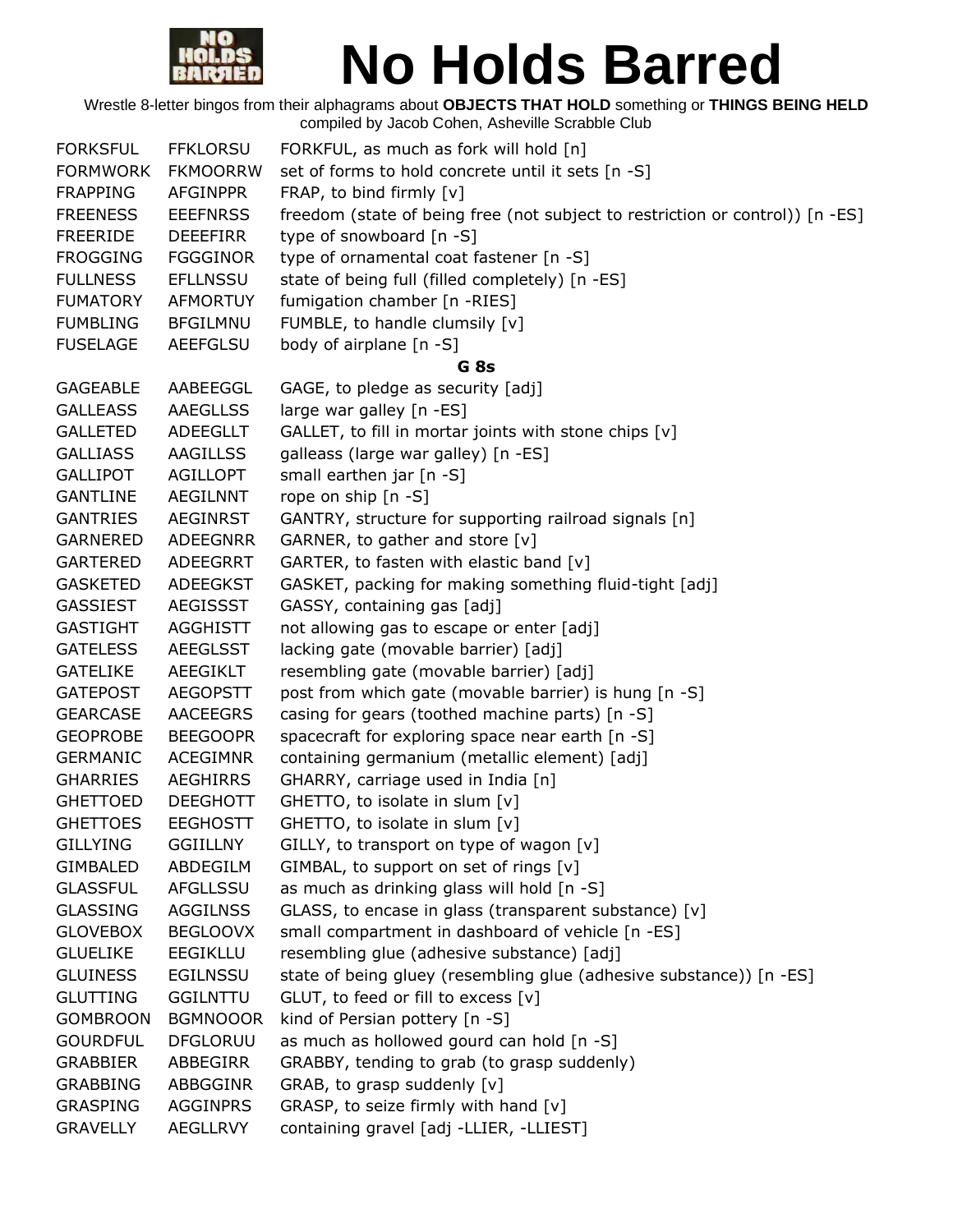

| <b>GREASIER</b> | AEEGIRRS        | GREASY, containing or resembling grease [adj]                  |
|-----------------|-----------------|----------------------------------------------------------------|
| <b>GREASILY</b> | <b>AEGILRSY</b> | GREASY, containing or resembling grease [adv]                  |
| <b>GRIPPING</b> | <b>GGIINPPR</b> | to grasp (to seize firmly with hand) $[v]$                     |
| <b>GRIPSACK</b> | <b>ACGIKPRS</b> | valise (small piece of hand luggage) [n -S]                    |
| <b>GROUTING</b> | <b>GGINORTU</b> | GROUT, to fill with thin mortar [v]                            |
| <b>GUERIDON</b> | DEGINORU        | small stand or table [n -S]                                    |
| <b>GUIDEWAY</b> | ADEGIUWY        | track for controlling line of motion of something [n -S]       |
| <b>GUNNYBAG</b> | ABGGNNUY        | bag made of gunny [n -S]                                       |
| <b>GYPSEOUS</b> | <b>EGOPSSUY</b> | containing gypsum (mineral) [adj]                              |
|                 |                 | <b>H</b> 8s                                                    |
| HAIRGRIP        | AGHIIPRR        | bobby pin [n -S]                                               |
| HALLIARD        | <b>AADHILLR</b> | halyard (line used to hoist sail) [n -S]                       |
| HALTERED        | ADEEHLRT        | HALTER, to put restraint upon [v]                              |
| <b>HANDAXES</b> | AADEHNSX        | HANDAX, small-handled ax [n]                                   |
| <b>HANDCART</b> | <b>AACDHNRT</b> | cart pushed by hand [n -S]                                     |
| <b>HANDCUFF</b> | <b>ACDFFHNU</b> | to fetter with restraining cuffs [v -ED, -ING, -S]             |
| <b>HANDFAST</b> | AADFHNST        | to grip securely [v -ED, -ING, -S]                             |
| <b>HANDGRIP</b> | ADGHINPR        | grip by hand or hands $[n -S]$                                 |
| <b>HANDHELD</b> | ADDEHHLN        | something held in hand [n -S]                                  |
| <b>HANDHOLD</b> | <b>ADDHHLNO</b> | handgrip [n -S]                                                |
| <b>HANDLING</b> | <b>ADGHILNN</b> | HANDLE, to touch with hands [v]                                |
| <b>HANDOVER</b> | ADEHNORV        | instance of giving up control [n -S]                           |
| HANDRAIL        | AADHILNR        | railing used for support [n -S]                                |
| <b>HANDSFUL</b> | <b>ADFHLNSU</b> | HANDFUL, as much as hand can hold [n]                          |
| <b>HANGABLE</b> | AABEGHLN        | HANG, to attach from above only [adj]                          |
| <b>HANGARED</b> | <b>AADEGHNR</b> | HANGAR, to place in aircraft shelter [v]                       |
| <b>HAREWOOD</b> | <b>ADEHOORW</b> | sycamore wood used for furniture [n -S]                        |
| <b>HATBOXES</b> | ABEHOSTX        | HATBOX, box for hat [n]                                        |
| <b>HATCHECK</b> | <b>ACCEHHKT</b> | room for temporary keeping of hats [n -S]                      |
| <b>HAULYARD</b> | AADHLRUY        | halyard (line used to hoist sail) [n -S]                       |
| <b>HEADLOCK</b> | ACDEHKLO        | wrestling hold [n -S]                                          |
| <b>HEADREST</b> | <b>ADEEHRST</b> | support for head [n -S]                                        |
| <b>HEADSTAY</b> | <b>AADEHSTY</b> | support for ship's foremast [n -S]                             |
| <b>HELICOPT</b> | <b>CEHILOPT</b> | to travel by helicopter [v -ED, -ING, -S]                      |
| <b>HELILIFT</b> | <b>EFHIILLT</b> | to transport by helicopter [v -ED, -ING, -S]                   |
| <b>HELIPORT</b> | <b>EHILOPRT</b> | airport for helicopters [n -S]                                 |
| <b>HELISTOP</b> | <b>EHILOPST</b> | heliport (airport for helicopters) [n -S]                      |
| <b>HEMATOMA</b> | <b>AAEHMMOT</b> | swelling filled with blood [n -S, -TA]                         |
| <b>HENEQUEN</b> | EEEHNNQU        | fiber used to make ropes [n -S]                                |
| <b>HENEQUIN</b> | EEHINNQU        | henequen (fiber used to make ropes) [n -S]                     |
| <b>HENIQUEN</b> | EEHINNQU        | henequen (fiber used to make ropes) [n -S]                     |
| <b>HERMETIC</b> | <b>CEEHIMRT</b> | airtight [adj]                                                 |
| <b>HIGHROAD</b> | ADGHHIOR        | highway (main road) [n -S]                                     |
| <b>HILTLESS</b> | <b>EHILLSST</b> | having no hilt (handle for weapon) [adj]                       |
| <b>HITCHING</b> | <b>CGHHIINT</b> | HITCH, to fasten with knot or hook [v]                         |
| <b>HOARDING</b> | ADGHINOR        | something hoarded [n -S] / HOARD, to gather and store away [v] |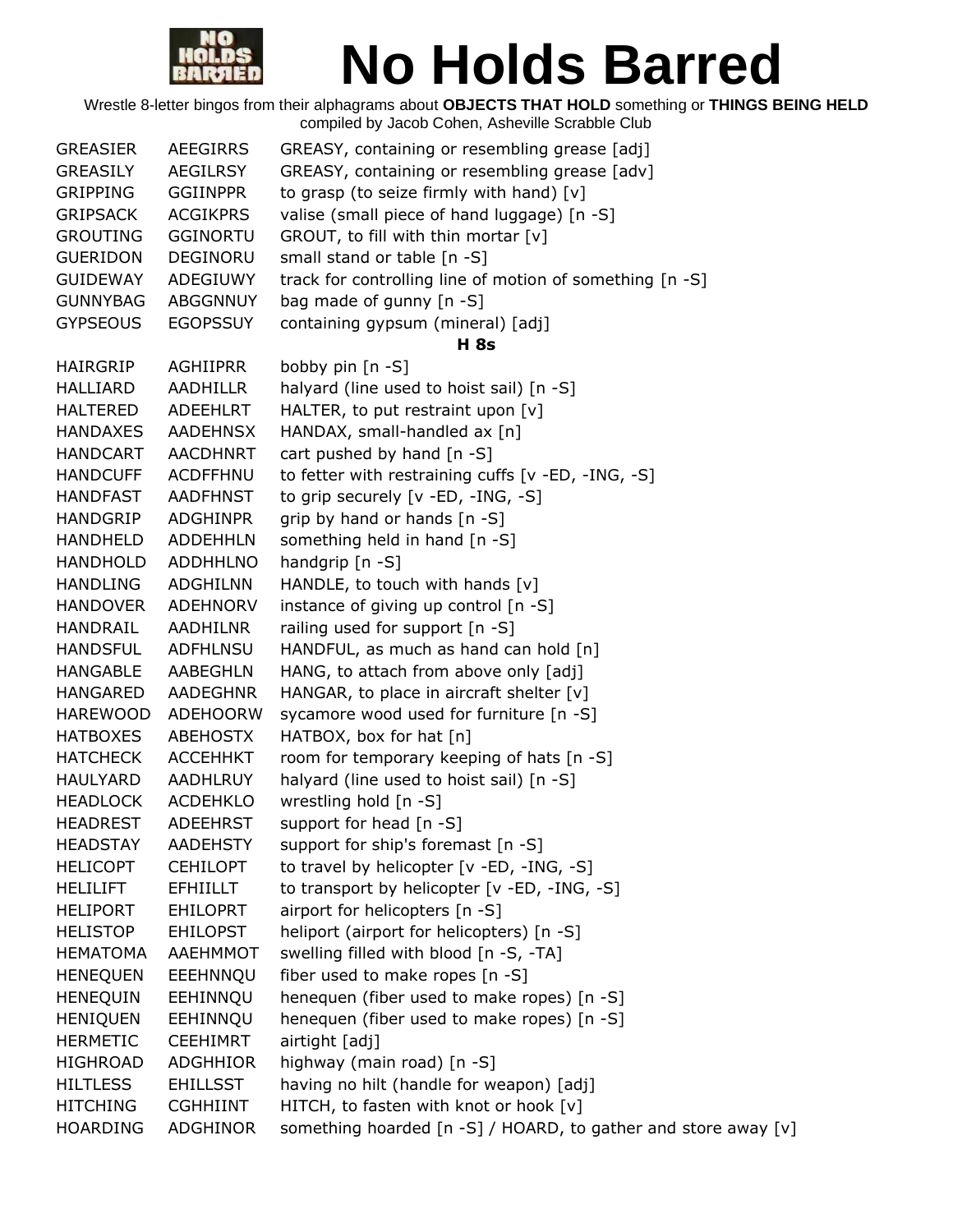

| <b>HOGSHEAD</b> | <b>ADEGHHOS</b> | large cask [n -S]                                                                   |
|-----------------|-----------------|-------------------------------------------------------------------------------------|
| <b>HOGTYING</b> | <b>GGHINOTY</b> | HOGTIE, to tie together legs of [v]                                                 |
| <b>HOLDABLE</b> | ABDEHLLO        | HOLD, to maintain possession of [adj]                                               |
| <b>HOLDBACK</b> | <b>ABCDHKLO</b> | restraining device [n -S]                                                           |
| <b>HOLDDOWN</b> | <b>DDHLNOOW</b> | clamp for holding object in place [n -S]                                            |
| <b>HOLDFAST</b> | <b>ADFHLOST</b> | fastening device [n -S]                                                             |
| <b>HONEYFUL</b> | <b>EFHLNOUY</b> | containing much honey [adj]                                                         |
| <b>HOOKIEST</b> | <b>EHIKOOST</b> | HOOKY, full of hooks [adj]                                                          |
| <b>HOOKLESS</b> | <b>EHKLOOSS</b> | lacking hook [adj]                                                                  |
| <b>HOOKLIKE</b> | <b>EHIKKLOO</b> | resembling hook [adj]                                                               |
| <b>HORSEBOX</b> | <b>BEHOORSX</b> | closed vehicle for transporting horses [n -ES]                                      |
| <b>HORSECAR</b> | <b>ACEHORRS</b> | streetcar drawn by horse [n -S]                                                     |
| <b>HOUSEFUL</b> | EFHLOSUU        | as much as house will hold [n -S]                                                   |
| <b>HUGGABLE</b> | ABEGGHLU        | cuddlesome [adj]                                                                    |
| <b>HUGGIEST</b> | <b>EGGHISTU</b> | HUGGY, involving or given to hugging [adj]                                          |
| <b>HUTCHING</b> | <b>CGHHINTU</b> | HUTCH, to store away $[v]$                                                          |
| <b>HYPOGEUM</b> | <b>EGHMOPUY</b> | underground chamber [n -EA]                                                         |
|                 |                 | I8s                                                                                 |
| <b>ICEBOUND</b> | <b>BCDEINOU</b> | surrounded by ice [adj]                                                             |
| <b>ICEBOXES</b> | <b>BCEEIOSX</b> | ICEBOX, cabinet for cooling food [n]                                                |
| <b>ICEHOUSE</b> | <b>CEEHIOSU</b> | building for storing ice [n -S]                                                     |
| <b>IMMESHED</b> | <b>DEEHIMMS</b> | IMMESH, to enmesh (to ensnare or entangle in net) [v]                               |
| <b>IMMESHES</b> | <b>EEHIMMSS</b> | IMMESH, to enmesh (to ensnare or entangle in net) [v]                               |
| IMMURING        | GIIMMNRU        | IMMURE, to imprison (to confine (to shut within enclosure)) [v]                     |
| <b>IMPARKED</b> | <b>ADEIKMPR</b> | IMPARK, to confine in park [v]                                                      |
| <b>IMPAWNED</b> | <b>ADEIMNPW</b> | IMPAWN, to pawn (to give as security for something borrowed) [v]                    |
| IMPEDING        | DEGIIMNP        | IMPEDE, to obstruct progress of [v]                                                 |
| <b>IMPLEDGE</b> | <b>DEEGILMP</b> | to pawn (to give as security for something borrowed) [v -D, -GING, -S]              |
| <b>IMPRISON</b> | <b>IIMNOPRS</b> | to confine (to shut within enclosure) [v -ED, -ING, -S]                             |
| <b>INCAGING</b> | <b>ACGGIINN</b> | INCAGE, to encage (to confine in cage) [v]                                          |
| <b>INCASING</b> | <b>ACGIINNS</b> | INCASE, to encase (to enclose in case) [v]                                          |
| <b>INCLOSER</b> | <b>CEILNORS</b> | one that incloses (to enclose (to close in on all sides)) [n -S]                    |
| <b>INCUMBER</b> | <b>BCEIMNRU</b> | to encumber (to hinder in action or movement) [v -ED, -ING, -S]                     |
| <b>INDUSIAL</b> | ADIILNSU        | INDUSIUM, enclosing membrane [adj]                                                  |
| <b>INDUSIUM</b> | <b>DIIMNSUU</b> | enclosing membrane [n -IA]                                                          |
| <b>INFILLED</b> | <b>DEFIILLN</b> | INFILL, to fill in (hole) [v]                                                       |
| <b>INFIXING</b> | <b>FGIIINNX</b> | INFIX, to implant (to set securely) [v]                                             |
| <b>INFIXION</b> | <b>FIIINNOX</b> | act of infixing (to implant (to set securely)) [n -S]                               |
| <b>INFLATER</b> | AEFILNRT        | one that inflates (to cause to expand by filling with gas or air) [n -S]            |
| <b>INFLATOR</b> | AFILNORT        | inflater (one that inflates (to cause to expand by filling with gas or air)) [n -S] |
| <b>INHAULER</b> | AEHILNRU        | inhaul (line for bringing in sail) $[n - S]$                                        |
| <b>INKSTAND</b> | ADIKNNST        | inkwell (small container for ink) [n -S]                                            |
| <b>INLACING</b> | <b>ACGIILNN</b> | INLACE, to enlace (to bind with laces) [v]                                          |
| <b>INMESHED</b> | <b>DEEHIMNS</b> | INMESH, to enmesh (to ensnare or entangle in net) [v]                               |
| <b>INMESHES</b> | <b>EEHIMNSS</b> | INMESH, to enmesh (to ensnare or entangle in net) [v]                               |
| <b>INSECURE</b> | CEEINRSU        | unsafe (not safe (free from danger)) [adj -R, -ST]                                  |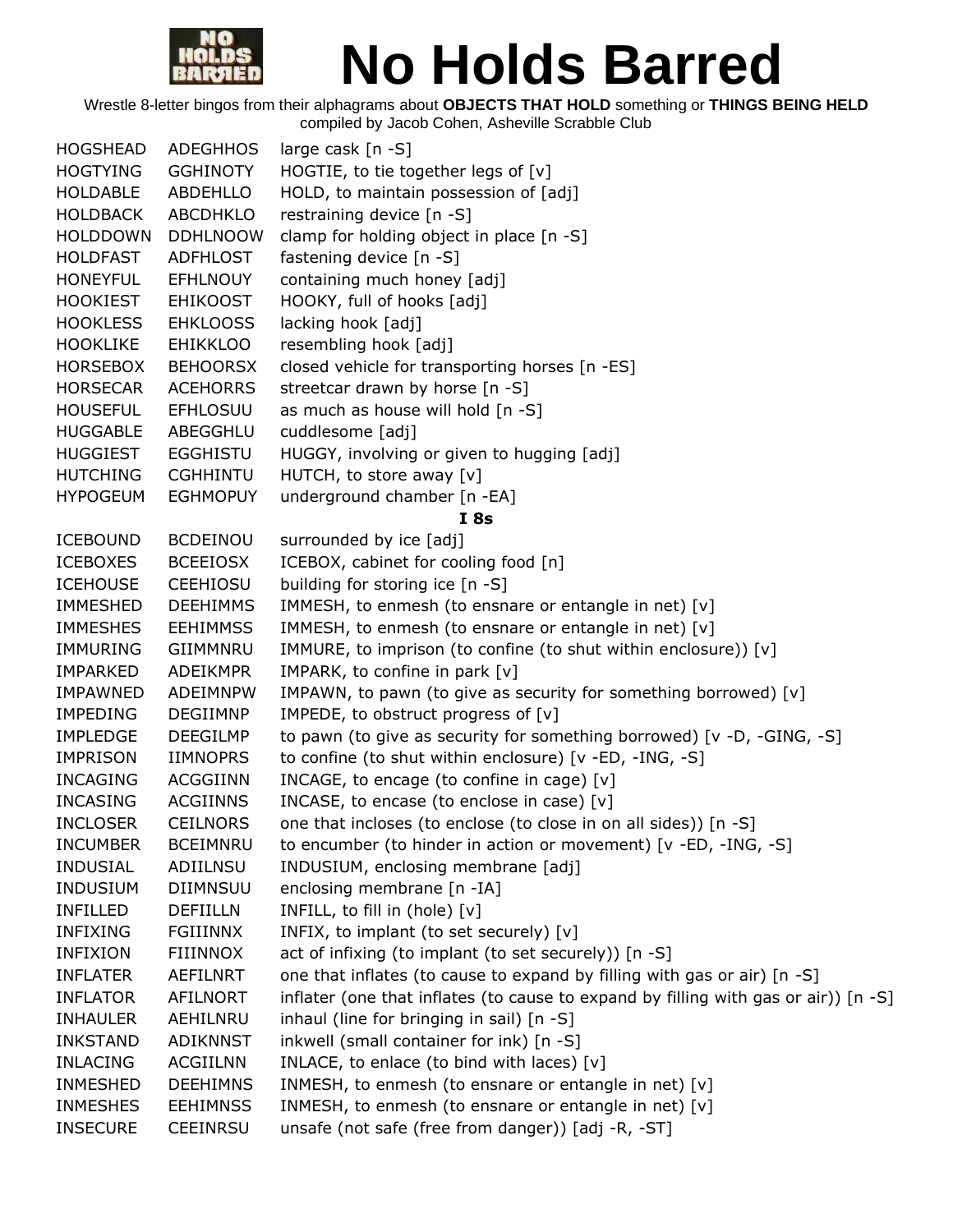

| <b>INSHEATH</b> | <b>AEHHINST</b> | to ensheath (to ensheathe (to enclose in sheath)) [v -ED, -ING, -S]                       |
|-----------------|-----------------|-------------------------------------------------------------------------------------------|
| <b>INSHRINE</b> | <b>EHIINNRS</b> | to enshrine (to place in shrine (receptacle for sacred relics)) [v -D, -NING, -S]         |
| <b>INSNARER</b> | <b>AEINNRRS</b> | ensnarer (one that ensnares (to trap)) [n -S]                                             |
| <b>INTERNED</b> | <b>DEEINNRT</b> | INTERN, to confine during war [v]                                                         |
| <b>INTERNEE</b> | <b>EEEINNRT</b> | one who has been interned [n -S]                                                          |
| <b>INURNING</b> | GIINNNRU        | INURN, to put in urn [v]                                                                  |
| <b>INVOLVER</b> | <b>EILNORVV</b> | one that involves (to contain or include as part) [n -S]                                  |
|                 |                 | J <sub>8s</sub>                                                                           |
| <b>JACKSTAY</b> | <b>AACJKSTY</b> | rope of ship [n -S]                                                                       |
| <b>JAILABLE</b> | AABEIJLL        | JAIL, to put in jail (place of confinement) [adj]                                         |
| <b>JALOPIES</b> | <b>AEIJLOPS</b> | JALOPY, decrepit car [n]                                                                  |
| <b>JEROBOAM</b> | <b>ABEJMOOR</b> | wine bottle [n -S]                                                                        |
| <b>JERRICAN</b> | <b>ACEIJNRR</b> | jerrycan (fuel container) [n -S]                                                          |
| <b>JERRYCAN</b> | <b>ACEJNRRY</b> | fuel container [n -S]                                                                     |
| <b>JETLINER</b> | EEIJLNRT        | type of aircraft (any machine or device capable of flying) [n -S]                         |
| <b>JETWAYS</b>  | <b>AEJSTWY</b>  | JETWAY, telescoping corridor that extends from airport terminal to aircraft-trademark [n] |
| <b>JOHNBOAT</b> | <b>ABHJNOOT</b> | narrow square-ended boat [n -S]                                                           |
| <b>JOINABLE</b> | ABEIJLNO        | JOIN, to unite (to bring together so as to form whole) [adj]                              |
| <b>JOINTING</b> | <b>GIIJNNOT</b> | JOINT, to fit together by means of junction [v]                                           |
| <b>JOISTING</b> | <b>GIIJNOST</b> | JOIST, to support with horizontal beams [v]                                               |
| <b>JUNKYARD</b> | <b>ADJKNRUY</b> | place where junk is stored [n -S]                                                         |
|                 |                 | <b>K8s</b>                                                                                |
| <b>KAYAKING</b> | AAGIKKNY        | act or skill of managing kayak [n -S] / KAYAK, to travel in kayak [v]                     |
| <b>KEELBOAT</b> | ABEEKLOT        | freight boat [n -S]                                                                       |
| <b>KEEPABLE</b> | ABEEEKLP        | KEEP, to continue to possess [adj]                                                        |
| <b>KEEPSAKE</b> | <b>AEEEKKPS</b> | memento (something that serves as reminder of past) [n -S]                                |
| KENNELED        | <b>DEEEKLNN</b> | KENNEL, to keep in shelter for dogs [v]                                                   |
| <b>KINGBOLT</b> | <b>BGIKLNOT</b> | kingpin (central bolt connecting axle to vehicle) [n -S]                                  |
| <b>KINGPOST</b> | <b>GIKNOPST</b> | supporting structure of roof [n -S]                                                       |
| <b>KISKADEE</b> | ADEEIKKS        | large flycatcher [n -S]                                                                   |
| <b>KNAPSACK</b> | <b>AACKKNPS</b> | bag carried on back [n -S]                                                                |
| <b>KNOTLESS</b> | <b>EKLNOSST</b> | having no knots [adj]                                                                     |
| <b>KNOTLIKE</b> | <b>EIKKLNOT</b> | resembling knot [adj]                                                                     |
| <b>KNOTTIER</b> | <b>EIKNORTT</b> | KNOTTY, full of knots [adj]                                                               |
| KNOTTILY        | <b>IKLNOTTY</b> | KNOTTY, full of knots [adv]                                                               |
| KNOTTING        | <b>GIKNNOTT</b> | KNOT, to tie in knot (closed loop) [v]                                                    |
| <b>KRAALING</b> | <b>AAGIKLNR</b> | KRAAL, to pen in type of enclosure [v]                                                    |
| <b>KREPLACH</b> | <b>ACEHKLPR</b> | dumplings filled with ground meat or cheese [n KREPLACH]                                  |
| <b>KREPLECH</b> | <b>CEEHKLPR</b> | kreplach (dumplings filled with ground meat or cheese) [n KREPLECH]                       |
|                 |                 | <b>L</b> 8s                                                                               |
| <b>LADLEFUL</b> | ADEFLLLU        | as much as ladle will hold [n -S]                                                         |
| LAKEFILL        | AEFIKLLL        | area of land built by filling lake [n -S]                                                 |
| <b>LAMPPOST</b> | <b>ALMOPPST</b> | post supporting streetlight [n -S]                                                        |
| LANDFILL        | <b>ADFILLLN</b> | to build up area by burying refuse [v -ED, ING, -S]                                       |
| <b>LAPBOARD</b> | <b>AABDLOPR</b> | flat board used as table or desk [n -S]                                                   |
| LARIATED        | AADEILRT        | LARIAT, to lasso (to catch with lasso (long rope with running noose)) [v]                 |
|                 |                 |                                                                                           |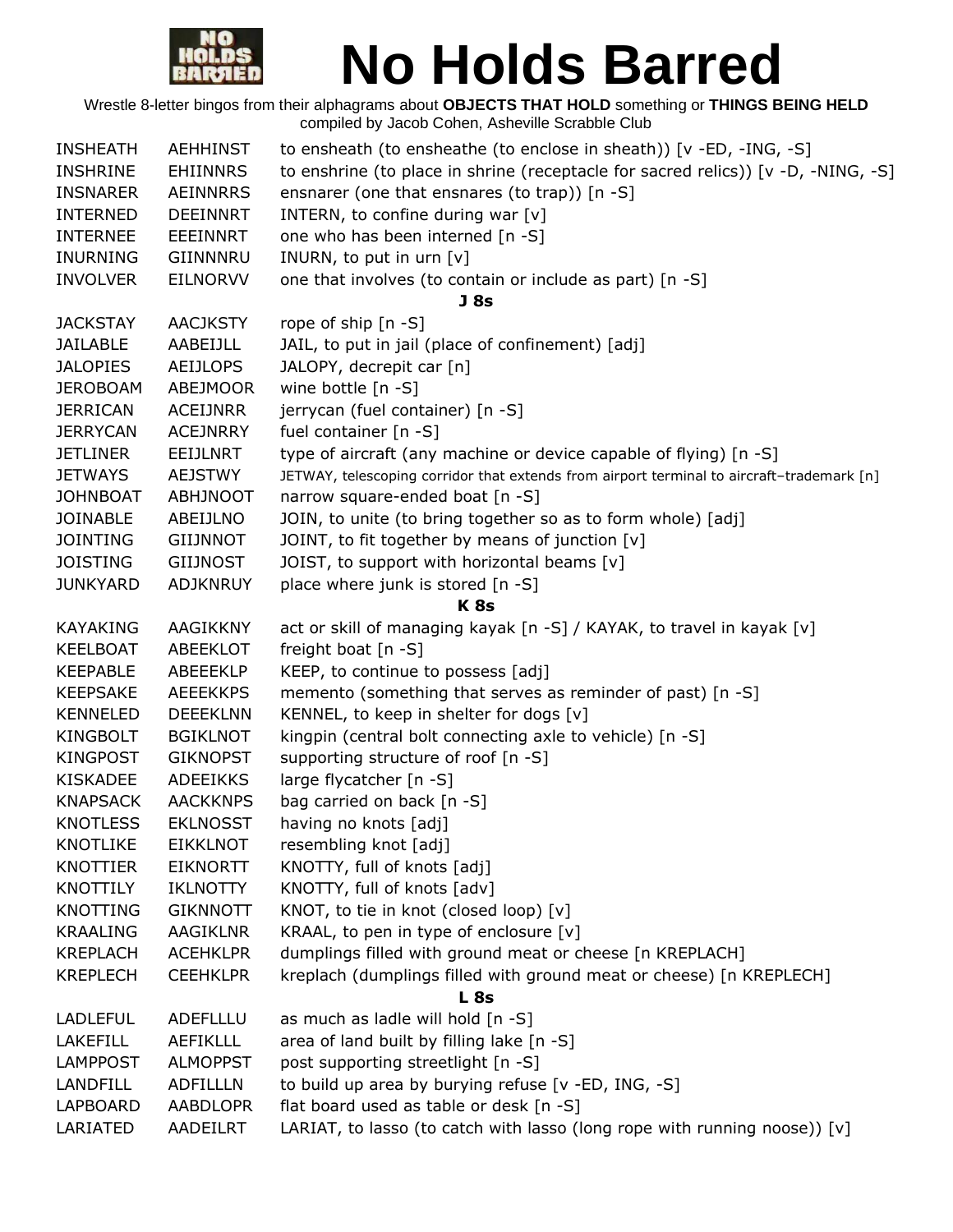

| LASSOING        | <b>AGILNOSS</b> | LASSO, to catch with lasso (long rope with running noose) [v]                  |
|-----------------|-----------------|--------------------------------------------------------------------------------|
| <b>LATCHING</b> | <b>ACGHILNT</b> | LATCH, to close with type of fastening device $[v]$                            |
| <b>LATCHKEY</b> | <b>ACEHKLTY</b> | key for opening latched door [n -S]                                            |
| <b>LATEENER</b> | AEEELNRT        | lateen (sailing vessel) [n -S]                                                 |
| <b>LATIGOES</b> | AEGILOST        | LATIGO, strap used to fasten saddle [n]                                        |
| LATITUDE        | ADEILTTU        | freedom from narrow restrictions [n -S]                                        |
| <b>LEASHING</b> | <b>AEGHILNS</b> | LEASH, to restrain animal with line or thong $[v]$                             |
| <b>LECYTHUS</b> | <b>CEHLSTUY</b> | lekythos (oil jar used in ancient Greece) [n -HI]                              |
| <b>LEECHING</b> | <b>CEEGHILN</b> | LEECH, to cling to and feed upon or drain $[v]$                                |
| <b>LEKYTHOS</b> | <b>EHKLOSTY</b> | oil jar used in ancient Greece [n -OI]                                         |
| <b>LEKYTHUS</b> | <b>EHKLSTUY</b> | lekythos (oil jar used in ancient Greece) [n -HI]                              |
| <b>LIBERATE</b> | ABEEILRT        | to set free $[v -D, -TING, -S]$                                                |
| <b>LIFEBOAT</b> | ABEFILOT        | small rescue boat [n -S]                                                       |
| LIGATING        | AGGIILNT        | LIGATE, to bind (to tie or secure) $[v]$                                       |
| <b>LIGATION</b> | <b>AGIILNOT</b> | act of ligating (to bind (to tie or secure)) [n -S]                            |
| <b>LIGATIVE</b> | AEGIILTV        | LIGATION, act of ligating (to bind (to tie or secure)) [adj]                   |
| <b>LIGATURE</b> | <b>AEGILRTU</b> | to ligate (to bind (to tie or secure)) [v -D, -RING, -S]                       |
| <b>LIMINESS</b> | <b>EIILMNSS</b> | state of being limy (resembling or containing lime) [n -ES]                    |
| LIMITARY        | <b>AIILMRTY</b> | limiting [adj]                                                                 |
| <b>LIMITING</b> | <b>GIIILMNT</b> | LIMIT, to restrict (to keep within certain boundaries) [v]                     |
| <b>LINCHPIN</b> | <b>CHIILNNP</b> | locking pin inserted in end of shaft [n -S]                                    |
| <b>LINSTOCK</b> | <b>CIKLNOST</b> | stick having one end divided to hold match [n -S]                              |
| <b>LINTELED</b> | <b>DEEILLNT</b> | LINTEL, horizontal supporting beam [adj]                                       |
| <b>LIVETRAP</b> | <b>AEILPRTV</b> | to capture in type of animal trap [v -PPED, -PPING, -S]                        |
| <b>LIVEWELL</b> | <b>EEILLLVW</b> | container of water in boat for keeping fish alive [n -S]                       |
| <b>LOCALISE</b> | <b>ACEILLOS</b> | to localize (to confine to particular area) [v -D, -SING, -S]                  |
| LOCALIZE        | ACEILLOZ        | to confine to particular area [v -D, -ZING, -S]                                |
| <b>LOCKABLE</b> | <b>ABCEKLLO</b> | LOCK, to secure by means of mechanical fastening device [adj]                  |
| <b>LOCKDOWN</b> | <b>CDKLNOOW</b> | confinement of prisoners to their cells [n -S]                                 |
| <b>LOCKLESS</b> | <b>CEKLLOSS</b> | lacking lock (mechanical fastening device) [adj]                               |
| <b>LOFTLESS</b> | <b>EFLLOSST</b> | having no loft [adj]                                                           |
| <b>LOFTLIKE</b> | <b>EFIKLLOT</b> | resembling loft [adj]                                                          |
| <b>LONGERON</b> | <b>EGLNNOOR</b> | longitudinal support of airplane [n -S]                                        |
| <b>LONGNECK</b> | <b>CEGKLNNO</b> | beer bottle with long neck [n -S]                                              |
| <b>LOOSENED</b> | <b>DEELNOOS</b> | LOOSEN, to make looser [v]                                                     |
| <b>LOOSENER</b> | <b>EELNOORS</b> | one that loosens (to make looser) [n -S]                                       |
| <b>LOVESEAT</b> | <b>AEELOSTV</b> | small sofa for two persons [n -S]                                              |
| LOWRIDER        | <b>DEILORRW</b> | car having lowered suspension [n -s]                                           |
| <b>LUNCHBOX</b> | <b>BCHLNOUX</b> | container for carrying meals to school or work [n -ES]                         |
| <b>LYMPHOID</b> | <b>DHILMOPY</b> | LYMPH, body fluid containing white blood cells [adj]                           |
| <b>LYMPHOUS</b> | <b>HLMOPSUY</b> | LYMPH, body fluid containing white blood cells [adj]                           |
| <b>LYNCHPIN</b> | <b>CHILNNPY</b> | linchpin (locking pin inserted in end of shaft) [n -S]                         |
|                 |                 | <b>M</b> 8s                                                                    |
| MAINMAST        | AAIMMNST        | principal mast of vessel [n -S]                                                |
| <b>MAINSTAY</b> | AAIMNSTY        | principal support [n -S]                                                       |
| MAIOLICA        | AACIILMO        | majolica (type of pottery (ware molded from clay and hardened by heat)) [n -S] |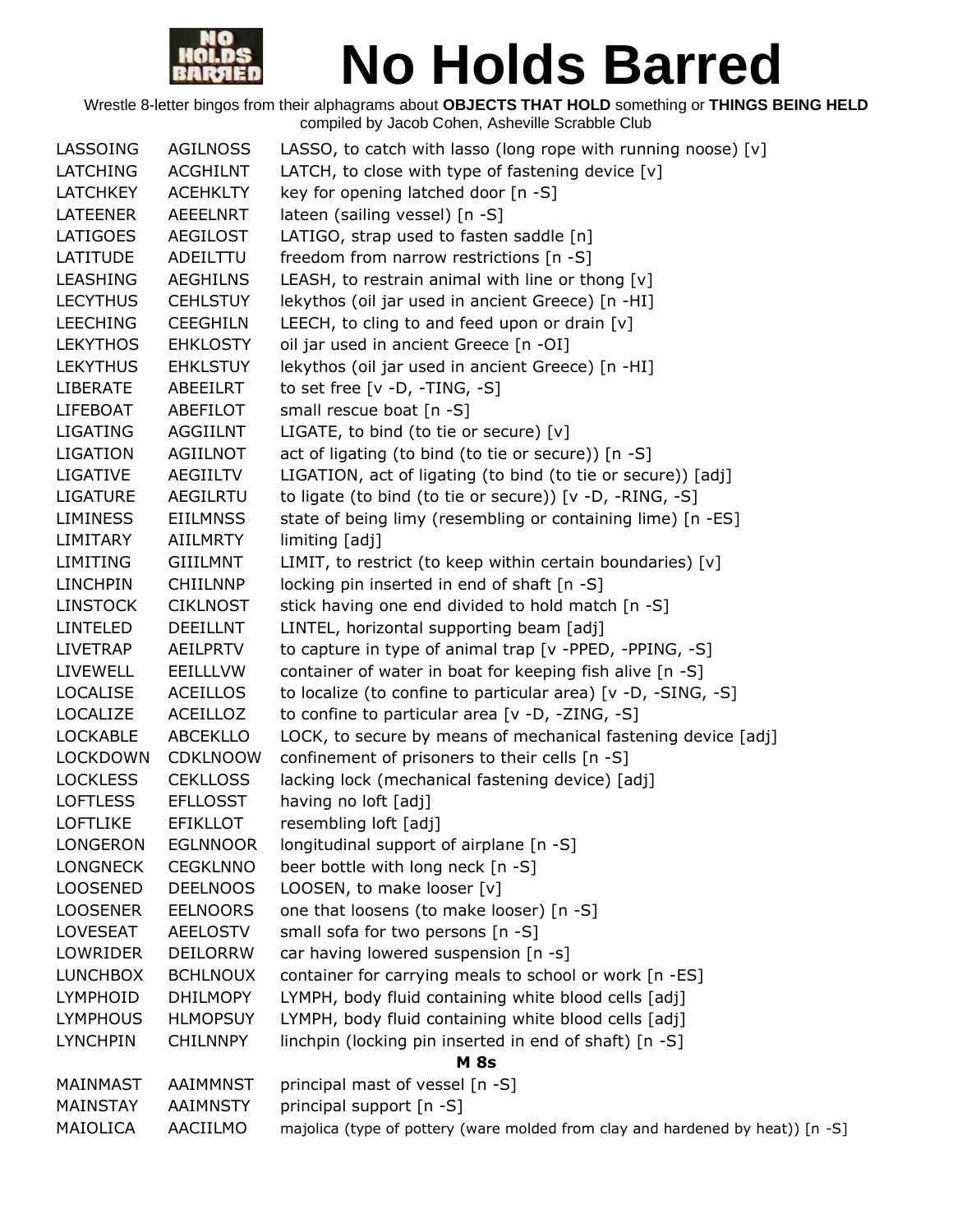

| MAJOLICA        | AACIJLMO        | type of pottery (ware molded from clay and hardened by heat) [n -S]              |
|-----------------|-----------------|----------------------------------------------------------------------------------|
| <b>MAKEFAST</b> | <b>AAEFKMST</b> | object to which boat is tied [n -S]                                              |
| MANGANIC        | AACGIMNN        | containing manganese (metallic element) [adj]                                    |
| <b>MATCHBOX</b> | <b>ABCHMOTX</b> | small box [n -ES]                                                                |
| <b>MATRICES</b> | <b>ACEIMRST</b> | MATRIX, something within which something else originates or develops [n]         |
| <b>MATRIXES</b> | AEIMRSTX        | MATRIX, something within which something else originates or develops [n]         |
| <b>MATTRASS</b> | AAMRSSTT        | matrass (long-necked glass vessel) [n -ES]                                       |
| <b>MATTRESS</b> | <b>AEMRSSTT</b> | large pad filled with resilient material used on or as bed [n -ES]               |
| <b>MAUSOLEA</b> | AAELMOSU        | large, stately tombs [n MAUSOLEA]                                                |
| MAXIBOAT        | <b>AABIMOTX</b> | large racing yacht [n -S]                                                        |
| <b>MEATHOOK</b> | <b>AEHKMOOT</b> | hook on which to hang meat [n -S]                                                |
| <b>MICROBUS</b> | <b>BCIMORSU</b> | small bus [n -ES, -SSES]                                                         |
| MICROCAR        | <b>ACCIMORR</b> | very small car [n -S]                                                            |
| MINIBIKE        | <b>BEIIIKMN</b> | small motorcycle [n -S]                                                          |
| MINIPILL        | IIILLMNP        | birth control pill containing no estrogen [n -S]                                 |
| <b>MISERERE</b> | <b>EEEIMRRS</b> | part of church seat [n -S]                                                       |
| <b>MISINTER</b> | <b>EIIMNRST</b> | to inter improperly [v -RRED, -RRING, -S]                                        |
| <b>MOATLIKE</b> | <b>AEIKLMOT</b> | suggestive of moat [adj]                                                         |
| MONEYBAG        | ABEGMNOY        | bag for holding money [n -S]                                                     |
| <b>MONOHULL</b> | <b>HLLMNOOU</b> | vessel with single hull [n -S]                                                   |
| MONORAIL        | AILMNOOR        | single rail serving as track for wheeled vehicle [n -S]                          |
| <b>MONTEITH</b> | EHIMNOTT        | large punch bowl [n -S]                                                          |
| MORTARED        | <b>ADEMORRT</b> | MORTAR, to secure with mortar (type of cement) [v]                               |
| <b>MORTGAGE</b> | AEGGMORT        | to pledge to creditor as security $[v -D, -GING, -S]$                            |
| <b>MORTICER</b> | <b>CEIMORRT</b> | mortiser (one that mortises (to join or fasten securely)) [n -S]                 |
| <b>MORTISER</b> | <b>EIMORRST</b> | one that mortises (to join or fasten securely) [n -S]                            |
| <b>MOTHBALL</b> | ABHLLMOT        | to put into storage [v -ED, -ING, -S]                                            |
| <b>MOTORBUS</b> | <b>BMOORSTU</b> | bus [n -ES or -SSES]                                                             |
| <b>MOTORCAR</b> | <b>ACMOORRT</b> | automobile [n -S]                                                                |
| <b>MOTORWAY</b> | <b>AMOORTWY</b> | type of highway (main road) [n -S]                                               |
| <b>MOUTHFUL</b> | <b>FHLMOTUU</b> | as much as mouth can hold [n -S]                                                 |
| <b>MUCILAGE</b> | ACEGILMU        | adhesive substance [n -S]                                                        |
| <b>MUCOSITY</b> | <b>CIMOSTUY</b> | state of being mucous (secreting or containing mucus) [n -TIES]                  |
| <b>MUDDIEST</b> | <b>DDEIMSTU</b> | MUDDY, covered or filled with mud [adj]                                          |
| MULTIWAY        | <b>AILMTUWY</b> | having several paths or routes [adj]                                             |
| <b>MURRHINE</b> | EHIMNRRU        | MURRHA, murra (substance used to make fine vases and cups in ancient Rome) [adj] |
| <b>MUZZLING</b> | <b>GILMNUZZ</b> | MUZZLE, to put covering over mouth of to prevent biting or eating [v]            |
|                 |                 | <b>N</b> 8s                                                                      |
| <b>NAPERIES</b> | <b>AEEINPRS</b> | NAPERY, table linen [n]                                                          |
| <b>NESTABLE</b> | <b>ABEELNST</b> | capable of being fitted closely within another container [adj]                   |
| <b>NETTABLE</b> | <b>ABEELNTT</b> | capable of being netted [adj]                                                    |
| <b>NETTIEST</b> | <b>EEINSTTT</b> | NETTY, resembling net [adj]                                                      |
| <b>NICKELIC</b> | <b>CCEIIKLN</b> | pertaining to or containing nickel [adj]                                         |
| NIDIFIED        | <b>DDEFIIIN</b> | NIDIFY, to nest (to build nest (structure for holding bird eggs)) [v]            |
| <b>NIDIFIES</b> | <b>DEFIIINS</b> | NIDIFY, to nest (to build nest (structure for holding bird eggs)) [v]            |
| <b>NONCLING</b> | <b>CGILNNNO</b> | not clinging (to adhere closely) [adj]                                           |
|                 |                 |                                                                                  |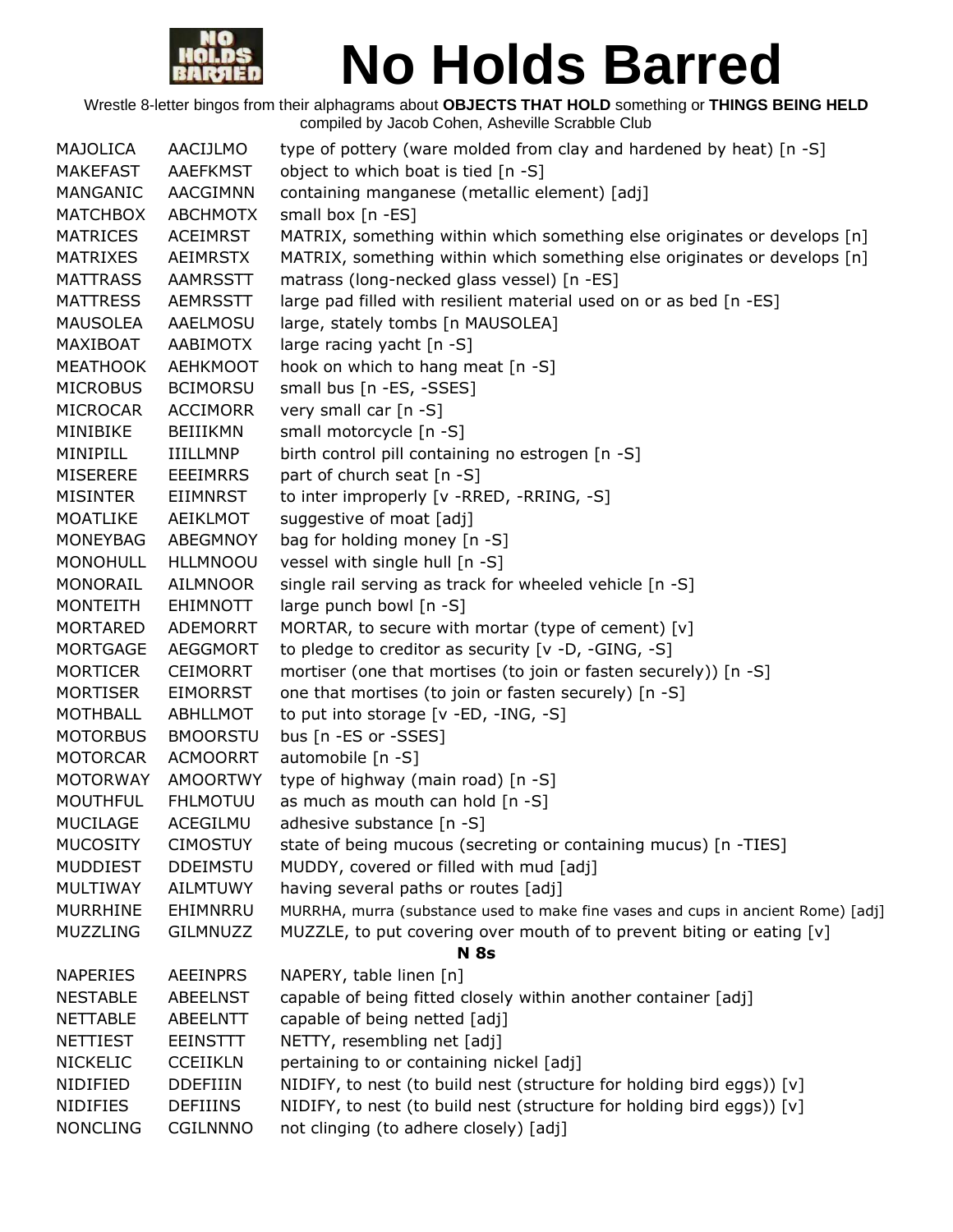

| <b>NONEMPTY</b> | <b>EMNNOPTY</b> | not empty (containing nothing (absence of all quantity or magnitude)) [adj] |
|-----------------|-----------------|-----------------------------------------------------------------------------|
| <b>NONSTICK</b> | <b>CIKNNOST</b> | allowing of easy removal of cooked food particles [adj]                     |
| <b>NONWOODY</b> | <b>DNNOOOWY</b> | not woody (containing or resembling wood) [adj]                             |
| <b>NOOKLIKE</b> | <b>EIKKLNOO</b> | NOOK, corner, as in room [adj]                                              |
| <b>NOSEBAND</b> | <b>ABDENNOS</b> | part of horse's bridle [n -S]                                               |
| <b>NOTECASE</b> | <b>ACEENOST</b> | billfold (wallet (flat folding case)) [n -S]                                |
| <b>NUCLEOID</b> | CDEILNOU        | DNA-containing area of certain cells [n -S]                                 |
| <b>NUTSHELL</b> | <b>EHLLNSTU</b> | shell of nut [n -S]                                                         |
|                 |                 | <b>O</b> 8s                                                                 |
| <b>OBTURATE</b> | ABEORTTU        | to close or stop up $[v -D, -TING, -S]$                                     |
| <b>OCHEROID</b> | <b>CDEHIOOR</b> | ocherous (containing or resembling ocher) [adj]                             |
| <b>OCHEROUS</b> | <b>CEHOORSU</b> | containing or resembling ocher [adj]                                        |
| <b>OCHREOUS</b> | <b>CEHOORSU</b> | ocherous (containing or resembling ocher) [adj]                             |
| <b>OFFICIAL</b> | <b>ACFFIILO</b> | one that holds position of authority [n -S]                                 |
| <b>OILTIGHT</b> | <b>GHIILOTT</b> | being so tight as to prevent passage of oil [adj]                           |
| <b>OMELETTE</b> | EEELMOTT        | omelet (dish of beaten eggs cooked and folded around filling) [n -S]        |
| ONLOADED        | <b>ADDELNOO</b> | ONLOAD, to load vehicle or container [v]                                    |
| <b>OOZINESS</b> | <b>EINOOSSZ</b> | state of being oozy (containing or resembling soft mud or slime) [n -ES]    |
| <b>OSCULANT</b> | <b>ACLNOSTU</b> | adhering closely [adj]                                                      |
| <b>OUTSCOOP</b> |                 |                                                                             |
|                 | <b>COOOPSTU</b> | to surpass in scooping [v -ED, -ING, -S]                                    |
| <b>OVENWARE</b> | <b>AEENORVW</b> | heat-resistant dishes for baking and serving food [n -S]                    |
| <b>OVERFILL</b> | EFILLORV        | to fill to overflowing [v -ED, -ING, -S]                                    |
| <b>OVERFLOW</b> | <b>EFLOORVW</b> | to flow over top of [v -LEW, -N, -ING, -S]                                  |
| <b>OVERFULL</b> | <b>EFLLORUV</b> | too full [adj]                                                              |
| OVERGIRD        | <b>DEGIORRV</b> | to gird to excess $[v - ED, -T, -ING, -S]$                                  |
| <b>OVERLADE</b> | ADEELORV        | to load with too great burden [v -D, -N, -DING, -S]                         |
| <b>OVERLAND</b> | ADELNORV        | train or stagecoach that travels over land [n -S]                           |
| <b>OVERLOAD</b> | <b>ADELOORV</b> | to load to excess $[v - ED, -ING, -S]$                                      |
| <b>OVERPACK</b> | <b>ACEKOPRV</b> | to pack to excess [v -ED, -ING, -S]                                         |
|                 |                 | <b>P</b> 8s                                                                 |
| <b>PACKABLE</b> | <b>AABCEKLP</b> | PACK, to put into receptacle for transportation or storage [adj]            |
| <b>PACKAGER</b> | <b>AACEGKPR</b> | one that packages (to make into package (wrapped or boxed object)) [n -S]   |
| <b>PACKETED</b> | <b>ACDEEKPT</b> | PACKET, to make into small package [v]                                      |
| <b>PACKSACK</b> | <b>AACCKKPS</b> | carrying bag to be worn on back [n -S]                                      |
| <b>PAINTBOX</b> | <b>ABINOPTX</b> | box holding dry paints [n -ES]                                              |
| PALISADE        | <b>AADEILPS</b> | to fortify with heavy fence [v -D, -DING, -S]                               |
| PALLADIA        | AAADILLP        | safeguards [n PALLADIA]                                                     |
| <b>PALLETED</b> | <b>ADEELLPT</b> | PALLET, to place on platforms for storage or moving [v]                     |
| PANNIKIN        | <b>AIIKNNNP</b> | small saucepan (deep cooking pan with handle) [n -S]                        |
| <b>PANTRIES</b> | <b>AEINPRST</b> | PANTRY, closet or room for storing kitchen utensils [n]                     |
| <b>PARADROP</b> | <b>AADOPPRR</b> | to deliver by parachute [v -PPED, -PPING, -S]                               |
| PARAKITE        | AAEIKPRT        | parachute kite for towing person through air by motorboat [n -S]            |
| PARASAIL        | AAAILPRS        | to soar while harnessed to parachute towed by car or boat [v -ED, -ING, -S] |
| PARAWING        | AAGINPRW        | winglike parachute [n -S]                                                   |
| <b>PATCHING</b> | <b>ACGHINPT</b> | PATCH, to mend or cover hole or weak spot in [v]                            |
| <b>PATTAMAR</b> | AAAMPRTT        | patamar (sailing vessel) [n -S]                                             |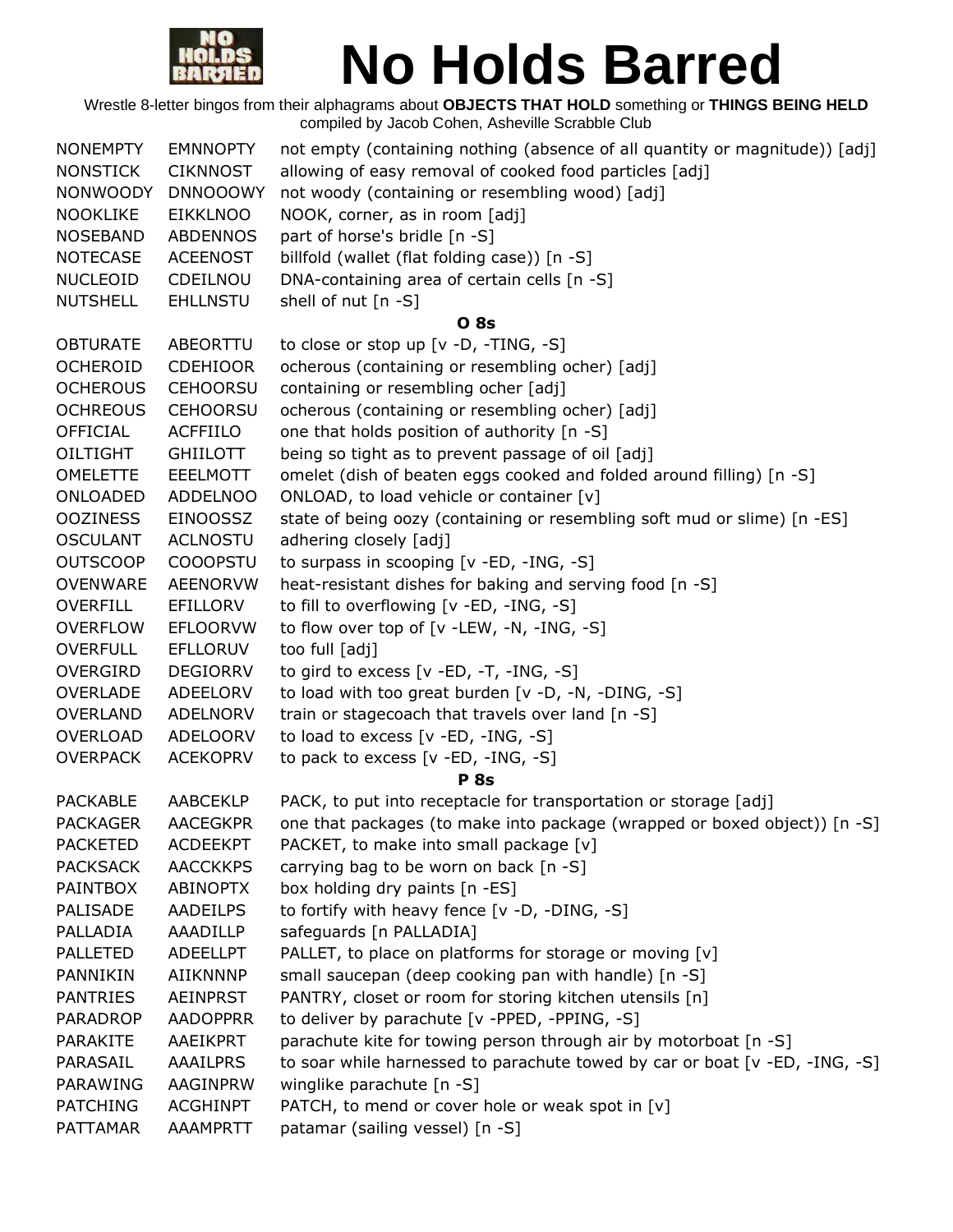

| <b>PAVEMENT</b> | <b>AEEMNPTV</b> | paved surface [n -S]                                                                       |
|-----------------|-----------------|--------------------------------------------------------------------------------------------|
| PAWNABLE        | AABELNPW        | PAWN, to give as security for something borrowed [adj]                                     |
| <b>PEATIEST</b> | <b>AEEIPSTT</b> | PEATY, resembling or containing peat [adj]                                                 |
| <b>PEDESTAL</b> | <b>ADEELPST</b> | to provide with architectural support or base [v -ED, -LLED, -ING, -LLING, -S]             |
| <b>PEGBOARD</b> | <b>ABDEGOPR</b> | board with holes for pegs [n -S]                                                           |
| <b>PERFUMER</b> | <b>EEFMPRRU</b> | one that perfumes (to fill with fragrant odor) [n -S]                                      |
| <b>PEROGIES</b> | <b>EEGIOPRS</b> | PEROGI, pierogi (small dumpling with filling) [n] PEROGY, pierogi [n]                      |
| <b>PIGSTIES</b> | <b>EGIIPSST</b> | PIGSTY, pigpen (place where pigs are kept) [n]                                             |
| PILLARED        | <b>ADEILLPR</b> | PILLAR, to provide with vertical building supports [v]                                     |
| PILLOWED        | <b>DEILLOPW</b> | PILLOW, to rest on pillow (cushion for head) [v]                                           |
| <b>PINCHBUG</b> | <b>BCGHINPU</b> | large beetle [n -S]                                                                        |
| <b>PINCHING</b> | <b>CGHIINNP</b> | PINCH, to squeeze between two edges or surfaces [v]                                        |
| PINIONED        | <b>DEIINNOP</b> | PINION, to remove or bind wing feathers of to prevent flight [v]                           |
| PISCINAL        | <b>ACIILNPS</b> | PISCINA, basin used in certain church ceremonies [adj]                                     |
| <b>PLACEMAT</b> | <b>AACELMPT</b> | table mat (piece of material for protecting surface) on which place setting is laid [n -S] |
| <b>PLATEFUL</b> | <b>AEFLLPTU</b> | quantity that fills plate (shallow dish) [n -S]                                            |
| <b>PLEDGING</b> | <b>DEGGILNP</b> | PLEDGE, to give as security for something borrowed [v]                                     |
| <b>PLIGHTED</b> | <b>DEGHILPT</b> | PLIGHT, to promise or bind by solemn pledge [v]                                            |
| <b>PLIGHTER</b> | <b>EGHILPRT</b> | one that plights (to promise or bind by solemn pledge) [n -S]                              |
| PLIOFILM        | FIILLMOP        | transparent sheet of chlorinated rubber used in packaging [n -S]                           |
| <b>PLUGGING</b> | <b>GGGILNPU</b> | PLUG, to seal or close with plug (piece of material used to fill hole) [v]                 |
| <b>PLUGHOLE</b> | <b>EGHLLOPU</b> | drain that can be stopped with plug [n -S]                                                 |
| <b>PLUGLESS</b> | <b>EGLLPSSU</b> | having no plug [adj]                                                                       |
| <b>PLUMBOUS</b> | <b>BLMOPSUU</b> | containing lead [adj]                                                                      |
| <b>POCKETED</b> | <b>CDEEKOPT</b> | POCKET, to place in pouch sewed into garment [v]                                           |
| <b>POCKETER</b> | <b>CEEKOPRT</b> | one that pockets (to place in pouch sewed into garment) [n -S]                             |
| POINTING        | <b>GIINNOPT</b> | cement or mortar filling joints of brickwork [n -S]                                        |
| <b>POLYPARY</b> | <b>ALOPPRYY</b> | common supporting structure of polyp colony [n -RIES]                                      |
| <b>PORTABLE</b> | ABELOPRT        | something that can be carried [n -S]                                                       |
| <b>PORTABLY</b> | <b>ABLOPRTY</b> | so as to be capable of being carried [adv]                                                 |
| <b>PORTERED</b> | <b>DEEOPRRT</b> | PORTER, to carry luggage for pay $[v]$                                                     |
| <b>POSTERED</b> | <b>DEEOPRST</b> | POSTER, to affix public notices on [v]                                                     |
| <b>POSTHOLE</b> | <b>EHLOOPST</b> | hole for fence post [n -S]                                                                 |
| <b>POTBOUND</b> | <b>BDNOOPTU</b> | having grown too large for its container [adj]                                             |
| <b>POTHOLED</b> | <b>DEHLOOPT</b> | POTHOLE, deep hole in road [adj]                                                           |
| <b>POTSHARD</b> | <b>ADHOPRST</b> | potsherd (fragment of broken pottery) [n -S]                                               |
| <b>POTSHERD</b> | <b>DEHOPRST</b> | fragment of broken pottery [n -S]                                                          |
| <b>POUCHIER</b> | <b>CEHIOPRU</b> | POUCHY, resembling pouch [adj]                                                             |
| <b>POUCHING</b> | <b>CGHINOPU</b> | POUCH, to put in pouch (small, flexible receptacle) [v]                                    |
| POUNDAGE        | <b>ADEGNOPU</b> | act of impounding (to seize and retain in legal custody) [n -S]                            |
| <b>PREPASTE</b> | <b>AEEPPRST</b> | to paste beforehand [v -D, -TING, -S]                                                      |
| <b>PRESERVE</b> | <b>EEEPRRSV</b> | to keep free from harm or danger [v -D, -VING, -S]                                         |
| <b>PRESTORE</b> | <b>EEOPRRST</b> | to store beforehand [v -D, -RING, -S]                                                      |
| PRIEDIEU        | DEEIIPRU        | piece of furniture for kneeling on during prayer [n -S, -X]                                |
| PRISONED        | <b>DEINOPRS</b> | PRISON, to imprison (to confine (to shut within enclosure)) [v]                            |
| <b>PROLONGE</b> | <b>EGLNOOPR</b> | rope used for pulling gun carriage [n -S]                                                  |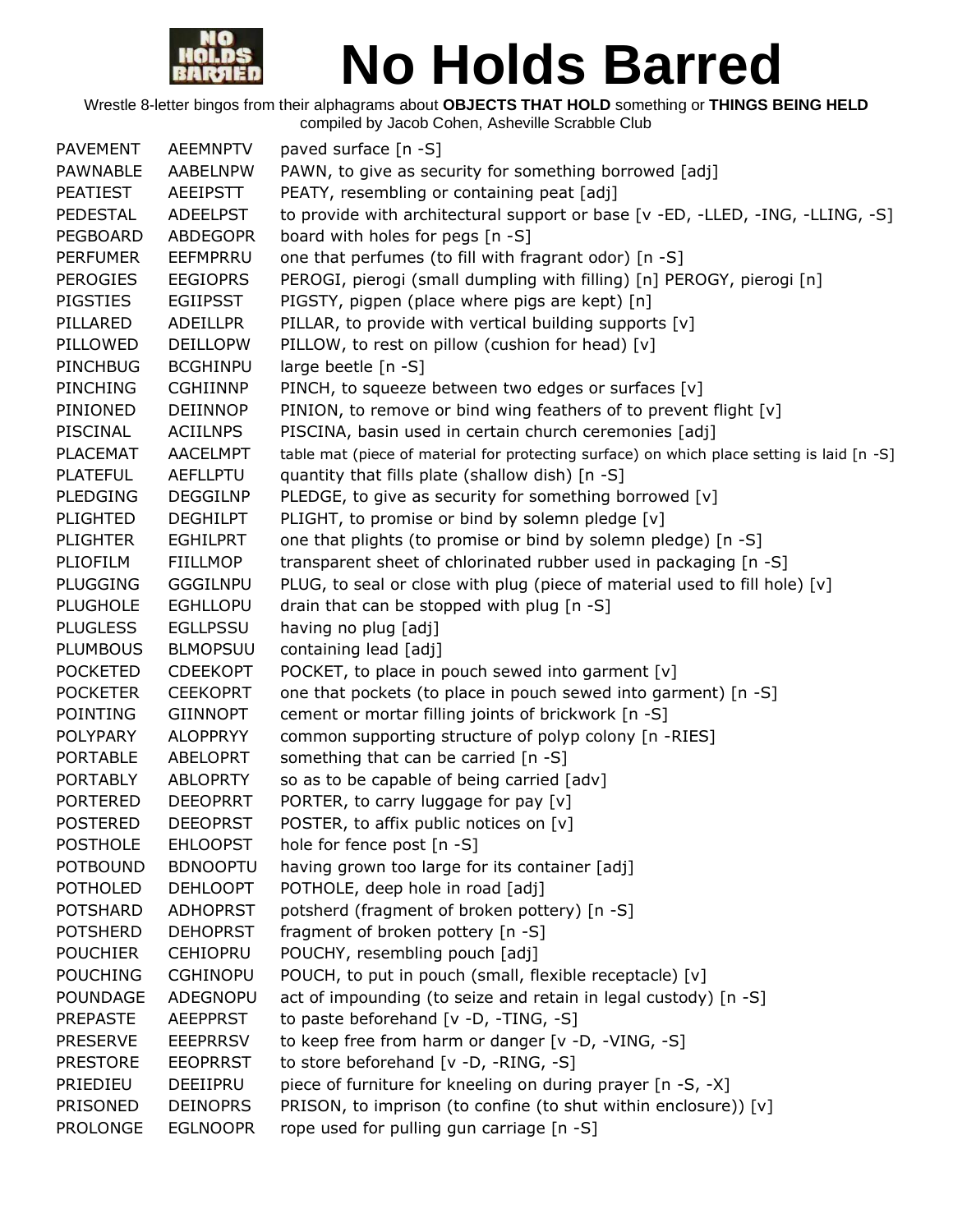

| <b>PROPOLIS</b> | <b>ILOOPPRS</b> | resinous substance used as cement by bees [n -ES]                                      |
|-----------------|-----------------|----------------------------------------------------------------------------------------|
| <b>PROPPING</b> | <b>GINOPPPR</b> | PROP, to keep from falling [v]                                                         |
| <b>PULLBACK</b> | <b>ABCKLLPU</b> | restraint or drawback [n -S]                                                           |
| <b>PUNCHEON</b> | <b>CEHNNOPU</b> | vertical supporting timber [n -S]                                                      |
| <b>PUSHCART</b> | <b>ACHPRSTU</b> | light cart pushed by hand [n -S]                                                       |
| <b>PUSHDOWN</b> | <b>DHNOPSUW</b> | store of computer data [n -S]                                                          |
| <b>PUSTULAR</b> | <b>ALPRSTUU</b> | PUSTULE, small elevation of skin containing pus [adj]                                  |
| <b>PUTTYING</b> | <b>GINPTTUY</b> | PUTTY, to fill with type of cement [v]                                                 |
| <b>PYROGIES</b> | <b>EGIOPRSY</b> | PYROGY, pierogi (small dumpling with filling) [n]                                      |
| <b>PYROHIES</b> | <b>EHIOPRSY</b> | PYROHY, pierogi (small dumpling with filling) [n]                                      |
|                 |                 | Q 8s                                                                                   |
| QUADRIGA        | AADGIQRU        | chariot drawn by four horses [n -E]                                                    |
| <b>QUAICHES</b> | <b>ACEHIQSU</b> | QUAICH, small drinking vessel [n]                                                      |
| QUOINING        | GIINNOQU        | QUOIN, to secure with type of wedge [v]                                                |
|                 |                 | <b>R</b> 8s                                                                            |
| <b>RABBETED</b> | ABBDEERT        | RABBET, to cut groove in [v]                                                           |
| <b>RACHETED</b> | <b>ACDEEHRT</b> | RACHET, ratchet (to increase or decrease by small amounts) [v]                         |
| <b>RAFTERED</b> | ADEEFRRT        | furnished with rafters [adj]                                                           |
| RAILROAD        | AADILORR        | to transport by railroad (type of road on which locomotives are run) [v -ED, -ING, -S] |
| <b>RAKEHELL</b> | <b>AEEHKLLR</b> | man lacking in moral restraint [n -S]                                                  |
| <b>RAMPANCY</b> | <b>AACMNPRY</b> | state of being rampant (unrestrained (not restrained (restrain))) [n -CIES]            |
| <b>RAPPELED</b> | <b>ADEELPPR</b> | RAPPEL, to descend from steep height by means of rope [v]                              |
| <b>REBOTTLE</b> | <b>BEELORTT</b> | BOTTLE, to put into bottle (rigid container) [v -D, -LING, -S]                         |
| <b>RECAMIER</b> | <b>ACEEIMRR</b> | backless couch [n -S]                                                                  |
| <b>REFASTEN</b> | <b>AEEFNRST</b> | to fasten again [v -ED, -ING, -S]                                                      |
|                 |                 |                                                                                        |
| <b>REFILLED</b> | <b>DEEFILLR</b> | REFILL, to fill again [v]                                                              |
| <b>REGLUING</b> | EGGILNRU        | REGLUE, to glue again [v]                                                              |
| <b>REHOBOAM</b> | <b>ABEHMOOR</b> | wine bottle $[n -S]$                                                                   |
| <b>REINLESS</b> | <b>EEILNRSS</b> | unrestrained (not restrained (to hold back from action)) [adj]                         |
| <b>REINSMAN</b> | <b>AEIMNNRS</b> | skilled rider of horses [n -MEN]                                                       |
| <b>RELEASEE</b> | <b>AEEEELRS</b> | one that is released [n -S]                                                            |
| <b>RELEASER</b> | <b>AEEELRRS</b> | one that releases (to set free) [n -S]                                                 |
| <b>RELEASOR</b> | <b>AEELORRS</b> | releaser (one that releases (to set free)) [n -S]                                      |
| <b>RELOADED</b> | ADDEELOR        | RELOAD, LOAD, to place in or on means of conveyance [v]                                |
| <b>RELOADER</b> | ADEELORR        | one that reloads (to place in or on means of conveyance) [n -S]                        |
| <b>RELOCKED</b> | <b>CDEEKLOR</b> | RELOCK, to lock again [v]                                                              |
| RENAILED        | ADEEILNR        | RENAIL, to nail again [v]                                                              |
| <b>RENESTED</b> | <b>DEEENRST</b> | RENEST, NEST, to build nest (structure for holding bird eggs) [v]                      |
| RENITENT        | EEINNRTT        | resisting physical pressure [adj]                                                      |
| <b>REPACKED</b> | <b>ACDEEKPR</b> | REPACK, PACK, to put into receptacle for transportation or storage [v]                 |
| REPINNED        | <b>DEEINNPR</b> | REPIN, to pin again [v]                                                                |
| <b>REPOTTED</b> | <b>DEEOPRTT</b> | REPOT, POT, to put in pot (round, fairly deep container) [v]                           |
| <b>REPTILIA</b> | AEIILPRT        | buildings for housing reptiles [n REPTILIA]                                            |
| <b>RERACKED</b> | <b>ACDEEKRR</b> | RERACK, to rack again [v]                                                              |
| RERIGGED        | <b>DEEGGIRR</b> | RERIG, to rig again [v]                                                                |
| <b>RESADDLE</b> | <b>ADDEELRS</b> | SADDLE, to put saddle (leather seat for rider) on [v -D, -LING, -S]                    |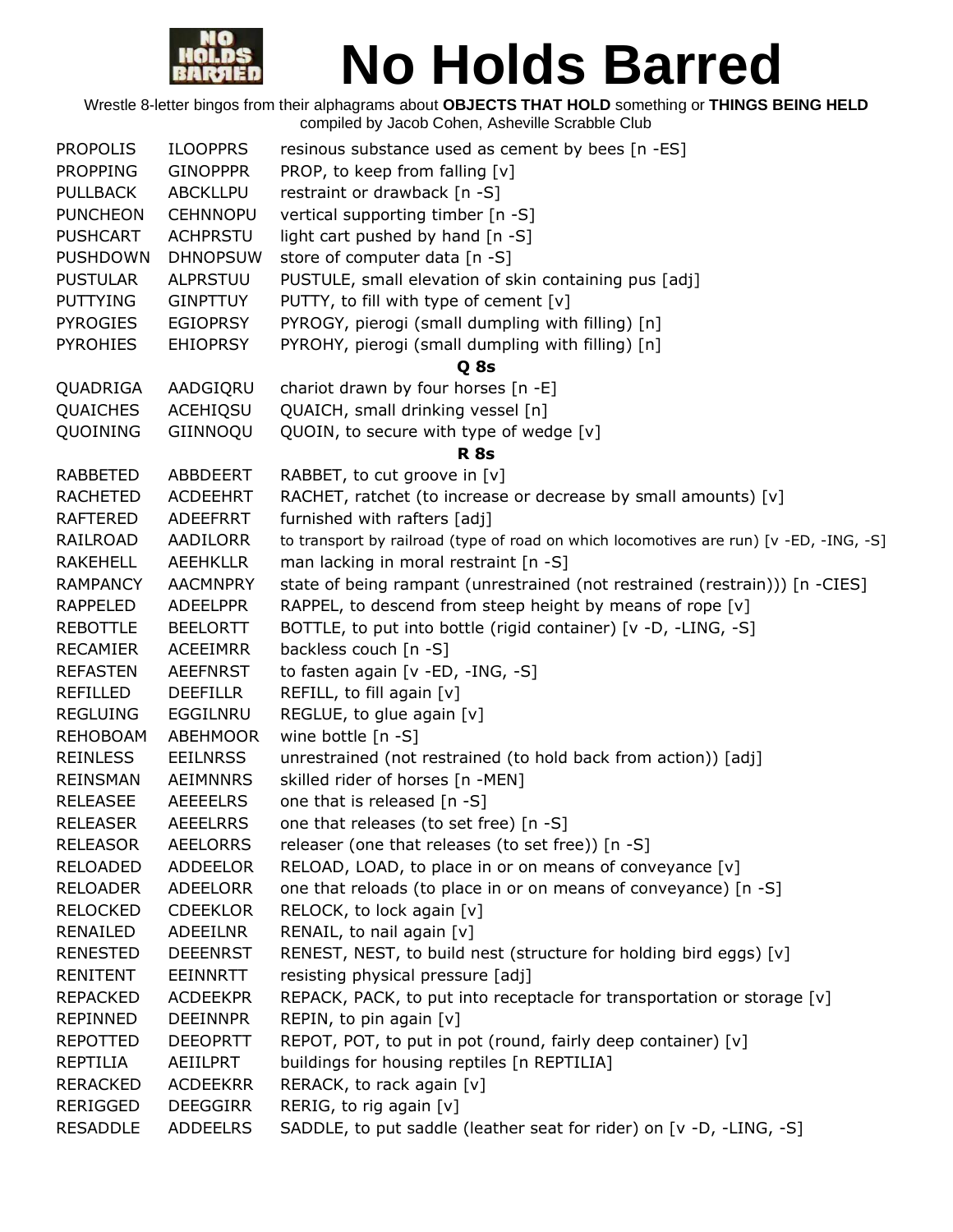

| RESEATED        | <b>ADEEERST</b> | RESEAT, to seat again $[v]$                                                            |
|-----------------|-----------------|----------------------------------------------------------------------------------------|
| <b>RESECURE</b> | <b>CEEERRSU</b> | to secure again [v -D, -RING, -S]                                                      |
| <b>RESERVER</b> | <b>EEERRRSV</b> | one that reserves (to keep back for future use) [n -S]                                 |
| <b>RESOLDER</b> | <b>DEELORRS</b> | to solder again [v -ED, -ING, -S]                                                      |
| <b>RESPLICE</b> | <b>CEEILPRS</b> | to splice again $[v -D, -CING, -S]$                                                    |
| <b>RESTABLE</b> | <b>ABEELRST</b> | to stable again [v -D, -LING, -S]                                                      |
| <b>RESTRAIN</b> | <b>AEINRRST</b> | to hold back from action [v -ED, -ING, -S]                                             |
| <b>RETACKED</b> | <b>ACDEEKRT</b> | RETACK, to tack again [v]                                                              |
| RETAINED        | ADEEINRT        | RETAIN, to keep possession of [v]                                                      |
| <b>RETAINER</b> | AEEINRRT        | one that retains (to keep possession of) [n -S]                                        |
| <b>RETHREAD</b> | <b>ADEEHRRT</b> | to thread again $[v - ED, -ING, -S]$                                                   |
| <b>RETICULE</b> | <b>CEEILRTU</b> | woman's handbag [n -S]                                                                 |
| <b>RETIEING</b> | <b>EEGIINRT</b> | RETIE, to tie again [v]                                                                |
| <b>RICKSHAW</b> | <b>ACHIKRSW</b> | small, two-wheeled passenger vehicle [n -S]                                            |
| RIDGEWAY        | ADEGIRWY        | road or track along ridge [n -S]                                                       |
| <b>RIVETING</b> | EGIINRTV        | RIVET, to fasten with type of metal bolt $[v]$                                         |
| RIVETTED        | <b>DEEIRTTV</b> | RIVET, to fasten with type of metal bolt [v]                                           |
| <b>ROADSTER</b> | <b>ADEORRST</b> | light, open automobile [n -S]                                                          |
| <b>ROCKAWAY</b> | <b>AACKORWY</b> | light carriage [n -S]                                                                  |
| <b>ROCKETED</b> | <b>CDEEKORT</b> | ROCKET, to convey by means of rocket [v]                                               |
| ROILIEST        | <b>EIILORST</b> | ROILY, muddy (covered or filled with mud) [adj]                                        |
| ROLLAWAY        | AALLORWY        | piece of furniture that can be rolled away when not in use [n -S]                      |
| <b>ROOMSFUL</b> | <b>FLMOORSU</b> | ROOMFUL, as much as room can hold [n]                                                  |
| <b>ROOSTING</b> | <b>GINOORST</b> | ROOST, to settle down for rest or sleep [v]                                            |
| <b>ROOTHOLD</b> | <b>DHLOOORT</b> | embedding of plant to soil through growing of roots [n -S]                             |
| <b>ROPERIES</b> | <b>EEIOPRRS</b> | ROPERY, place where ropes are made [n]                                                 |
| <b>ROPEWALK</b> | AEKLOPRW        | long path where ropes are made [n -S]                                                  |
| ROSEBOWL        | <b>BELOORSW</b> | bowl for displaying cut roses [n -S]                                                   |
| <b>ROUTEWAY</b> | <b>AEORTUWY</b> | established course of travel [n -S]                                                    |
| <b>RUCKSACK</b> | <b>ACCKKRSU</b> | knapsack (bag carried on back) [n -S]                                                  |
| <b>RUGALACH</b> | AACGHLRU        | rugelach (cookie of cream-cheese dough spread with filling and rolled up) [n RUGALACH] |
| <b>RUGELACH</b> | <b>ACEGHLRU</b> | cookie of cream-cheese dough spread with filling and rolled up [n -S]                  |
| <b>RULELESS</b> | <b>EELLRSSU</b> | not restrained or regulated by law [adj]                                               |
| <b>RUNABOUT</b> | <b>ABNORTUU</b> | small, open auto [n -S]                                                                |
|                 |                 | S <sub>8s</sub>                                                                        |
| <b>SABULOSE</b> | ABELOSSU        | sabulous (sandy (containing or covered with sand)) [adj]                               |
| <b>SABULOUS</b> | ABLOSSUU        | sandy (containing or covered with sand) [adj]                                          |
| <b>SACCULAR</b> | <b>AACCLRSU</b> | resembling sac (pouch-shaped structure in animal or plant) [adj]                       |
| <b>SACCULUS</b> | <b>ACCLSSUU</b> | saccule (small sac (pouch-shaped structure in animal or plant)) [n -LI]                |
| <b>SACHETED</b> | <b>ACDEEHST</b> | SACHET, small bag containing perfumed powder [adj]                                     |
| <b>SACKABLE</b> | <b>AABCEKLS</b> | SACK, to put into sack (large bag) [adj]                                               |
| <b>SACKLIKE</b> | <b>ACEIKKLS</b> | resembling sack [adj]                                                                  |
| <b>SACKSFUL</b> | <b>ACFKLSSU</b> | SACKFUL, as much as sack can hold [n]                                                  |
| <b>SADDLERY</b> | <b>ADDELRSY</b> | shop of saddler $[n - S]$                                                              |
| SADDLING        | <b>ADDGILNS</b> | SADDLE, to put saddle (leather seat for rider) on [v]                                  |
| SAILBOAT        | AABILOST        | boat that sails [n -S]                                                                 |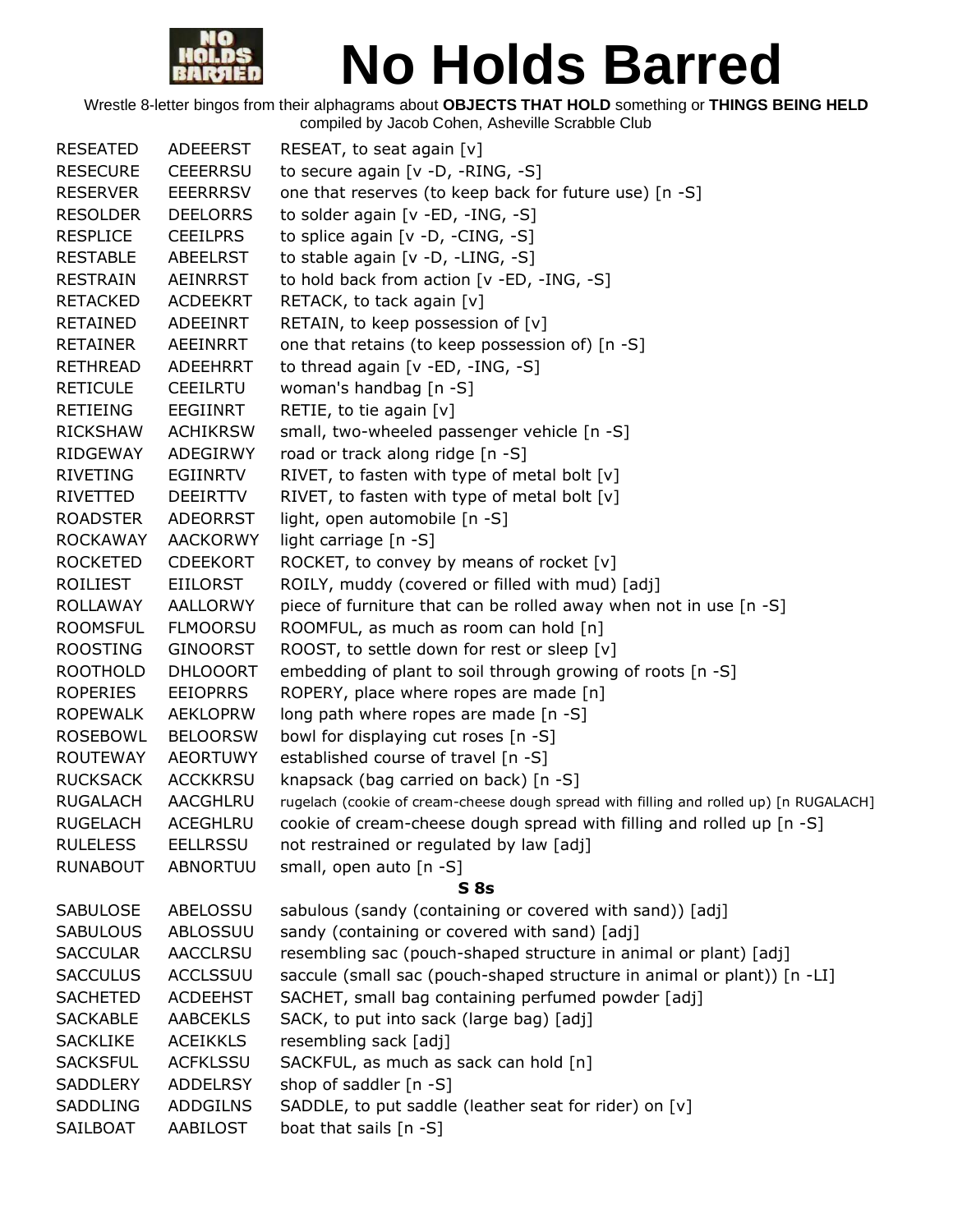

| <b>SALTIEST</b> | AEILSSTT        | SALTY, tasting of or containing salt [adj]                                                 |
|-----------------|-----------------|--------------------------------------------------------------------------------------------|
| <b>SALTNESS</b> | <b>AELNSSST</b> | state of being salty (tasting of or containing salt) [n -ES]                               |
| SANDIEST        | <b>ADEINSST</b> | SANDY, containing or covered with sand [adj]                                               |
| SANDWICH        | <b>ACDHINSW</b> | to place between two layers or objects [v -ED, -ING, -ES]                                  |
| SANGRAIL        | AAGILNRS        | legendary cup used by Christ at Last Supper [n -S]                                         |
| SANGREAL        | AAEGLNRS        | sangrail (legendary cup used by Christ at Last Supper) [n -S]                              |
| <b>SATURATE</b> | AAERSTTU        | to fill completely with something that permeates [v -D, -TING, -S]                         |
| <b>SAUCEPAN</b> | <b>AACENPSU</b> | deep cooking pan with handle [n -S]                                                        |
| <b>SAUCEPOT</b> | <b>ACEOPSTU</b> | deep cooking pot with two handles $[n - S]$                                                |
| <b>SAWHORSE</b> | <b>AEHORSSW</b> | rack used to support piece of wood being sawed [n -S]                                      |
| <b>SCALEPAN</b> | <b>AACELNPS</b> | pan on weighing scale [n -S]                                                               |
| <b>SCARFPIN</b> | <b>ACFINPRS</b> | tiepin (pin for securing necktie) [n -S]                                                   |
| <b>SCENTING</b> | <b>CEGINNST</b> | SCENT, to fill with odor [v]                                                               |
| <b>SCHOONER</b> | <b>CEHNOORS</b> | sailing vessel [n -S]                                                                      |
| <b>SCOOPFUL</b> | <b>CFLOOPSU</b> | as much as scoop will hold [n -S]                                                          |
| <b>SCOOPING</b> | <b>CGINOOPS</b> | SCOOP, to take up with scoop (spoon-shaped utensil) [v]                                    |
| <b>SCREWING</b> | <b>CEGINRSW</b> | SCREW, to attach with screw (type of metal fastener) [v]                                   |
| <b>SCRUNCHY</b> | <b>CCHNRSUY</b> | elastic band for fastening hair [n -HIES]                                                  |
| <b>SCULLERY</b> | <b>CELLRSUY</b> | room in which kitchen utensils are cleaned and stored [n -RIES]                            |
| <b>SEABORNE</b> | <b>ABEENORS</b> | carried on or over sea [adj]                                                               |
| <b>SEALABLE</b> | <b>AABEELLS</b> | SEAL, to close or make secure against access, leakage, or passage [adj]                    |
| <b>SEAPLANE</b> | AAEELNPS        | airplane designed to take off from or land on water [n -S]                                 |
| <b>SEATBACK</b> | <b>AABCEKST</b> | back of seat $[n - S]$                                                                     |
| <b>SEATBELT</b> | ABEELSTT        | arrangement of straps to keep person steady in seat [n -S]                                 |
| <b>SEATLESS</b> | <b>AEELSSST</b> | having no seat [adj]                                                                       |
| <b>SEATMATE</b> | AAEEMSTT        | one with whom one shares seat [n -S]                                                       |
| <b>SEATRAIN</b> | AAEINRST        | ship equipped to carry railroad cars [n -S]                                                |
| <b>SEATWORK</b> | <b>AEKORSTW</b> | work done at one's seat [n -S]                                                             |
| <b>SECURELY</b> | <b>CEELRSUY</b> | SECURE, free from danger [adv]                                                             |
| <b>SECUREST</b> | <b>CEERSSTU</b> | SECURE, free from danger [adj]                                                             |
| <b>SECURING</b> | <b>CEGINRSU</b> | SECURE, to make firm or tight [v]                                                          |
| <b>SECURITY</b> | <b>CEIRSTUY</b> | state of being secure (free from danger) [n -TIES]                                         |
| SEDILIUM        | DEIILMSU        | sedile (one of seats in church for use of officiating clergy) [n -IA]                      |
| <b>SEEDCAKE</b> | <b>ACDEEEKS</b> | sweet cake containing aromatic seeds [n -S]                                                |
| <b>SEEDCASE</b> | <b>ACDEEESS</b> | pericarp (wall of ripened plant ovary or fruit) [n -S]                                     |
| <b>SEEDIEST</b> | <b>DEEEISST</b> | SEEDY, containing seeds; inferior in condition or quality [adj]                            |
| <b>SHACKLER</b> | <b>ACEHKLRS</b> | one that shackles (to confine with metal fastenings placed around wrists or ankles) [n -S] |
| <b>SHEATHER</b> | <b>AEEHHRST</b> | one that sheathes (to put into protective case) [n -S]                                     |
| <b>SHEDDING</b> | <b>DDEGHINS</b> | SHED, to house in shed (small, low structure) [v]                                          |
| <b>SHEDLIKE</b> | <b>DEEHIKLS</b> | resembling shed [adj]                                                                      |
| <b>SHEEPCOT</b> | <b>CEEHOPST</b> | enclosure for sheep [n -S]                                                                 |
| <b>SHELFFUL</b> | <b>EFFHLLSU</b> | as much as shelf can hold [n -S]                                                           |
| <b>SHELVIER</b> | <b>EEHILRSV</b> | SHELVY, inclining gradually [adj]                                                          |
| <b>SHELVING</b> | <b>EGHILNSV</b> | material for shelves [n -S] / SHELVE, to place on shelf [v]                                |
| <b>SHIMMING</b> | <b>GHIIMMNS</b> | SHIM, to fill out or level by inserting thin wedge [v]                                     |
| <b>SHIPLESS</b> | <b>EHILPSSS</b> | lacking ship [adj]                                                                         |
|                 |                 |                                                                                            |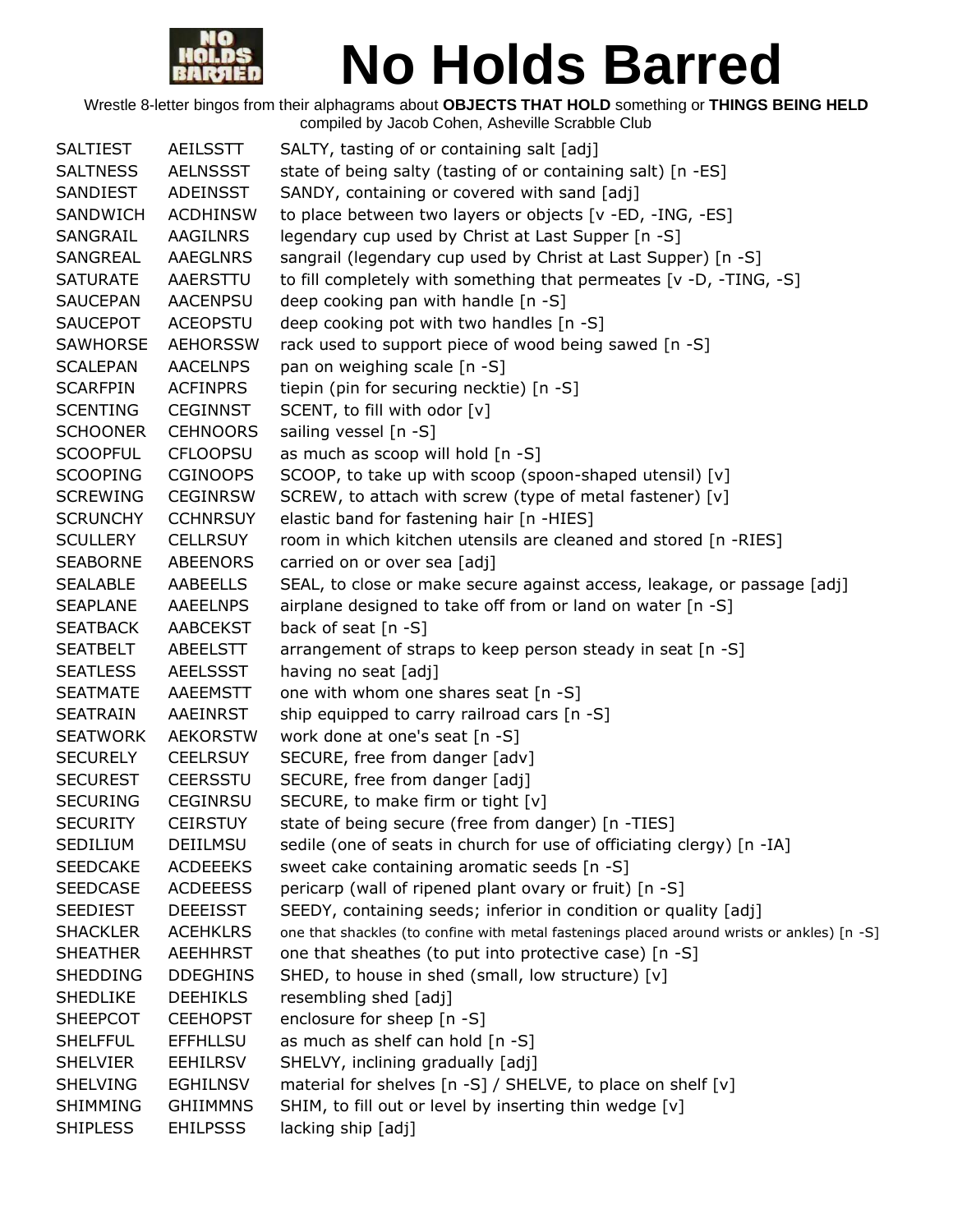

Wrestle 8-letter bingos from their alphagrams about **OBJECTS THAT HOLD** something or **THINGS BEING HELD**

compiled by Jacob Cohen, Asheville Scrabble Club

| SHIPLOAD        | <b>ADHILOPS</b> | as much as ship can carry $[n -S]$                                                                                |
|-----------------|-----------------|-------------------------------------------------------------------------------------------------------------------|
| <b>SHIPMENT</b> | <b>EHIMNPST</b> | something that is shipped [n -S]                                                                                  |
| <b>SHIPPING</b> | <b>GHIINPPS</b> | business of one that ships [n -S] / SHIP, to transport by ship (vessel suitable for navigation in deep water) [v] |
| <b>SHIPSIDE</b> | <b>DEHIIPSS</b> | area alongside ship [n -S]                                                                                        |
| <b>SHIPTIME</b> | <b>EHIIMPST</b> | annual arrival of supply ship [n -S]                                                                              |
| SHIPYARD        | <b>ADHIPRSY</b> | place where ships are built or repaired [n -S]                                                                    |
| <b>SHOELACE</b> | <b>ACEEHLOS</b> | lace for fastening shoe [n -S]                                                                                    |
| <b>SHOETREE</b> | <b>EEEHORST</b> | device shaped like foot that is inserted into shoe to preserve its shape [n -S]                                   |
| <b>SHOTHOLE</b> | <b>EHHLOOST</b> | hole drilled in rock to hold explosives [n -S]                                                                    |
| <b>SHOWRING</b> | <b>GHINORSW</b> | ring where animals are displayed [n -S]                                                                           |
| <b>SHRINING</b> | <b>GHIINNRS</b> | SHRINE, to place in shrine (receptacle for sacred relics) [v]                                                     |
| <b>SICKERLY</b> | <b>CEIKLRSY</b> | securely (free from danger) [adv]                                                                                 |
| <b>SICKROOM</b> | <b>CIKMOORS</b> | room occupied by sick person [n -S]                                                                               |
| SIDEROAD        | ADDEIORS        | rural road [n -S]                                                                                                 |
| <b>SIDEWALK</b> | <b>ADEIKLSW</b> | paved walk for pedestrians [n -S]                                                                                 |
| <b>SIGNPOST</b> | <b>GINOPSST</b> | to provide with signposts (posts bearing signs) [v -ED, -ING, -S]                                                 |
| <b>SKELETAL</b> | <b>AEEKLLST</b> | SKELETON, supporting or protective framework of human or animal body [adj]                                        |
| <b>SKELETON</b> | <b>EEKLNOST</b> | supporting or protective framework of human or animal body [n -S]                                                 |
| <b>SKIDOOER</b> | <b>DEIKOORS</b> | one that rides on snowmobile [n -S]                                                                               |
| <b>SKIJORER</b> | <b>EIJKORRS</b> | skier who is drawn over snow by dogs, horse, or vehicle [n -S]                                                    |
| <b>SKIPLANE</b> | <b>AEIKLNPS</b> | airplane designed to take off from or land on snow [n -S]                                                         |
| <b>SKYBOARD</b> | <b>ABDKORSY</b> | board with foot bindings that is used for skysurfing [n -S]                                                       |
| <b>SKYBOXES</b> | <b>BEKOSSXY</b> | SKYBOX, enclosure of seats situated high in stadium [n]                                                           |
| <b>SLEDDING</b> | <b>DDEGILNS</b> | act of one that sleds $[n - S]$ / SLED, to convey on sled $[v]$                                                   |
| <b>SLEDGING</b> | <b>DEGGILNS</b> | SLEDGE, to convey on type of sled [v]                                                                             |
| <b>SLEIGHED</b> | <b>DEEGHILS</b> | SLEIGH, to ride in sled [v]                                                                                       |
| <b>SLIPCASE</b> | <b>ACEILPSS</b> | protective box for book [n -S]                                                                                    |
| <b>SLIPKNOT</b> | <b>IKLNOPST</b> | type of knot [n -S]                                                                                               |
| <b>SLIPWARE</b> | <b>AEILPRSW</b> | type of pottery (ware molded from clay and hardened by heat) [n -S]                                               |
| <b>SMOKEBOX</b> | <b>BEKMOOSX</b> | chamber for producing and containing smoke [n -ES]                                                                |
| <b>SMOKEPOT</b> | <b>EKMOOPST</b> | container for giving off smoke [n -S]                                                                             |
| <b>SMOKIEST</b> | <b>EIKMOSST</b> | SMOKEY, smoky (filled with smoke) [adj] / SMOKY, filled with smoke [adj]                                          |
| <b>SNAGGIER</b> | <b>AEGGINRS</b> | SNAGGY, full of snags [adj]                                                                                       |
| <b>SNAGGING</b> | <b>AGGGINNS</b> | SNAG, to catch on snag (jagged protuberance) [v]                                                                  |
| <b>SNAGLIKE</b> | <b>AEGIKLNS</b> | resembling snag [adj]                                                                                             |
| <b>SNAPLESS</b> | <b>AELNPSSS</b> | lacking snap (type of fastening device) [adj]                                                                     |
| <b>SNATCHED</b> | <b>ACDEHNST</b> | SNATCH, to seize suddenly [v]                                                                                     |
| <b>SNATCHER</b> | <b>ACEHNRST</b> | one that snatches (to seize suddenly) [n -S]                                                                      |
| <b>SNATCHES</b> | <b>ACEHNSST</b> | SNATCH, to seize suddenly [v]                                                                                     |
| <b>SNEAKBOX</b> | ABEKNOSX        | small boat masked with brush and weeds that is used for wildfowl hunting [n -ES]                                  |
| <b>SNELLING</b> | <b>EGILLNNS</b> | SNELL, to attach short line to fishhook [v]                                                                       |
| <b>SNIBBING</b> | <b>BBGIINNS</b> | SNIB, to latch (to close with type of fastening device) [v]                                                       |
| <b>SNOCOACH</b> | <b>ACCHNOOS</b> | bus-like vehicle with large tires or tracks for traveling on snow [n -ES]                                         |
| SNOODING        | <b>DGINNOOS</b> | SNOOD, to secure with snood (net or fabric cap for hair) [v]                                                      |
| SNOWSHOE        | <b>EHNOOSSW</b> | to walk on snowshoes [v -E, -ING, -D]                                                                             |
| <b>SNUFFBOX</b> | <b>BFFNOSUX</b> | box for holding snuff [n -ES]                                                                                     |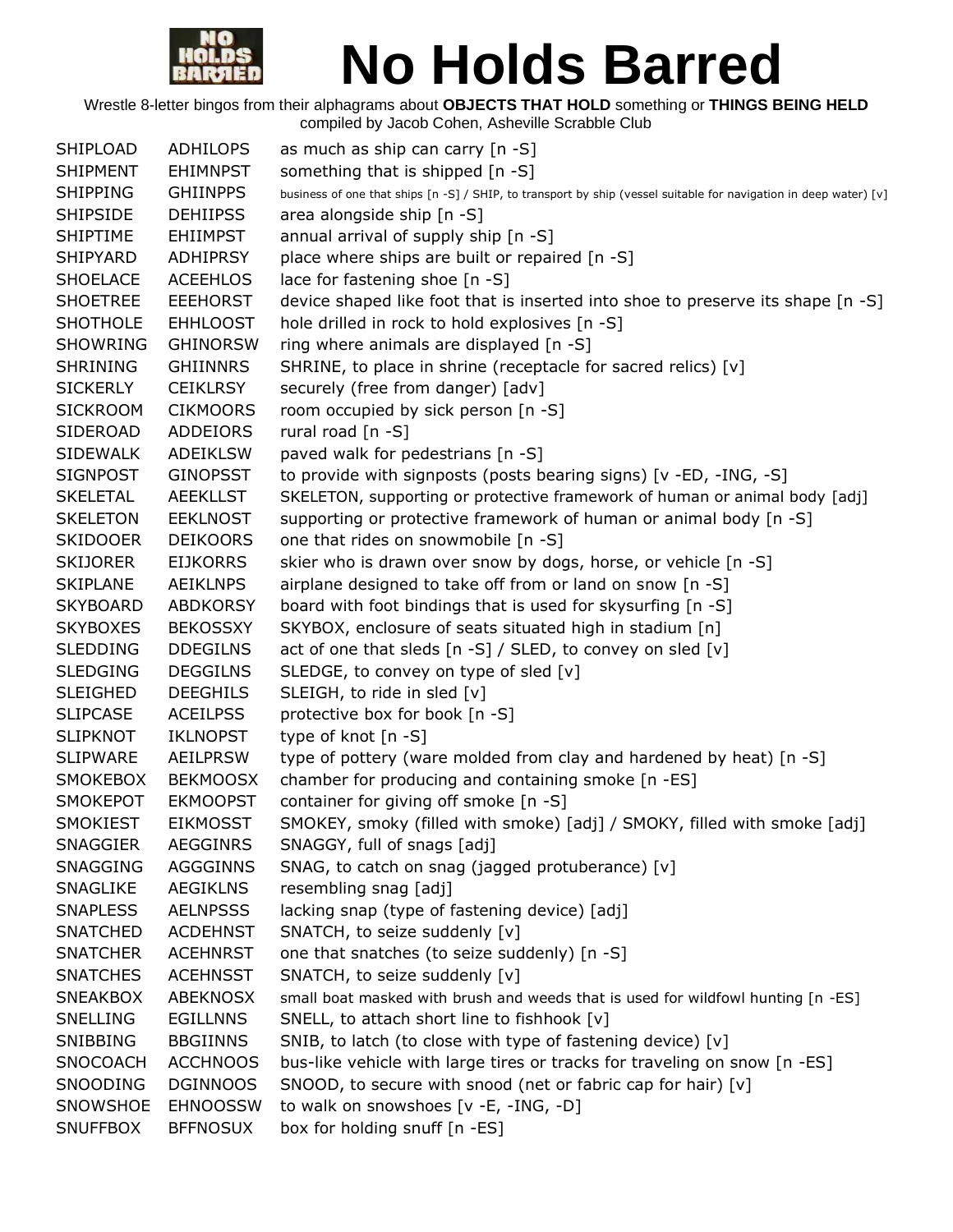

| <b>SOAPIEST</b> | <b>AEIOPSST</b> | SOAPY, containing or resembling soap [adj]                                         |
|-----------------|-----------------|------------------------------------------------------------------------------------|
| <b>SOCKETED</b> | <b>CDEEKOST</b> | SOCKET, to furnish with socket (opening for receiving something) [v]               |
| <b>SOLANDER</b> | <b>ADELNORS</b> | protective box for library materials [n -S]                                        |
| <b>SPACELAB</b> | <b>AABCELPS</b> | spacecraft equipped with laboratory [n -S]                                         |
| <b>SPADEFUL</b> | <b>ADEFLPSU</b> | as much as spade can hold [n -S]                                                   |
| <b>SPARABLE</b> | <b>AABELPRS</b> | type of nail $[n - S]$                                                             |
| <b>SPARLIKE</b> | <b>AEIKLPRS</b> | resembling spar [adj]                                                              |
| <b>SPARRING</b> | <b>AGINPRRS</b> | SPAR, to provide with spars (stout poles used to support rigging) [v]              |
| <b>SPEEDWAY</b> | <b>ADEEPSWY</b> | road designed for rapid travel [n -S]                                              |
| <b>SPICIEST</b> | <b>CEIIPSST</b> | SPICEY, spicy (containing spices) [adj] / SPICY, containing spices [adj]           |
| <b>SPILLING</b> | <b>GIILLNPS</b> | SPILL, to cause to run out of container [v]                                        |
| SPILLWAY        | <b>AILLPSWY</b> | channel for surplus water in reservoir [n -S]                                      |
| SPITTOON        | <b>INOOPSTT</b> | receptacle for saliva [n -S]                                                       |
| <b>SPLINTED</b> | <b>DEILNPST</b> | SPLINT, to brace with splint (thin piece of wood) [v]                              |
| <b>SPOONFUL</b> | <b>FLNOOPSU</b> | as much as spoon can hold [n -S]                                                   |
| <b>SPRIGGED</b> | <b>DEGGIPRS</b> | SPRIG, to fasten with small, thin nails [v]                                        |
| SPRIGGED        | <b>DEGGIPRS</b> | SPRIG, to fasten with small, thin nails [v]                                        |
| <b>SPRIGGER</b> | <b>EGGIPRRS</b> | one that sprigs (to fasten with small, thin nails) [n -S]                          |
| <b>SPROCKET</b> | <b>CEKOPRST</b> | toothlike projection that engages with links of chain [n -S]                       |
| <b>SQUIRREL</b> | <b>EILQRRSU</b> | to store up for future use [v -ED, -LLED, -ING, -LLING, -S]                        |
| <b>STAGEFUL</b> | <b>AEFGLSTU</b> | as much or as many as stage can hold [n -S]                                        |
| <b>STANDISH</b> | <b>ADHINSST</b> | receptacle for pens and ink [n -ES]                                                |
| <b>STANHOPE</b> | <b>AEHNOPST</b> | light, open carriage [n -S]                                                        |
| <b>STAPLING</b> | <b>AGILNPST</b> | STAPLE, to fasten by means of U-shaped metal loop [v]                              |
| <b>STARSHIP</b> | <b>AHIPRSST</b> | spaceship for interstellar travel [n -S]                                           |
| <b>STASHING</b> | <b>AGHINSST</b> | STASH, to store in secret place [v]                                                |
| <b>STEEVING</b> | <b>EEGINSTV</b> | STEEVE, to stow in hold of ship [v]                                                |
| <b>STEMWARE</b> | <b>AEEMRSTW</b> | type of glassware [n -S]                                                           |
| <b>STERNSON</b> | <b>ENNORSST</b> | reinforcing post of ship [n -S]                                                    |
| <b>STICKIER</b> | <b>CEIIKRST</b> | STICKY, tending to adhere [adj]                                                    |
| <b>STICKILY</b> | <b>CIIKLSTY</b> | in sticky (tending to adhere) manner [adv]                                         |
| <b>STICKPIN</b> | <b>CIIKNPST</b> | decorative tiepin [n -S]                                                           |
| <b>STICTION</b> | <b>CIINOSTT</b> | force required to begin to move body that is in contact with another body $[n -S]$ |
| <b>STINKPOT</b> | <b>IKNOPSTT</b> | jar containing foul-smelling combustibles formerly used in warfare [n -S]          |
| <b>STIPITES</b> | <b>EIIPSSTT</b> | STIPES, STIPE, slender supporting part of plant [n]                                |
| <b>STOCKCAR</b> | <b>ACCKORST</b> | boxcar for carrying livestock [n -S]                                               |
| <b>STOCKPOT</b> | <b>CKOOPSTT</b> | pot in which broth is prepared [n -S]                                              |
| <b>STOLPORT</b> | <b>LOOPRSTT</b> | airport for aircraft needing comparatively short runways [n -S]                    |
| <b>STOPOVER</b> | <b>EOOPRSTV</b> | brief stop in course of journey [n -S]                                             |
| <b>STORABLE</b> | <b>ABELORST</b> | something that can be stored [n -S]                                                |
| <b>STOWABLE</b> | <b>ABELOSTW</b> | STOW, to pack (to put into receptacle for transportation or storage) [adj]         |
| <b>STOWAWAY</b> | <b>AAOSTWWY</b> | one who hides aboard conveyance to obtain free passage [n -S]                      |
| <b>STRAPPED</b> | <b>ADEPPRST</b> | STRAP, to fasten with strap (narrow strip of flexible material) [v]                |
| <b>STRAPPER</b> | <b>AEPPRRST</b> | one that straps (to fasten with strap (narrow strip of flexible material)) [n -S]  |
| <b>STREETED</b> | <b>DEEERSTT</b> | STREET, public thoroughfare [adj]                                                  |
| <b>STRINGED</b> | <b>DEGINRST</b> | STRING, to provide with strings (slender cords) [v]                                |
|                 |                 |                                                                                    |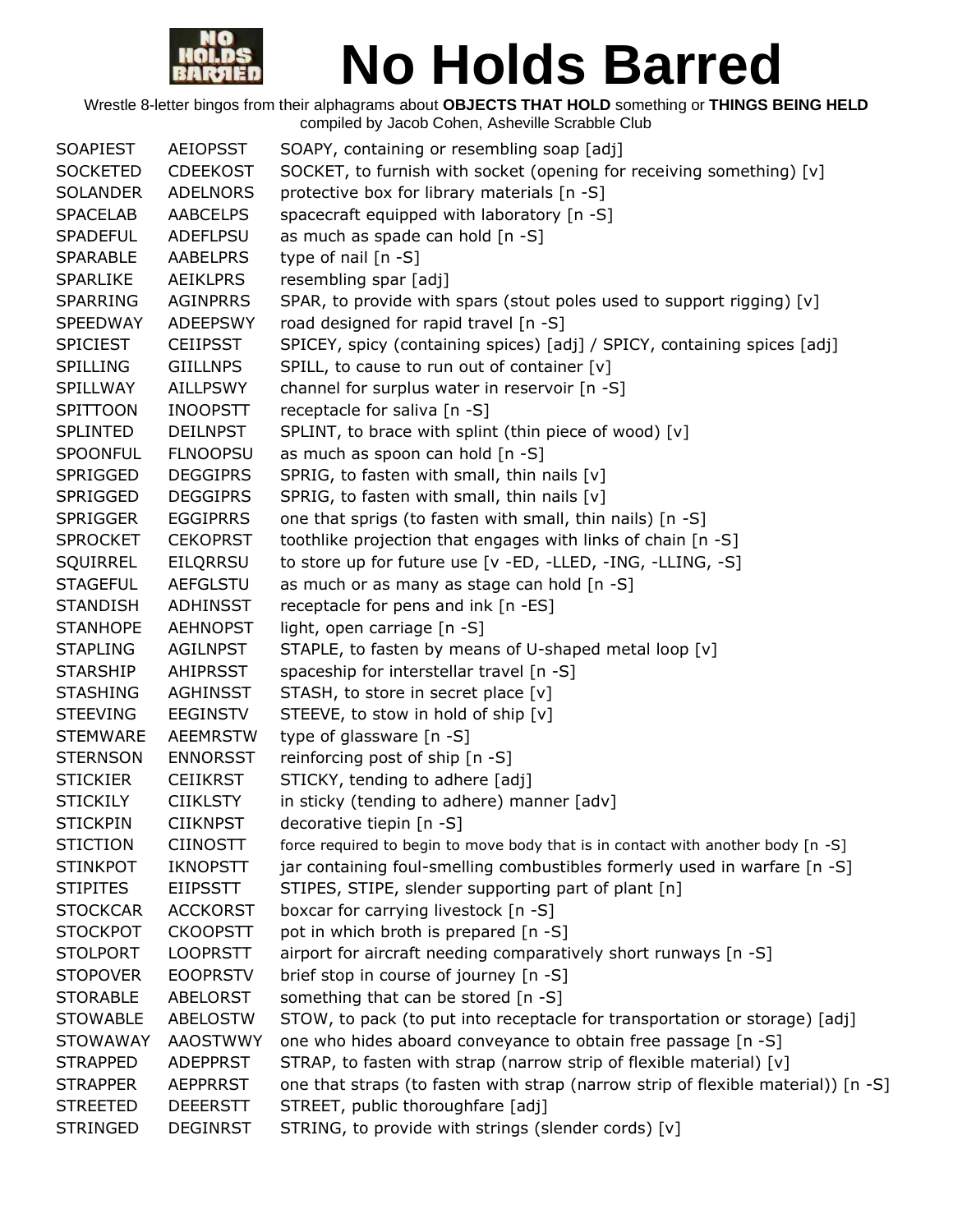

| <b>STRINGER</b> | <b>EGINRRST</b> | one that strings (to provide with strings (slender cords)) [n -S]               |
|-----------------|-----------------|---------------------------------------------------------------------------------|
| <b>STUBBIES</b> | <b>BBEISSTU</b> | STUBBY, short squat bottle of beer [n]                                          |
| <b>STUFFING</b> | <b>FFGINSTU</b> | material with which something is stuffed [n -S]                                 |
| <b>SUBDUING</b> | <b>BDGINSUU</b> | SUBDUE, to bring under control [v]                                              |
| <b>SUBFLOOR</b> | <b>BFLOORSU</b> | rough floor laid as base for finished floor [n -S]                              |
| <b>SUBFRAME</b> | ABEFMRSU        | frame for attachment of finish frame [n -S]                                     |
| <b>SUBGRADE</b> | <b>ABDEGRSU</b> | surface on which pavement is placed [n -S]                                      |
| <b>SUBOXIDE</b> | <b>BDEIOSUX</b> | oxide containing relatively little oxygen [n -S]                                |
| <b>SUBSTAGE</b> | ABEGSSTU        | part of microscope for supporting accessories [n -S]                            |
| <b>SUBWAYED</b> | <b>ABDESUWY</b> | SUBWAY, to travel by underground railroad [v]                                   |
| <b>SUFFLATE</b> | <b>AEFFLSTU</b> | to inflate (to cause to expand by filling with gas or air) [v -D, -TING, -S]    |
| <b>SUGARIER</b> | AEGIRRSU        | SUGARY, containing or resembling sugar [adj]                                    |
| <b>SUITCASE</b> | <b>ACEISSTU</b> | flat, rectangular piece of luggage [n -S]                                       |
| <b>SUPERJET</b> | <b>EEJPRSTU</b> | type of jet airplane [n -S]                                                     |
| <b>SWEATBOX</b> | ABEOSTWX        | small enclosure in which one is made to sweat [n -ES]                           |
| SWIVELED        | <b>DEEILSVW</b> | SWIVEL, to turn on pivoted support [v]                                          |
|                 |                 | T <sub>8s</sub>                                                                 |
| <b>TABLEFUL</b> | ABEFLLTU        | as much as table can hold [n -S]                                                |
| <b>TABLETOP</b> | <b>ABELOPTT</b> | top of table $[n -S]$                                                           |
| <b>TACKIEST</b> | <b>ACEIKSTT</b> | TACKY, adhesive [adj] / TACKEY [adj]                                            |
| <b>TACKLESS</b> | <b>ACEKLSST</b> | having no tacks [adj]                                                           |
| <b>TAILHOOK</b> | <b>AHIKLOOT</b> | hook lowered from tail of aircraft to engage braking cable [n -S]               |
| <b>TAILSKID</b> | <b>ADIIKLST</b> | support on which tail of airplane rests [n -S]                                  |
| <b>TANKLESS</b> | <b>AEKLNSST</b> | having no tank [adj]                                                            |
| <b>TANKLIKE</b> | AEIKKLNT        | resembling tank [adj]                                                           |
| <b>TANKSHIP</b> | <b>AHIKNPST</b> | tanker (ship designed to transport liquids) [n -S]                              |
| <b>TANTALUS</b> | AALNSTTU        | case for wine bottles [n -ES]                                                   |
| <b>TAPADERA</b> | <b>AAADEPRT</b> | part of saddle [n -S]                                                           |
| <b>TAPADERO</b> | <b>AADEOPRT</b> | tapadera (part of saddle) [n -S]                                                |
| <b>TAPEABLE</b> | AABEELPT        | TAPE, to fasten with tape (long, narrow strip or band) [adj]                    |
| <b>TAPELESS</b> | <b>AEELPSST</b> | being without tape [adj]                                                        |
| <b>TAPELIKE</b> | <b>AEEIKLPT</b> | resembling tape [adj]                                                           |
| <b>TARANTAS</b> | <b>AAANRSTT</b> | Russian carriage [n -ES]                                                        |
| <b>TEABOARD</b> | AABDEORT        | tray for serving tea [n -S]                                                     |
| <b>TEABOXES</b> | ABEEOSTX        | TEABOX, box for tea leaves [n]                                                  |
| <b>TEASPOON</b> | <b>AENOOPST</b> | small spoon [n -S]                                                              |
| <b>TEFILLIN</b> | <b>EFIILLNT</b> | phylacteries (small leather box holding Hebrew texts) worn by Jews [n TEFILLIN] |
| <b>TELFERED</b> | <b>DEEEFLRT</b> | TELFER, to telpher (to transport by system of aerial cable cars) [v]            |
| TERRARIA        | AAEIRRRT        | glass enclosures for plants or small animals [n]                                |
| <b>TETHERED</b> | <b>DEEEHRTT</b> | TETHER, to fasten to fixed object with rope [v]                                 |
| <b>THOLEPIN</b> | <b>EHILNOPT</b> | pin that serves as oarlock [n -S]                                               |
| <b>THRONING</b> | <b>GHINNORT</b> | THRONE, to place on throne (royal chair) [v]                                    |
| THURIBLE        | <b>BEHILRTU</b> | censer (vessel for burning incense) [n -S]                                      |
| <b>THURIFER</b> | EFHIRRTU        | one who carries thurible in religious ceremony [n -S]                           |
| <b>TIECLASP</b> | <b>ACEILPST</b> | clasp for securing necktie [n -S]                                               |
| <b>TIGHTEST</b> | <b>EGHISTTT</b> | TIGHT, firmly or closely fixed in place [adj]                                   |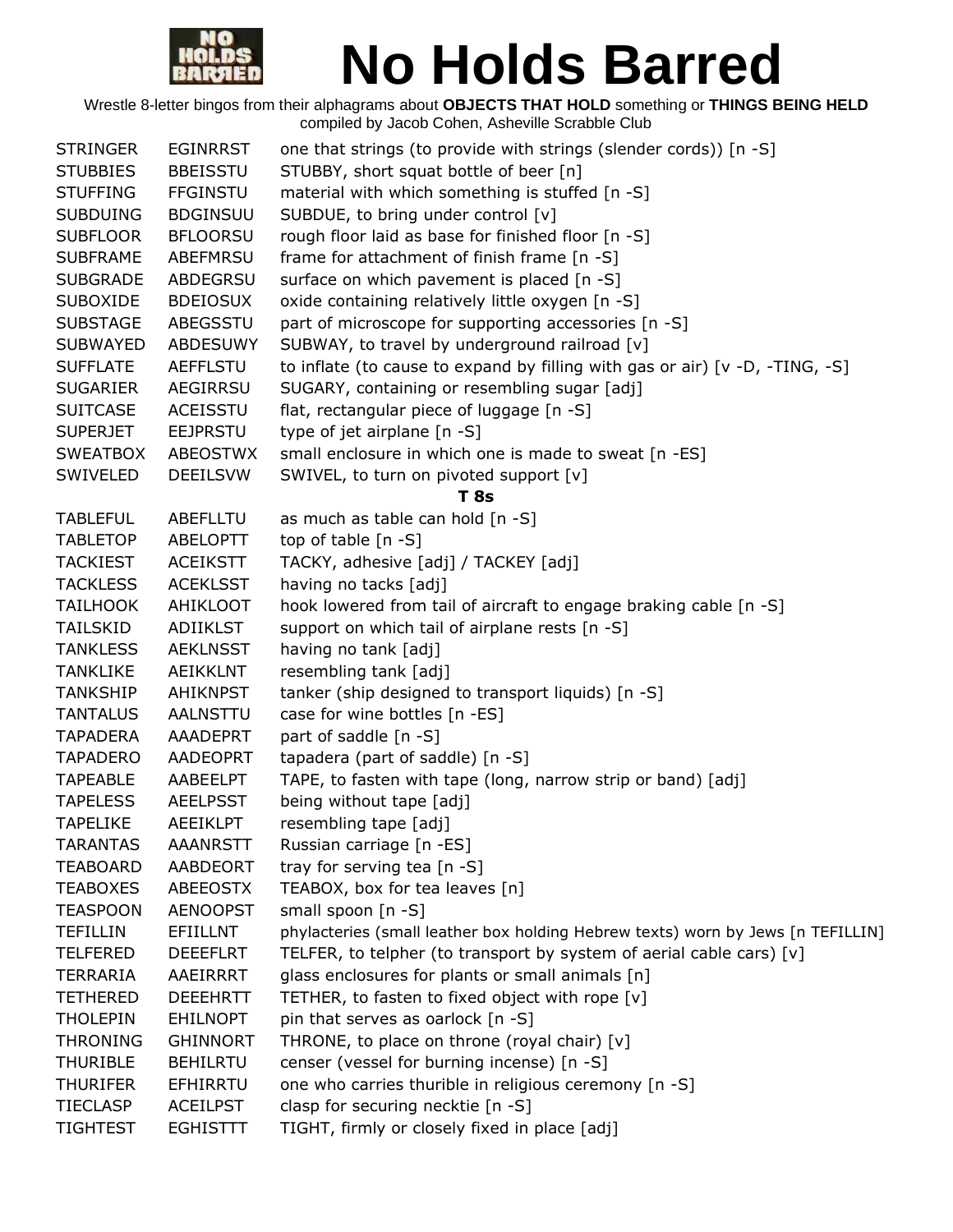

| <b>TIGHTWAD</b> | <b>ADGHITTW</b> | miser (one who hoards money greedily) [n -S]                                     |
|-----------------|-----------------|----------------------------------------------------------------------------------|
| <b>TITTERED</b> | <b>DEEIRTTT</b> | TITTER, to utter restrained, nervous laugh [v]                                   |
| <b>TITTERER</b> | <b>EEIRRTTT</b> | one that titters (to utter restrained, nervous laugh) [n -S]                     |
| <b>TOBOGGAN</b> | <b>ABGGNOOT</b> | to ride on long, narrow sled [v -ED, -ING, -S]                                   |
| <b>TOGGLING</b> | <b>GGGILNOT</b> | TOGGLE, to fasten with type of pin or short rod [v]                              |
| <b>TOLBOOTH</b> | <b>BHLOOOTT</b> | prison [n -S]                                                                    |
| <b>TOLEWARE</b> | <b>AEELORTW</b> | objects made of elaborately decorated sheet metal [n -S]                         |
| <b>TOLLGATE</b> | AEGLLOTT        | to block business deal pending payment of bribe [v -D, -TING, -S]                |
| <b>TOMBLESS</b> | <b>BELMOSST</b> | having no tomb [adj]                                                             |
| <b>TOMBLIKE</b> | <b>BEIKLMOT</b> | resembling tomb [adj]                                                            |
| <b>TOOLROOM</b> | LMOOOORT        | room where tools are stored [n -S]                                               |
| <b>TOOLSHED</b> | <b>DEHLOOST</b> | building where tools are stored [n -S]                                           |
| <b>TOTEABLE</b> | ABEELOTT        | TOTE, to carry by hand [adj]                                                     |
| <b>TOWPLANE</b> | <b>AELNOPTW</b> | airplane that tows gliders [n -S]                                                |
| <b>TRACKAGE</b> | <b>AACEGKRT</b> | track system of railroad [n -S]                                                  |
| <b>TRACKBED</b> | ABCDEKRT        | roadbed for railroad [n -S]                                                      |
| <b>TRACKWAY</b> | <b>AACKRTWY</b> | trodden path [n -S]                                                              |
| <b>TRAINFUL</b> | AFILNRTU        | as much as railroad train can hold [n -S]                                        |
| <b>TRAINWAY</b> | AAINRTWY        | railway (railroad) [n -S]                                                        |
| TRAMLINE        | AEILMNRT        | streetcar line [n -S]                                                            |
| <b>TRAMROAD</b> | <b>AADMORRT</b> | railway in mine $[n -S]$                                                         |
| <b>TRANSHIP</b> | AHINPRST        | to transfer from one conveyance to another [v -PPED, -PPING, -S]                 |
| <b>TRAPLIKE</b> | <b>AEIKLPRT</b> | resembling trap [adj]                                                            |
| <b>TRAPLINE</b> | <b>AEILNPRT</b> | series of traps [n -S]                                                           |
| <b>TRAPNEST</b> | <b>AENPRSTT</b> | to determine productivity of hens with type of nest [v -ED, -ING, -S             |
| <b>TRAPPING</b> | <b>AGINPPRT</b> | TRAP, to catch in trap (device for capturing and holding animals) [v]            |
| <b>TRAVOISE</b> | <b>AEIORSTV</b> | travois (type of sled) $[n - S]$                                                 |
| TREENAIL        | AEEILNRT        | wooden peg used for fastening timbers [n -S]                                     |
| <b>TRENCHER</b> | <b>CEEHNRRT</b> | wooden platter for serving food [n -S]                                           |
| <b>TRICYCLE</b> | <b>CCEILRTY</b> | to ride vehicle having three wheels [v -D, -LING, -S]                            |
| <b>TRIFORIA</b> | AFIIORRT        | galleries in church [n TRIFORIA]                                                 |
| TRIMARAN        | AAIMNRRT        | sailing vessel [n -S]                                                            |
| <b>TRIMOTOR</b> | <b>IMOORRTT</b> | airplane powered by three engines [n -S]                                         |
| TRIPLANE        | <b>AEILNPRT</b> | type of airplane (winged aircraft propelled by jet engines or propellers) [n -S] |
| <b>TROLLIED</b> | DEILLORT        | TROLLY, to trolley (to convey by streetcar) [v]                                  |
| <b>TROLLIES</b> | <b>EILLORST</b> | TROLLY, to trolley (to convey by streetcar) [v]                                  |
| <b>TRUCKAGE</b> | <b>ACEGKRTU</b> | transportation of goods by trucks [n -S]                                         |
| <b>TRUCKFUL</b> | <b>CFKLRTUU</b> | as much as truck can hold [n -S]                                                 |
| <b>TRUCKING</b> | <b>CGIKNRTU</b> | truckage [n -S] / TRUCK, to transport by truck [v]                               |
| <b>TRUNKFUL</b> | <b>FKLNRTUU</b> | as much as trunk (storage box) can hold [n -S]                                   |
| <b>TRUSSING</b> | <b>GINRSSTU</b> | TRUSS, to secure tightly [v]                                                     |
| <b>TUBBABLE</b> | ABBBELTU        | suitable for washing in tub [adj]                                                |
| <b>TUBEWELL</b> | <b>BEELLTUW</b> | water well in which long steel tube is bored into underground aquifer [n -S]     |
| <b>TUMPLINE</b> | <b>EILMNPTU</b> | strap for supporting load on back [n -S]                                         |
| <b>TURBOCAR</b> | <b>ABCORRTU</b> | auto powered by gas turbine [n -S]                                               |
| <b>TURNPIKE</b> | <b>EIKNPRTU</b> | toll road [n -S]                                                                 |
|                 |                 |                                                                                  |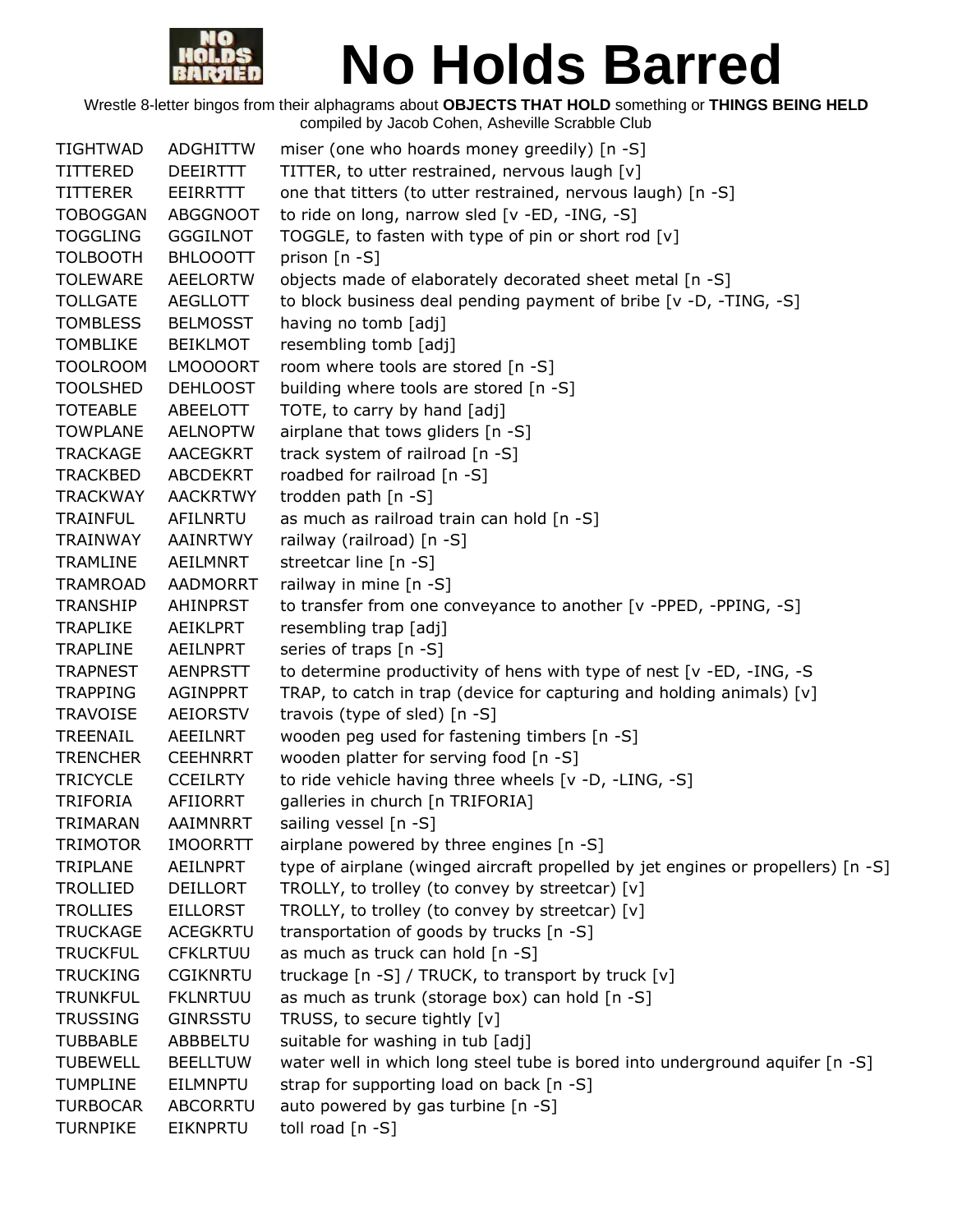

| TWINIEST        | <b>EIINSTTW</b> | TWINY, resembling twine (strong string) [adj]                               |
|-----------------|-----------------|-----------------------------------------------------------------------------|
| <b>TYPECASE</b> | <b>ACEEPSTY</b> | tray for holding printing type [n -S]                                       |
| <b>TYROPITA</b> | <b>AIOPRTTY</b> | pastry made with layers of phyllo and filled with cheese-egg mixture [n -S] |
|                 |                 | <b>U</b> 8s                                                                 |
| <b>UNANCHOR</b> | <b>ACHNNORU</b> | to loosen from anchor [v -ED, -ING, -S]                                     |
| <b>UNBACKED</b> | ABCDEKNU        | not backed (to support (to hold up or add strength to)) [adj]               |
| <b>UNBALING</b> | ABGILNNU        | UNBALE, to loosen from compressed bundle [v]                                |
| <b>UNBARBED</b> | ABBDENRU        | not barbed (to furnish with barb (sharp projection)) [adj]                  |
| <b>UNBEARED</b> | ABDEENRU        | UNBEAR, to free from pressure of rein [v]                                   |
| <b>UNBELTED</b> | <b>BDEELNTU</b> | UNBELT, to remove belt of [v]                                               |
| <b>UNBOLTED</b> | <b>BDELNOTU</b> | UNBOLT, to open by withdrawing bolt (metal bar) $[v]$                       |
| <b>UNBONDED</b> | <b>BDDENNOU</b> | not bonded (to join together) [adj]                                         |
| <b>UNBOTTLE</b> | <b>BELNOTTU</b> | to release from or as if from bottle [v -D, -LING, -S]                      |
| <b>UNBOXING</b> | <b>BGINNOUX</b> | UNBOX, to remove from box [v]                                               |
| <b>UNBRIDLE</b> | <b>BDEILNRU</b> | to set loose $[v -D, -LING, -S]$                                            |
| <b>UNBUCKLE</b> | <b>BCEKLNUU</b> | to loosen buckle [v -D, -LING, -S]                                          |
| <b>UNBURDEN</b> | <b>BDENNRUU</b> | to free from burden [v -ED, -ING, -S]                                       |
| UNBURIED        | <b>BDEINRUU</b> | UNBURY, to remove from ground after burial [v]                              |
| <b>UNBURIES</b> | <b>BEINRSUU</b> | UNBURY, to remove from ground after burial [v]                              |
| <b>UNBUTTON</b> | <b>BNNOTTUU</b> | to unfasten buttons of [v -ED, -ING, -S]                                    |
| <b>UNCAGING</b> | ACGGINNU        | UNCAGE, to release from cage [v]                                            |
| <b>UNCANNED</b> | <b>ACDENNNU</b> | CANNED, CAN, to put in can (cylindrical container) [adj]                    |
| <b>UNCARTED</b> | <b>ACDENRTU</b> | not carted (to convey in cart (two-wheeled vehicle)) [adj]                  |
| <b>UNCASING</b> | ACGINNSU        | UNCASE, to remove from case [v]                                             |
| <b>UNCASKED</b> | <b>ACDEKNSU</b> | CASK, to store in cask (strong barrel) [adj]                                |
| <b>UNCAUGHT</b> | <b>ACGHNTUU</b> | not caught (to capture after pursuit) [adj]                                 |
| <b>UNCLENCH</b> | <b>CCEHLNNU</b> | to open from clenched position [v -ED, -ING, -ES]                           |
| <b>UNCLINCH</b> | <b>CCHILNNU</b> | to unclench (to open from clenched position) [v -ED, -ING, -ES              |
| <b>UNCOFFIN</b> | CFFINNOU        | to remove from coffin [v -ED, -ING, -S]                                     |
| <b>UNCOUPLE</b> | <b>CELNOPUU</b> | to disconnect [v -D, L-ING, -S]                                             |
| <b>UNCTUOUS</b> | <b>CNOSTUUU</b> | greasy (containing or resembling grease) [adj]                              |
| <b>UNCUFFED</b> | CDEFFNUU        | UNCUFF, to remove handcuffs from [v]                                        |
| <b>UNCURBED</b> | <b>BCDENRUU</b> | UNCURB, to remove restraints from $[v]$                                     |
| <b>UNDERACT</b> | <b>ACDENRTU</b> | to act subtly and with restraint [v -ED, -ING, -S]                          |
| <b>UNDERPIN</b> | DEINNPRU        | to support from below [v -NNED, -NNING, -S]                                 |
| <b>UNFASTEN</b> | <b>AEFNNSTU</b> | to release from fastenings [v -ED, -ING, -S]                                |
| <b>UNFETTER</b> | EEFNRTTU        | to free from fetters [v -ED, -ING, -S]                                      |
| <b>UNFILLED</b> | DEFILLNU        | not filled (to put as much as can be held into) [adj]                       |
| <b>UNFIXING</b> | <b>FGIINNUX</b> | UNFIX, to unfasten (to release from fastenings) [v]                         |
| <b>UNHANDED</b> | ADDEHNNU        | UNHAND, to remove hand from [v]                                             |
| <b>UNHANGED</b> | ADEGHNNU        | UNHANG, to detach from hanging support [v]                                  |
| <b>UNHASPED</b> | <b>ADEHNPSU</b> | UNHASP, to unfasten (to release from fastenings) [v]                        |
| <b>UNHOOKED</b> | <b>DEHKNOOU</b> | UNHOOK, to remove from hook [v]                                             |
| <b>UNICYCLE</b> | <b>CCEILNUY</b> | to ride one-wheeled vehicle [v -D, -LING, -S]                               |
| <b>UNKENNEL</b> | <b>EEKLNNNU</b> | to release from kennel [v -ED, -LLED, -ING, -LLING, -S]                     |
| <b>UNLACING</b> | ACGILNNU        | UNLACE, to unfasten laces of $[v]$                                          |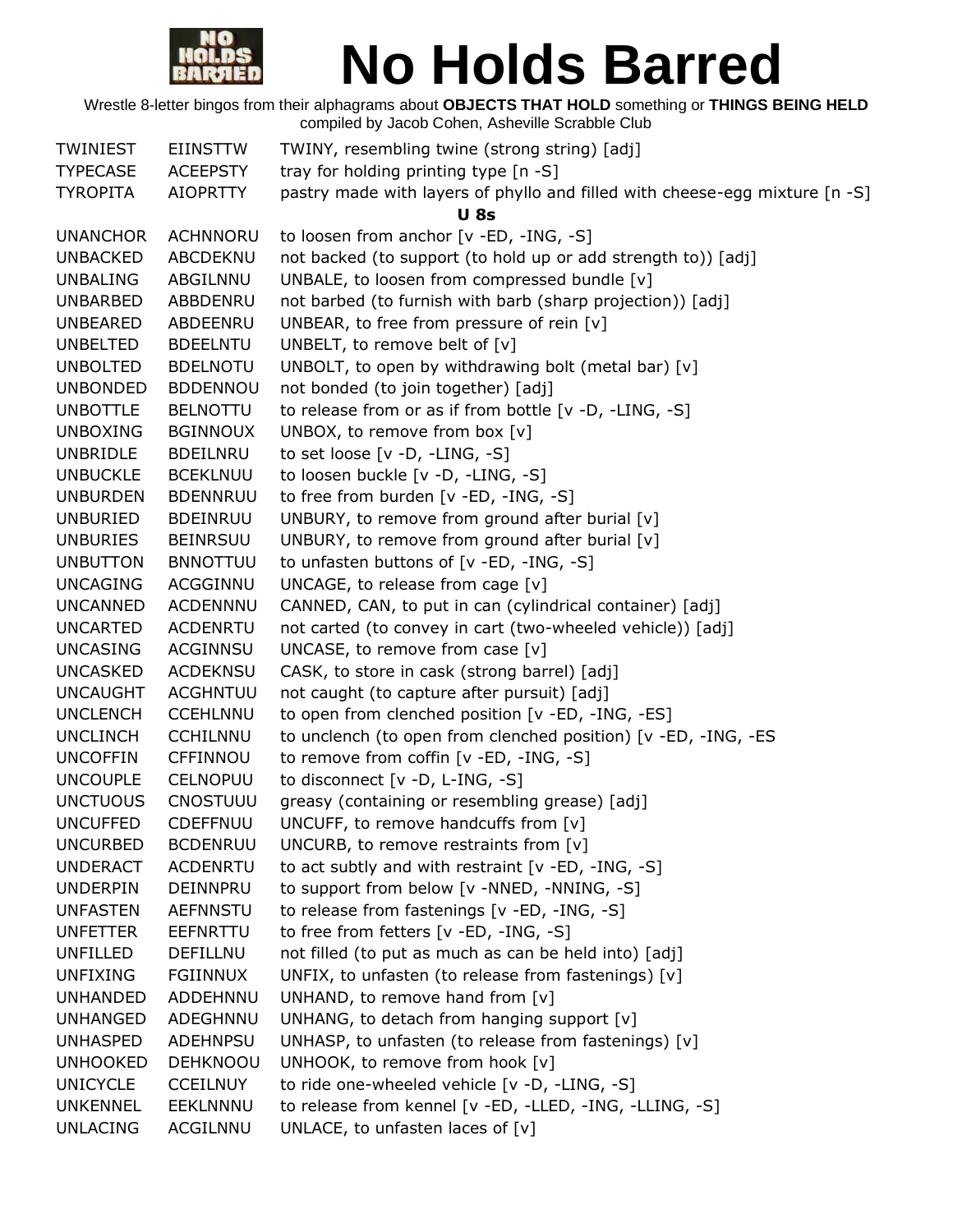

| <b>UNLASHED</b> | <b>ADEHLNSU</b> | UNLASH, to untie lashing (type of binding) of $[v]$                               |
|-----------------|-----------------|-----------------------------------------------------------------------------------|
| <b>UNLASHES</b> | <b>AEHLNSSU</b> | UNLASH, to untie lashing (type of binding) of $[v]$                               |
| <b>UNLEADED</b> | ADDEELNU        | product containing no lead [n -S]                                                 |
| <b>UNLETTED</b> | <b>DEELNTTU</b> | not letted (to hinder (to impede)) [adj]                                          |
| UNLINKED        | DEIKLNNU        | UNLINK, to unfasten links (connecting devices) of [v]                             |
| <b>UNLOCKED</b> | <b>CDEKLNOU</b> | UNLOCK, to unfasten lock of [v]                                                   |
| <b>UNLOOSEN</b> | <b>ELNNOOSU</b> | to unloose (to set free) [v -ED, -ING, -S]                                        |
| <b>UNMESHED</b> | <b>DEEHMNSU</b> | UNMESH, to disentangle (to undo entanglement) [v]                                 |
| <b>UNMESHES</b> | <b>EEHMNSSU</b> | UNMESH, to disentangle (to undo entanglement) [v]                                 |
| <b>UNMOLDED</b> | <b>DDELMNOU</b> | UNMOLD, to remove from mold [v]                                                   |
| <b>UNMOORED</b> | <b>DEMNOORU</b> | UNMOOR, to release from moorings [v]                                              |
| <b>UNMUZZLE</b> | ELMNUUZZ        | to remove muzzle from [v -D, -LING, -S]                                           |
| UNNAILED        | ADEILNNU        | UNNAIL, to remove nails from [v]                                                  |
| <b>UNPACKED</b> | ADECKNPU        | UNPACK, to remove contents of [v]                                                 |
| <b>UNPACKER</b> | <b>ACEKNPRU</b> | one that unpacks (to remove contents of) [n -S]                                   |
| <b>UNPEGGED</b> | <b>DEEGGNPU</b> | UNPEG, to remove pegs from [v]                                                    |
| <b>UNPENNED</b> | <b>DEENNNPU</b> | UNPEN, to release from confinement [v]                                            |
| UNPINNED        | <b>DEINNNPU</b> | UNPIN, to remove pins from [v]                                                    |
| <b>UNPOISED</b> | <b>DEINOPSU</b> | not poised (to hold in state of equilibrium) [adj]                                |
| <b>UNPOTTED</b> | <b>DENOPTTU</b> | POTTED, POT, to put in pot (round, fairly deep container) [adj]                   |
| <b>UNREELED</b> | <b>DEEELNRU</b> | UNREEL, to unwind from reel $[v]$                                                 |
| <b>UNREELER</b> | EEELNRRU        | one that unreels (to unwind from reel) [n -S]                                     |
| UNRIGGED        | DEGGINRU        | UNRIG, to divest of rigging [v]                                                   |
| <b>UNROPING</b> | <b>GINNOPRU</b> | UNROPE, to detach oneself from rope [v]                                           |
| <b>UNSADDLE</b> | <b>ADDELNSU</b> | to remove saddle from [v -D, -LING, -S]                                           |
| <b>UNSEALED</b> | ADEELNSU        | UNSEAL, to remove seal of $[v]$                                                   |
| <b>UNSEATED</b> | ADEENSTU        | UNSEAT, to remove from seat [v]                                                   |
| <b>UNSEIZED</b> | <b>DEEINSUZ</b> | not seized (to take hold of suddenly and forcibly) [adj]                          |
| <b>UNSOLDER</b> | <b>DELNORSU</b> | to separate (to set or keep apart) [v -ED, -ING, -S]                              |
| <b>UNSTAYED</b> | <b>ADENSTUY</b> | not secured with ropes or wires [adj]                                             |
| <b>UNSTRING</b> | <b>GINNRSTU</b> | to remove from string [v -RUNG, -ING, -S]                                         |
| <b>UNSWATHE</b> | <b>AEHNSTUW</b> | to unbind (to free from bindings) [v -D, -HING, -S]                               |
| <b>UNTACKED</b> | <b>ACDEKNTU</b> | UNTACK, to remove tack from [v]                                                   |
| <b>UNTANGLE</b> | <b>AEGLNNTU</b> | to free from tangles $[v -D, -LING, -S]$                                          |
| <b>UNTETHER</b> | <b>EEHNRTTU</b> | to free from tether [v -ED, -ING, -S]                                             |
| <b>UNTUCKED</b> | <b>CDEKNTUU</b> | UNTUCK, to release from being tucked up [v]                                       |
| <b>UNVEINED</b> | DEEINNUV        | not veined (to fill with veins (tubular blood vessels)) [adj]                     |
| <b>UNWALLED</b> | ADELLNUW        | not walled (to provide with wall (upright structure built to enclose area)) [adj] |
| <b>UNWELDED</b> | <b>DDEELNUW</b> | not welded (to join by applying heat) [adj]                                       |
| <b>UNYOKING</b> | <b>GIKNNOUY</b> | UNYOKE, to free from yoke [v]                                                     |
|                 |                 | <b>V 8s</b>                                                                       |
| <b>VACANTLY</b> | <b>AACLNTVY</b> | VACANT, empty (containing nothing (absence of all quantity or magnitude)) [adv]   |
| VACATING        | <b>AACGINTV</b> | VACATE, to make vacant [v]                                                        |
| VAGINATE        | <b>AAEGINTV</b> | enclosed in sheath [adj]                                                          |
| VANITORY        | <b>AINORTVY</b> | combined dressing table and basin [n -RIES]                                       |
| <b>VARENYKY</b> | <b>AEKNRVYY</b> | Ukrainian stuffed dumplings [n VARENYKY]                                          |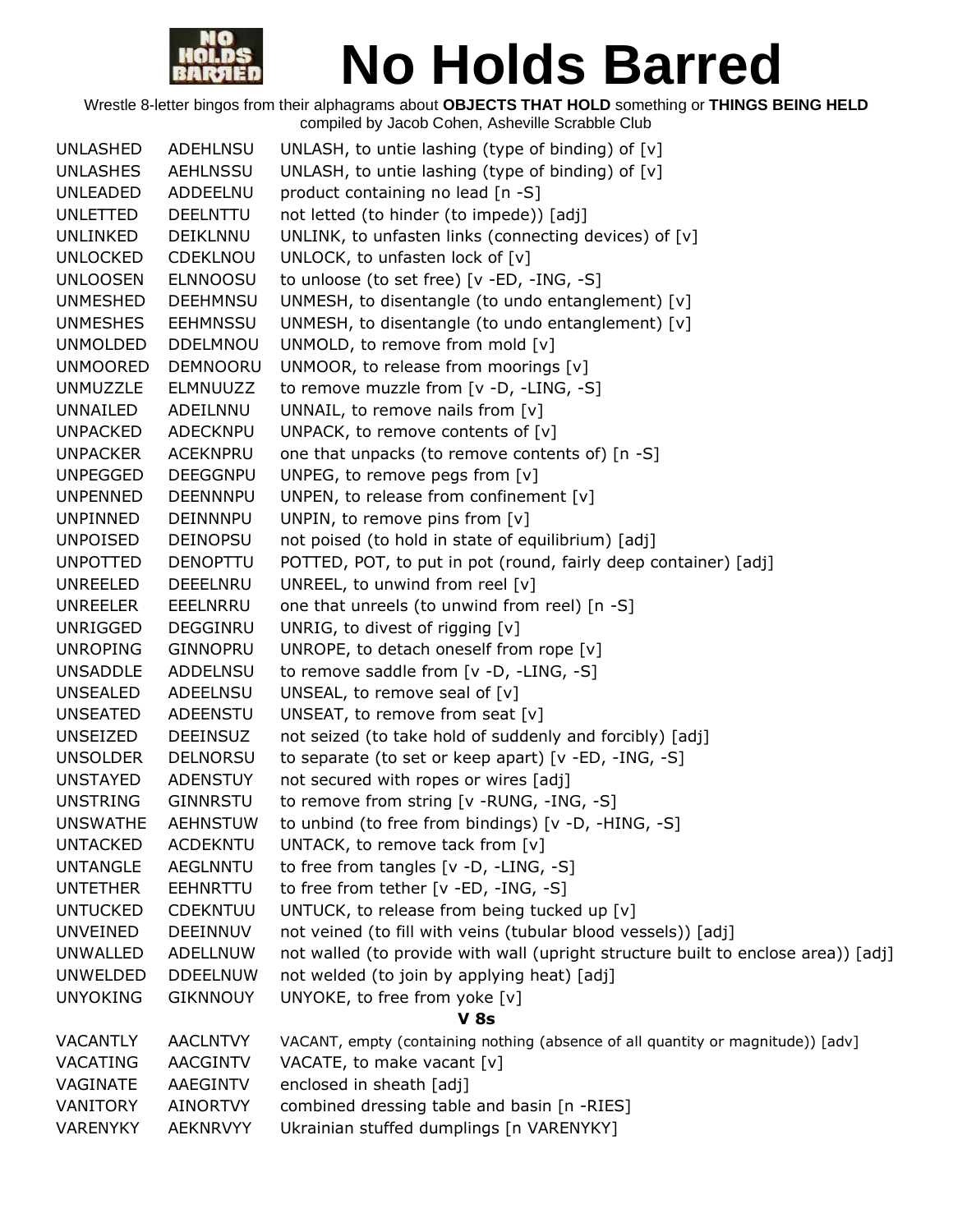

| <b>VASCULUM</b> | <b>ACLMSUUV</b> | box used to hold plant specimens [n -S or -LA]                    |
|-----------------|-----------------|-------------------------------------------------------------------|
| <b>VASELIKE</b> | <b>AEEIKLSV</b> | VASE, rounded, decorative container [adj]                         |
| VASIFORM        | <b>AFIMORSV</b> | having form of vase [adj]                                         |
| VAULTIER        | AEILRTUV        | VAULTY, resembling vault [adj]                                    |
| <b>VESICULA</b> | <b>ACEILSUV</b> | vesicle (small bladder (saclike receptacle)) [n -E]               |
| <b>VESSELED</b> | <b>DEEELSSV</b> | VESSEL, craft for traveling on water [adj]                        |
| <b>VIALLING</b> | AGIILLNV        | VIAL, to put in vial (small container for liquids) [v]            |
| VICTORIA        | <b>ACIIORTV</b> | light carriage [n -S]                                             |
| <b>VINCULAR</b> | <b>ACILNRUV</b> | VINCULUM, unifying bond [adj]                                     |
| <b>VINCULUM</b> | <b>CILMNUUV</b> | unifying bond [n -LA, -S]                                         |
| <b>VISCIDLY</b> | <b>CDIILSVY</b> | VISCID, thick and adhesive [adv]                                  |
| <b>VISELIKE</b> | EEIIKLSV        | resembling vise [adj]                                             |
| <b>VITREOUS</b> | <b>EIORSTUV</b> | jelly that fills eyeball [n -ES]                                  |
| VIVARIUM        | AIIMRUVV        | place for raising and keeping live animals [n -IA, -S]            |
| <b>VOLERIES</b> | <b>EEILORSV</b> | VOLERY, large birdcage [n]                                        |
|                 |                 | <b>W</b> 8s                                                       |
| WAGGONED        | ADEGGNOW        | WAGGON, to wagon (to convey by wagon) [v]                         |
| WAGONAGE        | AAEGGNOW        | conveyance by wagon [n -S]                                        |
| WAGONING        | AGGINNOW        | WAGON, to convey by wagon (four-wheeled, horse-drawn vehicle) [v] |
| WANNIGAN        | AAGINNNW        | wanigan (supply chest used in logging camp) [n -S]                |
| <b>WARDLESS</b> | <b>ADELRSSW</b> | having no ward (part of lock casing) [adj]                        |
| WARPLANE        | AAELNPRW        | airplane armed for combat [n -S]                                  |
| WASHBOWL        | <b>ABHLOSWW</b> | bowl used for washing oneself [n -S]                              |
| WASTEWAY        | <b>AAESTWWY</b> | channel for excess water [n -S]                                   |
| WATERAGE        | AAEEGRTW        | conveyance of goods by water [n -S]                               |
| WATERBED        | ABDEERTW        | bed whose mattress is plastic bag filled with water [n -S]        |
| <b>WATERBUS</b> | ABERSTUW        | large motorboat for carrying passengers [n -ES or -SSES]          |
| WATERIER        | <b>AEEIRRTW</b> | WATERY, containing water [adj]                                    |
| WATERILY        | AEILRTWY        | in watery (containing water) manner [adv]                         |
| WATERISH        | <b>AEHIRSTW</b> | watery (containing water) [adj]                                   |
| <b>WEBWORK</b>  | <b>BEKORWW</b>  | weblike pattern or structure [n -S]                               |
| <b>WEBWORM</b>  | <b>BEMORWW</b>  | web-spinning caterpillar [n -S]                                   |
| WELDABLE        | <b>ABDEELLW</b> |                                                                   |
|                 |                 | WELD, to join by applying heat [adj]                              |
| <b>WELDLESS</b> | <b>DEELLSSW</b> | having no welded joints [adj]                                     |
| <b>WELDMENT</b> | <b>DEELMNTW</b> | unit composed of welded pieces [n -S]                             |
| <b>WHARFAGE</b> | AAEFGHRW        | use of wharf $[n - S]$                                            |
| <b>WHARFING</b> | <b>AFGHINRW</b> | WHARF, to moor to wharf (docking place for vessels) [v]           |
| WHERRIED        | <b>DEEHIRRW</b> | WHERRY, to transport in light rowboat [v]                         |
| <b>WHERRIES</b> | <b>EEHIRRSW</b> | WHERRY, to transport in light rowboat [v]                         |
| WHIPCORD        | <b>CDHIOPRW</b> | strong, twisted cord [n -S]                                       |
| WIDEBODY        | <b>BDDEIOWY</b> | jet aircraft having wide fuselage [n -DIES]                       |
| <b>WINDSURF</b> | <b>DFINRSUW</b> | to sail on sailboard [v -ED, -ING, -S]                            |
| WINESKIN        | <b>EIIKNNSW</b> | goatskin bag for holding wine [n -S]                              |
| <b>WOODIEST</b> | <b>DEIOOSTW</b> | WOODY, containing or resembling wood [adj]                        |
| <b>WOODYARD</b> | <b>ADDOORWY</b> | yard where wood is chopped or stored [n -S]                       |
| <b>WOOLPACK</b> | <b>ACKLOOPW</b> | bag for packing bale of wool [n -S]                               |